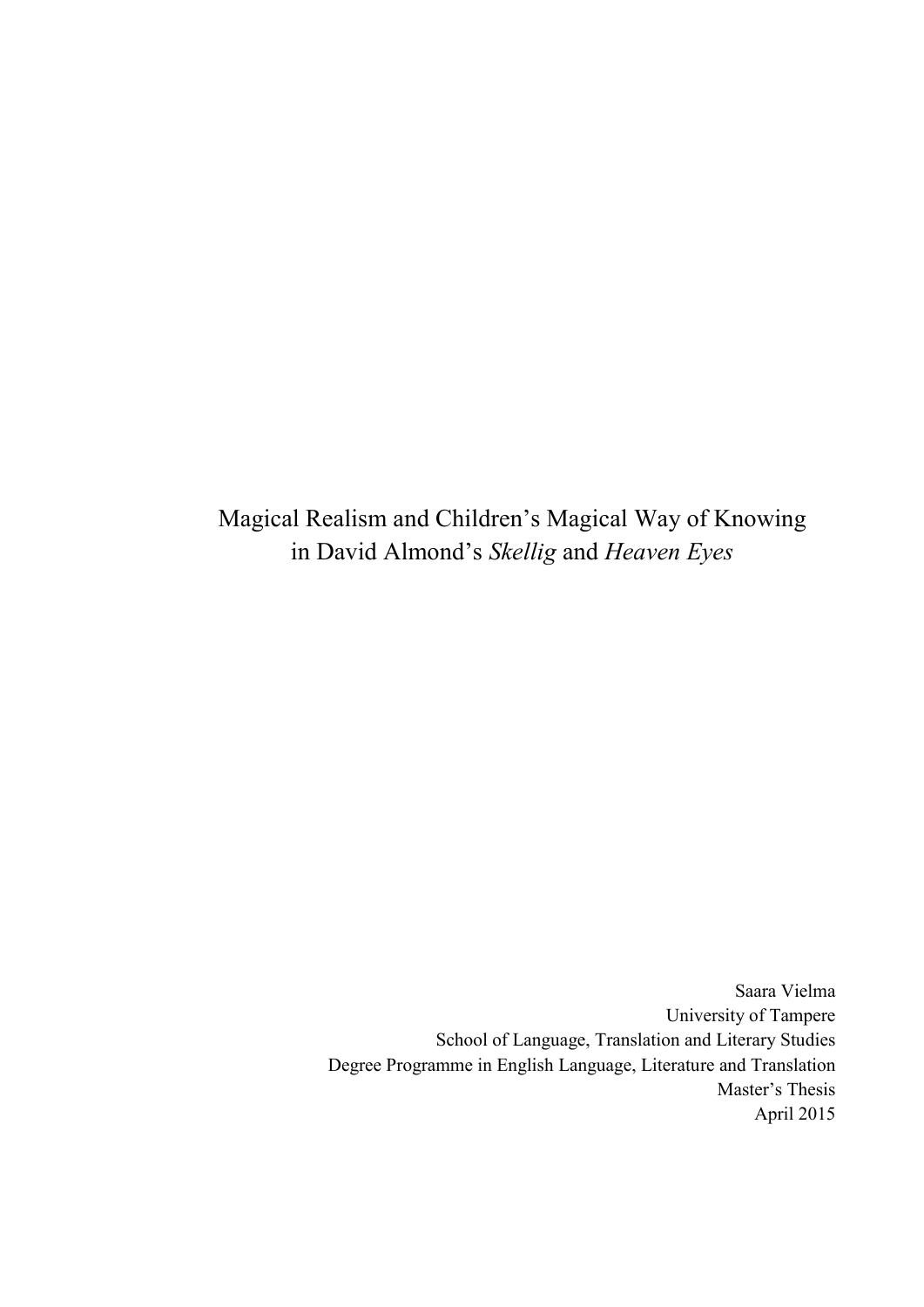# TAMPEREEN YLIOPISTO Kieli-, käännös- ja kirjallisuustieteiden yksikkö

Englannin kieli, kääntäminen ja kirjallisuus

VIELMA, SAARA: Magical Realism and Children's Magical Way of Knowing in David Almond's *Skellig* and *Heaven Eyes*

Pro gradu -tutkielma, 75 sivua + lähdeluettelo 3 sivua Huhtikuu 2015

Tutkielmassani keskityn tarkastelemaan maagista realismia. Tutkielmani kohteena ovat David Almondin lapsille ja nuorille suunnatut kirjat *Skellig* ja *Heaven Eyes*, joissa molemmissa maaginen realismi on voimakkaasti läsnä. Pääpainona tutkielmassani on se, kuinka maagis-realistiset tekstit voivat haastaa vakiintuneita käsityksiä tiedosta ja sitä kautta myös konstruktioita lapsista.

 $\_$  , and the contribution of the contribution of the contribution of the contribution of  $\mathcal{L}_\mathcal{A}$ 

Tutkielmassa käyttämäni teoriat jakaantuvat pääosin kahteen osaan. Toinen osa teoriasta nojaa vahvasti maagisen realismin teoriaan ja teoreetikkoihin, kuten Anne Hegerfeldtiin tai Maggie Anne Bowersiin. Tässä pyrin tuomaan esiin, kuinka maaginen realismi pystyy kyseenalaistamaan ja purkamaan kategorioita ja faktoiksi luultuja subjektiivisia totuuksia. Teorian toinen osa koostuu lapsen ja lapsuuden sosiaalisen konstruktion käsittelystä keskittyen viattomuuden konstruktioon sekä lapsen oletettuun maagiseen ajatteluun. Näitä kumpaakin käsitellessä pyrin tuomaan esiin, kuinka ajatus oikeanlaisesta tiedosta näkyy niissä tai vaikuttaa niihin. Punaisena lankana näiden teoriaosuuksien välillä on Jean François Lyotardin teoria tiedosta narratiiveina ja kuinka tietoa jaotellaan ja arvotetaan hyvään ja väärään tietoon. Tieteellistä tietoa pidetään usein oikeanlaisena ja hyvänä, kun taas maagisia uskomuksia pidetään väärinä.

Analyysissa käsittelen maagista realismia *Skellig* ja *Heaven Eyes* -kirjoissa sekä kuinka näiden kirjojen lapsihahmot esitetään maagisen ajattelun omaavina ja viattomina. Analyysissani tutkin, kuinka nämä tekstit fuusioivat maagisen ja niin kutsutun todellisen maailman yhteen kyseenalaisten samalla oletuksia tieteellisen tiedon oikeudesta ja maagisten uskomusten vääryydestä. Samalla tutkitaan kuinka näissä teksteissä tietoon pohjautuvien viattomuuden ja maagisen ajattelun lapsikonstruktioiden marginalisoiva vaikutus purkautuu maagisen realismin subjektiivisia totuuksia kyseenalaistavan luonteen takia. Lapsen erilainen, maagisena nähty tapa nähdä maailmaa arvotetaan tällöin samalle tasolle kuin aikuisten tieteellinen ja rationaalisena pidetty tapa.

Avainsanat: maaginen realismi, lapsi, tieto, postmodernismi, viattomuus, David Almond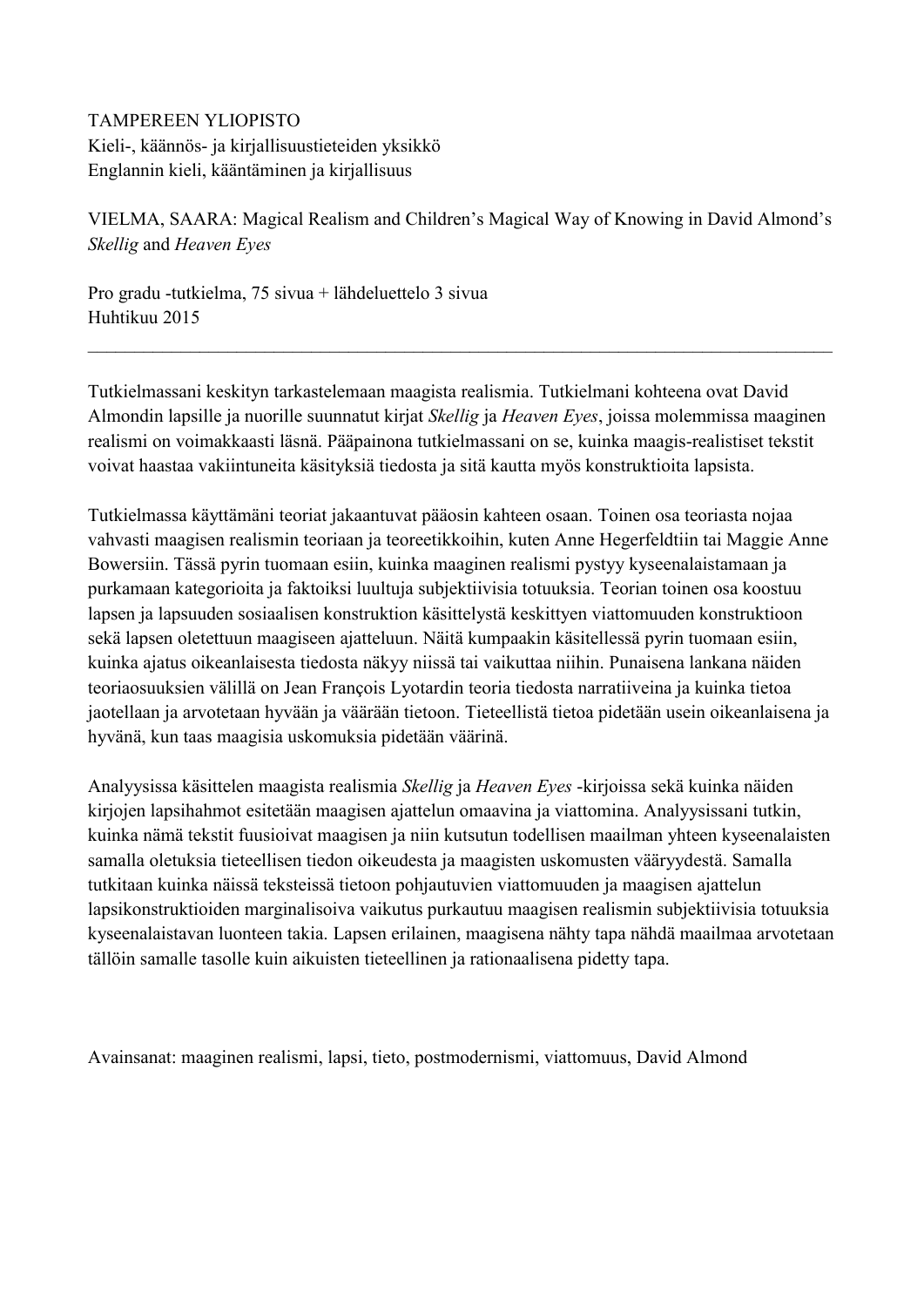# **Table of Contents**

| $\mathbf{1}$   |       |  |
|----------------|-------|--|
| $\overline{2}$ |       |  |
|                | 2.1   |  |
|                | 2.2   |  |
|                | 2.3   |  |
|                | 2.3.1 |  |
|                | 2.3.2 |  |
|                | 2.3.3 |  |
| $\overline{3}$ |       |  |
|                | 3.1   |  |
|                | 3.2   |  |
|                | 3.3   |  |
|                | 3.4   |  |
| 4              |       |  |
|                | 4.1   |  |
|                | 4.2   |  |
|                | 4.2.1 |  |
|                | 4.2.2 |  |
|                | 4.2.3 |  |
|                | 4.2.4 |  |
|                | 4.3   |  |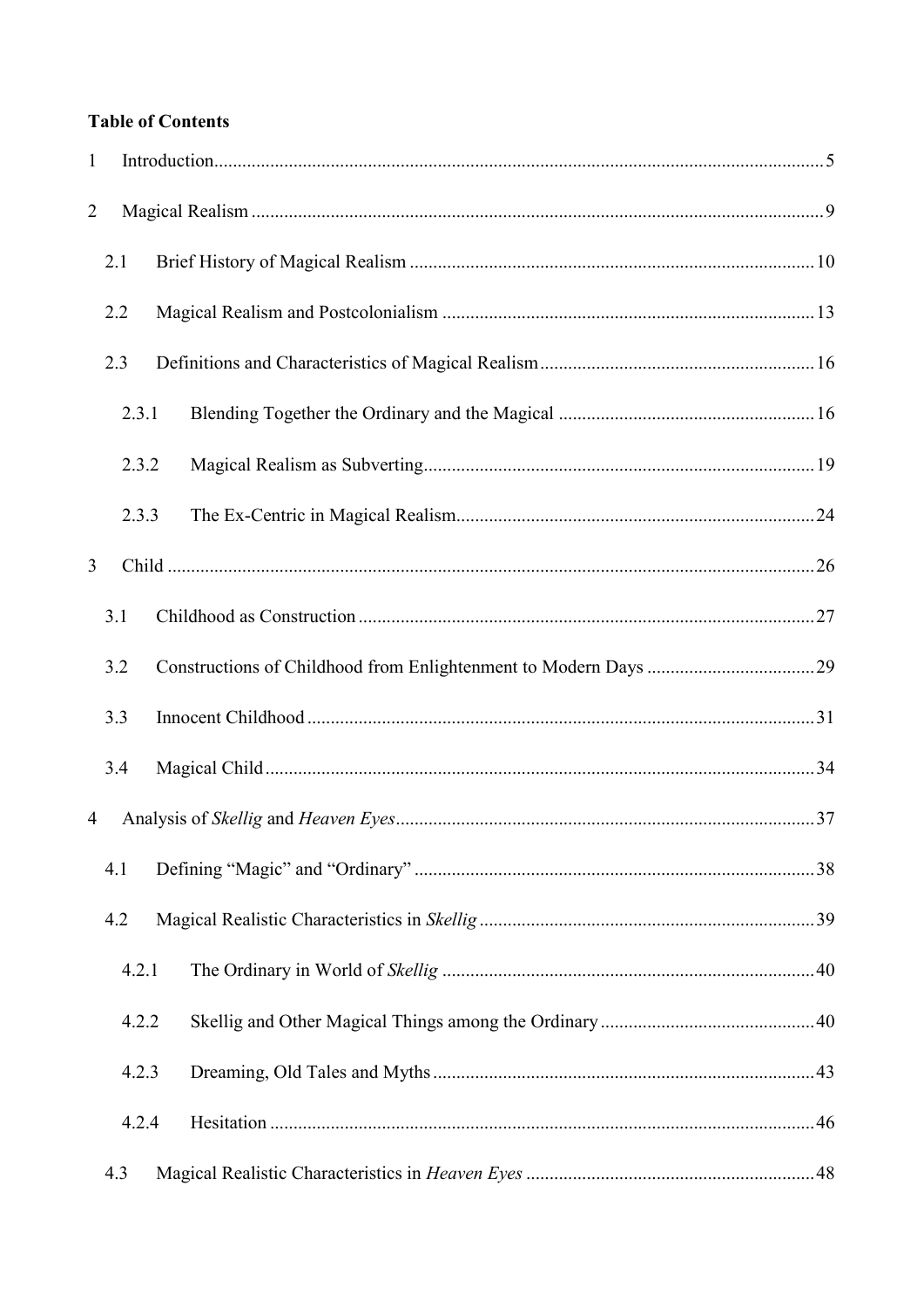|     | 4.3.1 |  |
|-----|-------|--|
|     | 4.3.2 |  |
| 4.4 |       |  |
|     | 4.4.1 |  |
|     | 4.4.2 |  |
|     | 4.4.3 |  |
|     | 4.4.4 |  |
|     | 4.4.5 |  |
| 5   |       |  |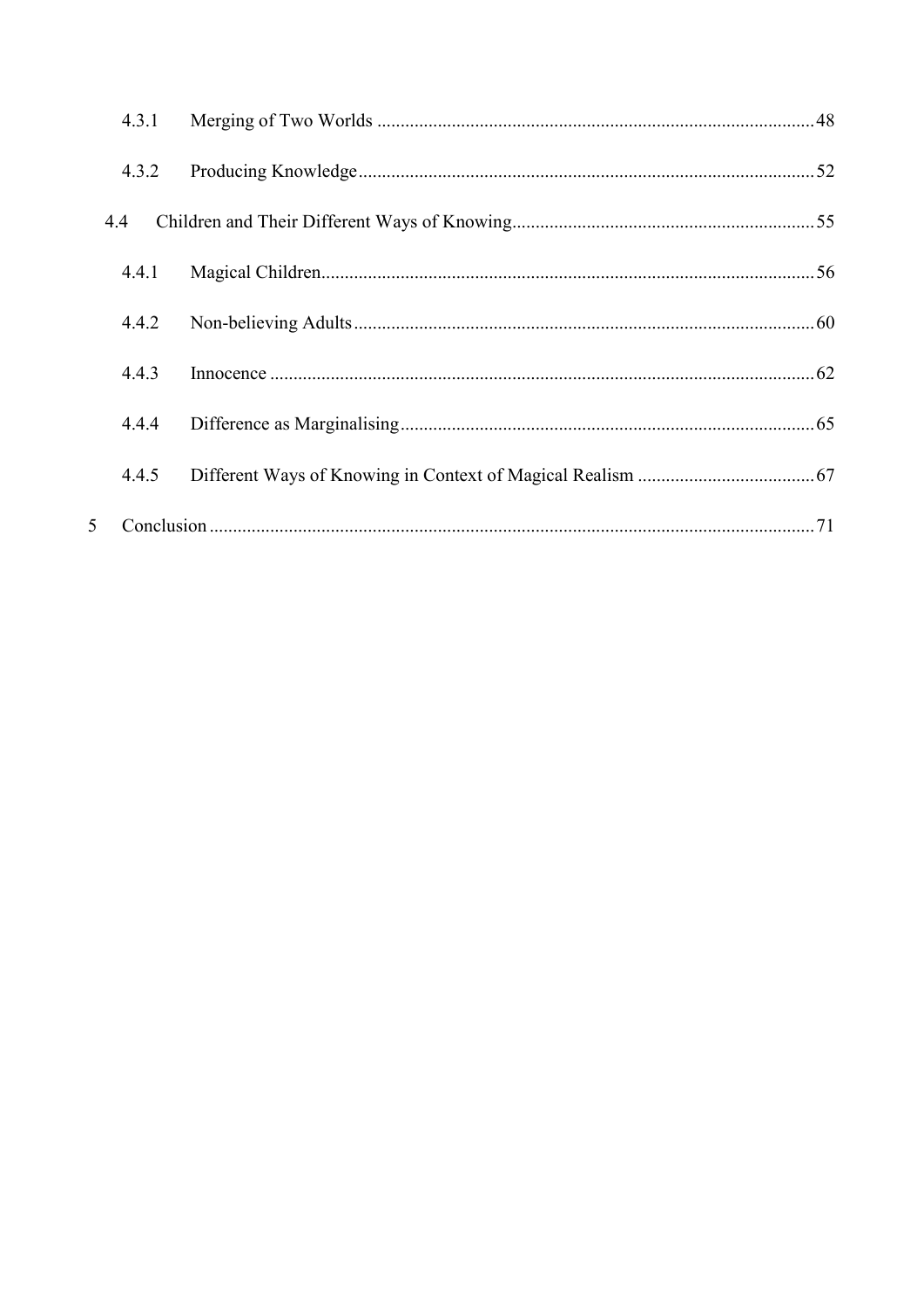# <span id="page-4-0"></span>**1 Introduction**

There is a mysterious ill man with wings on his back sitting in a garage, a girl with webs between her fingers found in the mud of a riverbank and a body of a long dead young man coming to life. Learning to see inanimate clay figures move by themselves, dreams blending together with being awake and the ordinary world becoming coloured with magic; these are all things that children experience in David Almond's *Skellig* and *Heaven Eyes*, two books written for children and young adults. Magic is undeniably present in these books. It is apparent in the events that take place in them, it brings inanimate objects and dead bodies to life and colours the world around the child characters in a way that makes the world seem normal and magical at the same time. Yet despite the presence of magic in the texts the novels should not be classified as fantasy which, according to Perry Nodelman in his essay "Some Presumptuous Generalizations About Fantasy", "depicts a world unlike the one we usually call real" (in Egoff et al. 1996, 175). Instead, because of the way the magic blends into the everyday world that surrounds the child characters another word should be used to describe these texts: magical realism. The term was coined together in the beginning of the  $20<sup>th</sup>$  century and has been described as "the amalgamation of realism and fantasy" (Flores, in Zamora and Faris 2005, 112). A magical realist text, then, blends together the ordinary world that surrounds us every day and magical elements that according to our logic should not belong in the ordinary world.

Magical realism is the main focus of this thesis. The literary mode, which arguably took its first steps in Latin America, has been under growing interest and theoretical discussion for several decades now. Much of the discussion focuses on how magical realism can subvert categories, transgress boundaries and bring out the voices in the margin to challenge those in the dominant centre. This all happens by blending together magical elements and the ordinary world around us. This transgressive characteristic is what I have chosen to focus on as well in both *Skellig* and *Heaven Eyes*. This characteristic of magical realism will be examined from the point of view of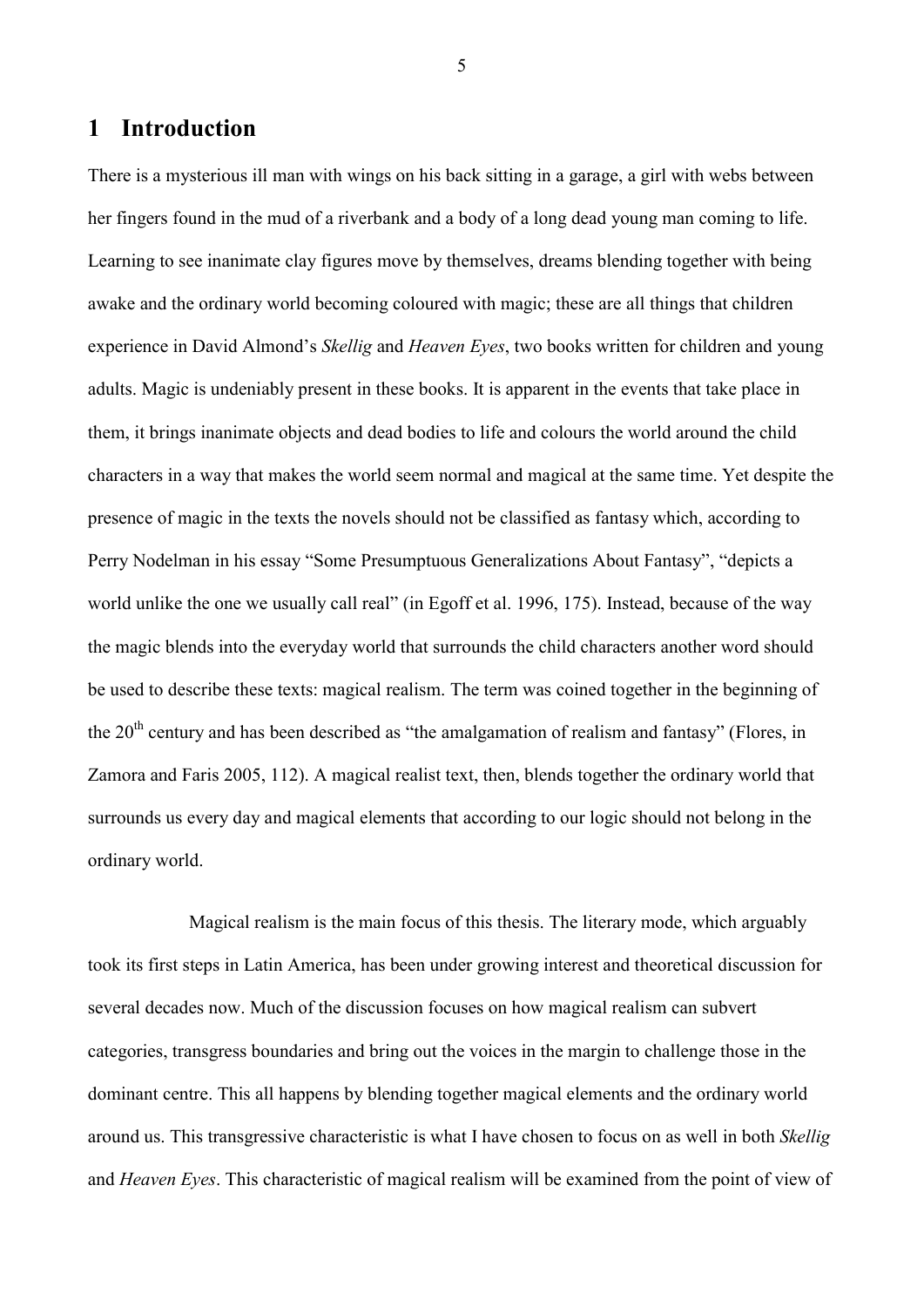knowledge and producing knowledge. What is regarded as good knowledge and what is regarded as the wrong kind of knowledge; what are believed to be the right ways to produce knowledge and what are not; and who has the access to the right kind of knowledge and why – these are the questions that come under scrutiny in magical realist texts. As Hegerfeldt notes, magical realism questions ways to produce knowledge and brings out the voices of the margin (2005, 3). In this thesis I will focus on two things: firstly, how magical realism is connected with producing knowledge, and secondly, how questioning ways of producing knowledge can at the same time question the categories that are turned into centres and margins. While the discussion in this thesis will flow away from magical realism at times – mainly to discuss ways children are constructed in the Western society – knowledge and the idea of categories being built and subverted and the margin challenging the superiority of the centre will be constantly present in the text.

Many have noted that magical realism has a lot in common with postmodernist writing, and some have even called it a postmodernist mode (Theo D'haen, in Zamora and Faris 2005). As will be demonstrated in this thesis, there is a clear link with magical realism and postmodernism. I will examine the transgressive nature of the mode by using Jean-François Lyotard's theory of scientific knowledge and how the idea of good knowledge plays a role in creating centres and margins – or, in Lyotard's words, metanarratives and little narratives. Lyotard's views on how the superiority of the metanarratives can be challenged by little narratives will also be used to discuss magical realism's transgressive nature and how the mode questions subjective truths. Bringing constructed categories under question and to challenge the structures of the centre and margins that are intertwined in these categories is where the idea of magical realism as a postmodernist mode can be seen. I will prove this by using Lyotard's theory of knowledge and narratives in the context of magical realism.

I wish to examine magical realism and its transgressive nature through discussing David Almond's novels *Skellig* and *Heaven Eyes*. According to Don Latham in *David Almond:*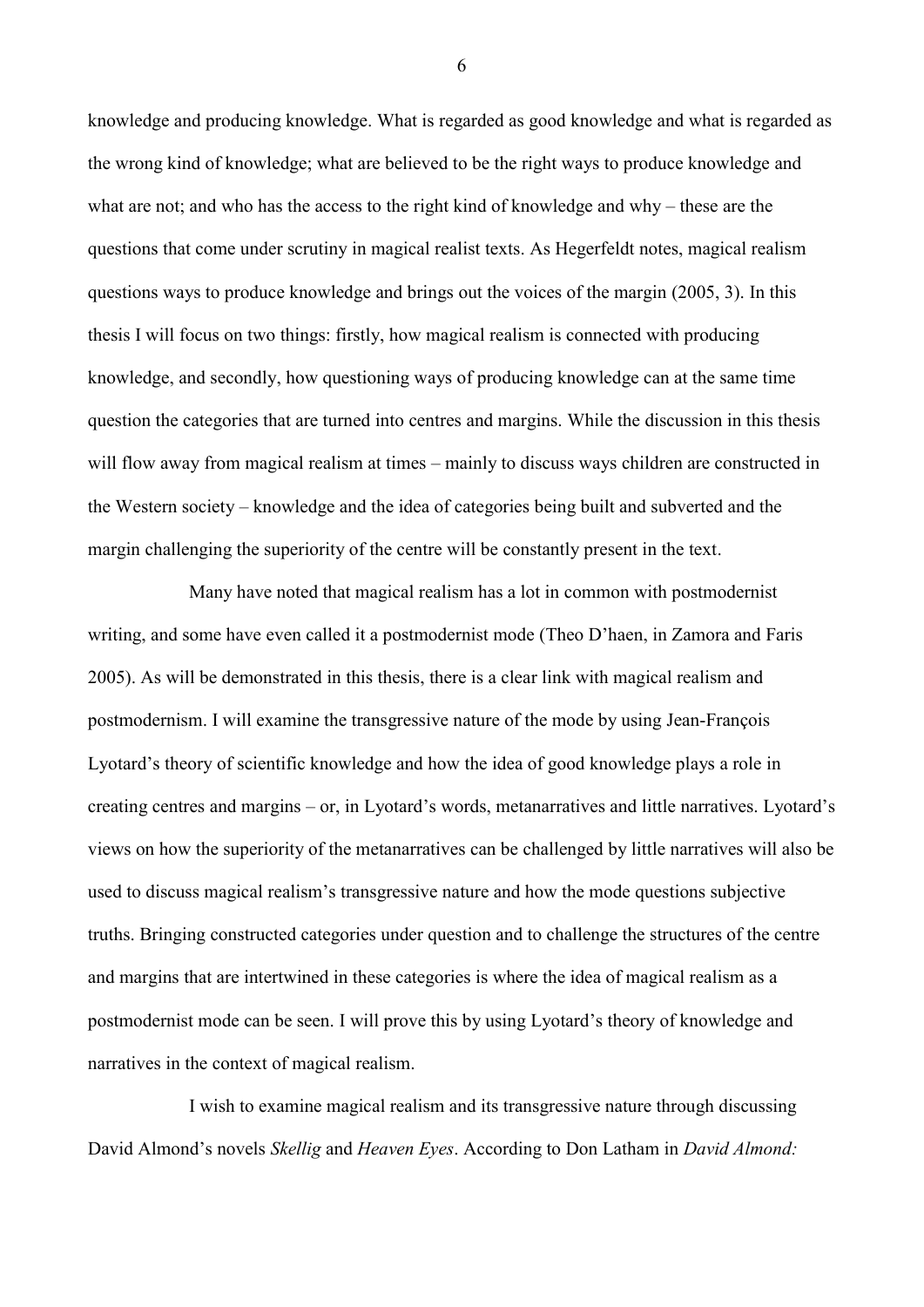*Memory and Magic* (2006), magical realism is present in all of Almond's novels (8). I had several reasons for choosing *Skellig* and *Heaven Eyes* specifically for the subject of this thesis. One of the most important reasons was the richness of magical realism in these texts. In the novels magic blends together with the ordinary world around the child characters in a way that is both eerie and natural. However, in neither of the texts is magical realism merely a literary decoration. In both texts magical realism manifests in ways that present alternative ways of producing knowledge for science and scientific knowledge. Dreaming, myths or imagination are all viable options for theories such as evolution. The second important reason for choosing David Almond's texts for this thesis was because during his career as a writer he has focused on children's and young adult literature. The protagonists in his texts are always children or teenagers and the stories are told through the eyes of a child. I believe that presenting a magical realist text from the point of view of a child character is in a sense a natural combination. This is because the child is viewed to see the ordinary world around them as magical – in the same way that a magical realist text presents the world to be, as well.

My idea for discussing children specifically in magical realist texts in this thesis was born from the possibility of magical realism not having to be bound to postcolonial literature. That magical realism could exist in Western literature as well has been discussed by critics for a couple of decades now. Examples about women as the focus of magical realist texts have been discussed, as well as literature located in urban space. As I explored the theoretical discussion around magical realism, I figured that children's literature and the child's point of view would of course be included in this discussion. However, when reading theoretical discussion about magical realism I was disappointed to discover that there was barely anything written about children as the protagonists of a magical realist story. I had the same result when looking for magical realism in children's literature: almost nothing could be found and most of the few examples I was able to find did not focus on the possibilities of examination that the presence of a child protagonist or focalizer in a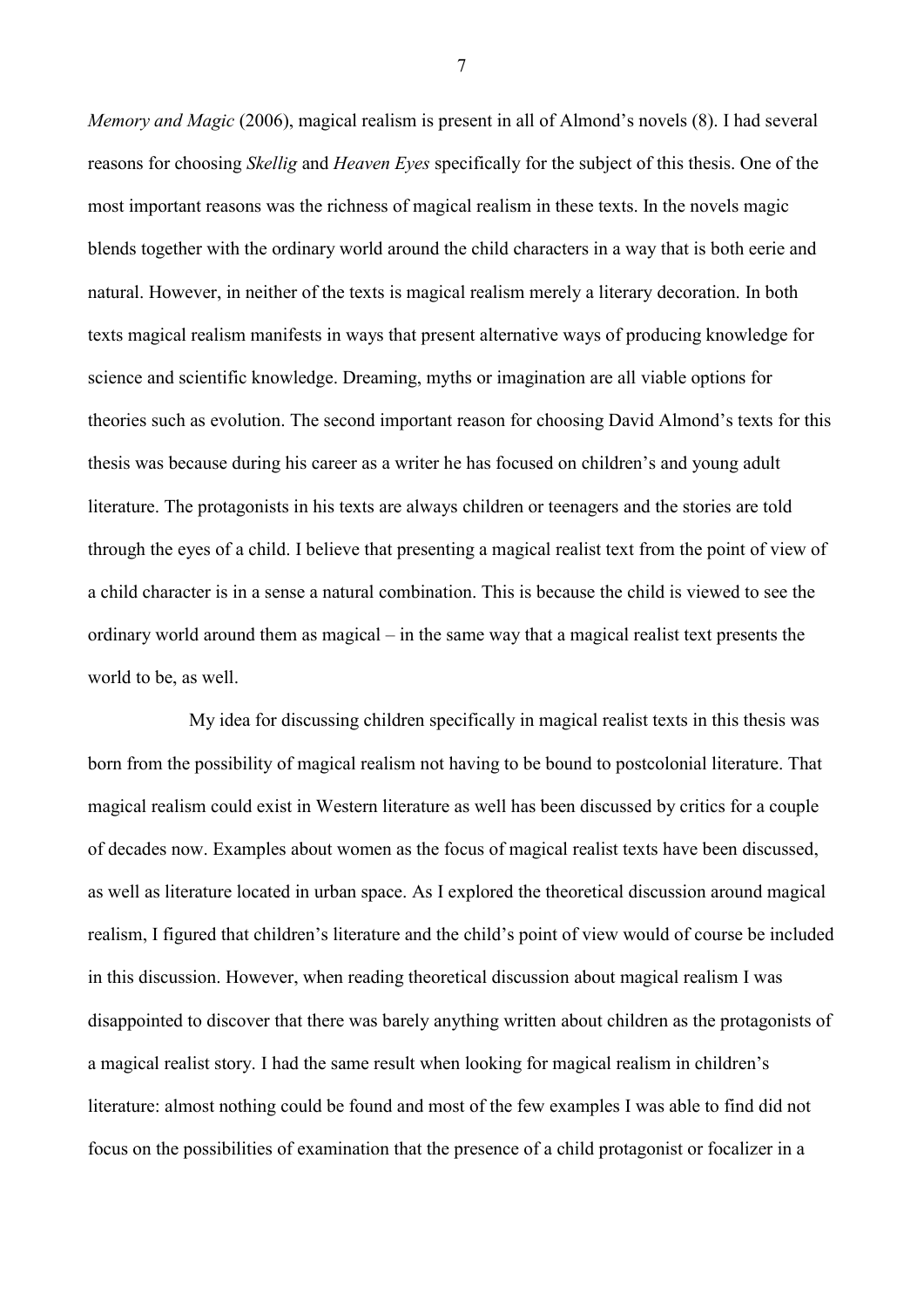magical realist text can create. Anne Hegerfeldt does discuss the child's perceived world-view and the advantageous tools the constructions of the child's inner world can lend to magical realism, but only fairly briefly. I found the topic of children in magical realism therefore lacking of discussion. This is odd as I believe the topic could be a source for a fairly rich discussion. With this thesis I hope to expand the discussion about magical realism further outside from postcolonial literature, which dominates the theoretical discussion of the topic, and to take a step into the specific area of children's literature and children in magical realism.

Children as the protagonists of a magical realist text are just as viable of a source of discussion as, for example, women or postcolonial subjects. This is because children can be considered belonging to a margin in the same way that the aforementioned groups. The way in which children are constructed socially and culturally in the Western society indeed does marginalise them and turns the child into an ex-centric, as Linda Hutcheon would say (*Poetics of Postmodernism: History, Theory and Fiction* 1988). The way children are seen in the modern Western society is heavily based on the perceived innocence that is unique to them and cannot be found in adults. The construction of childhood as an innocent state both glorifies the child and paints a picture of children as spurious sources of information. I will argue that, just like magical realism's subverting nature, childhood innocence is connected to knowledge. More specifically, children are seen to be in need of protection from certain kind of knowledge that involves experience about life and the world. The child is also perceived to have a special way of looking at the world, which adults tend to think of as magical. According to many child development researchers, magical thinking is caused by for example the lack of understanding of how the world works (Bidell and Shweder 2009). It will be argued in this thesis that both childhood innocence and the perceived magical thinking of the child are connected to knowledge and, through that, the marginalisation of the child. Therefore the child as ex-centric makes it a fitting subject for the discussion about magical realism.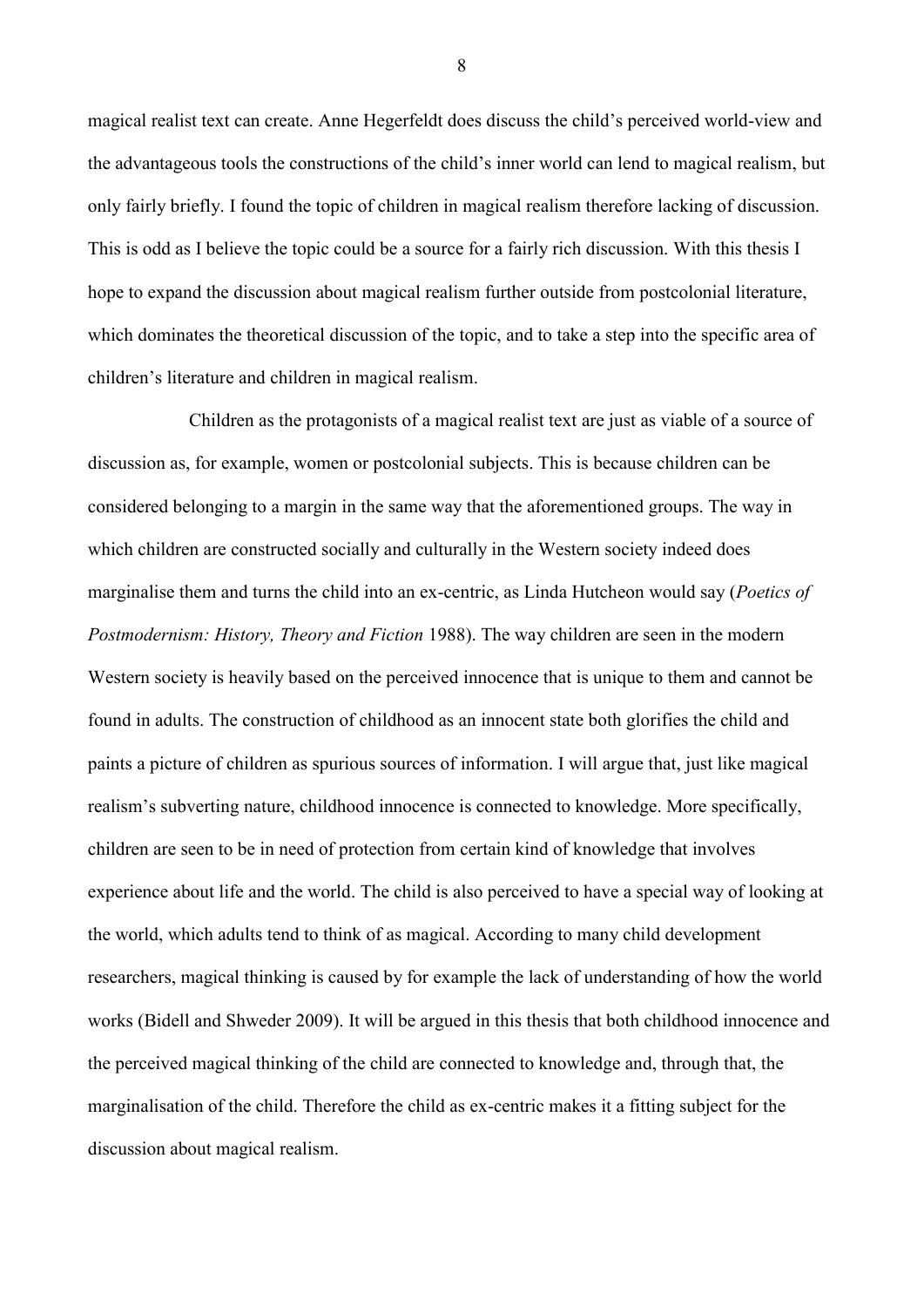In conclusion, my intentions in this thesis are twofold. Firstly, I intend to discuss and examine the transgressive nature of magical realism by focusing on the ways the mode questions what are regarded as right ways to produce and to have knowledge. Secondly, I intend to broaden the discussion on magical realism by examining the child's point of view as what Lyotard calls a little narrative to the metanarrative of scientific knowledge. The first intention will be carried out by the help of the second intention. While doing this I also want to prove that magical realism can exist not just outside of Latin American literature but also in literature that is not postcolonial.

# <span id="page-8-0"></span>**2 Magical Realism**

In this chapter I aim to cover the most important aspects revolving around the theoretical discussion about magical realism in literature. I will first cover the main points of the mode's history and examine how discussion about magical realism turned from theorists wanting to restrict the mode to Latin American fiction to the growing awareness and recognition of the existence of magical realism on a more global scale. I will provide an overview of the most important aspects in critical discussion of the definition and dominating characteristics of the term. The focal point here will be how magical realism blends together the ordinary world and the magical and how this characteristic is the key for the mode's ability to transgress boundaries and question acknowledged truths. I will also acknowledge the discussion about magical realism's subversive power from a postmodern point of view and explain why I believe knowledge and different ways of knowing are key issues when examining the transgressive characteristic of the mode. From there I will then proceed to discuss why magical realism is a field where points of view of the margin have a good basis to challenge those of dominant centres.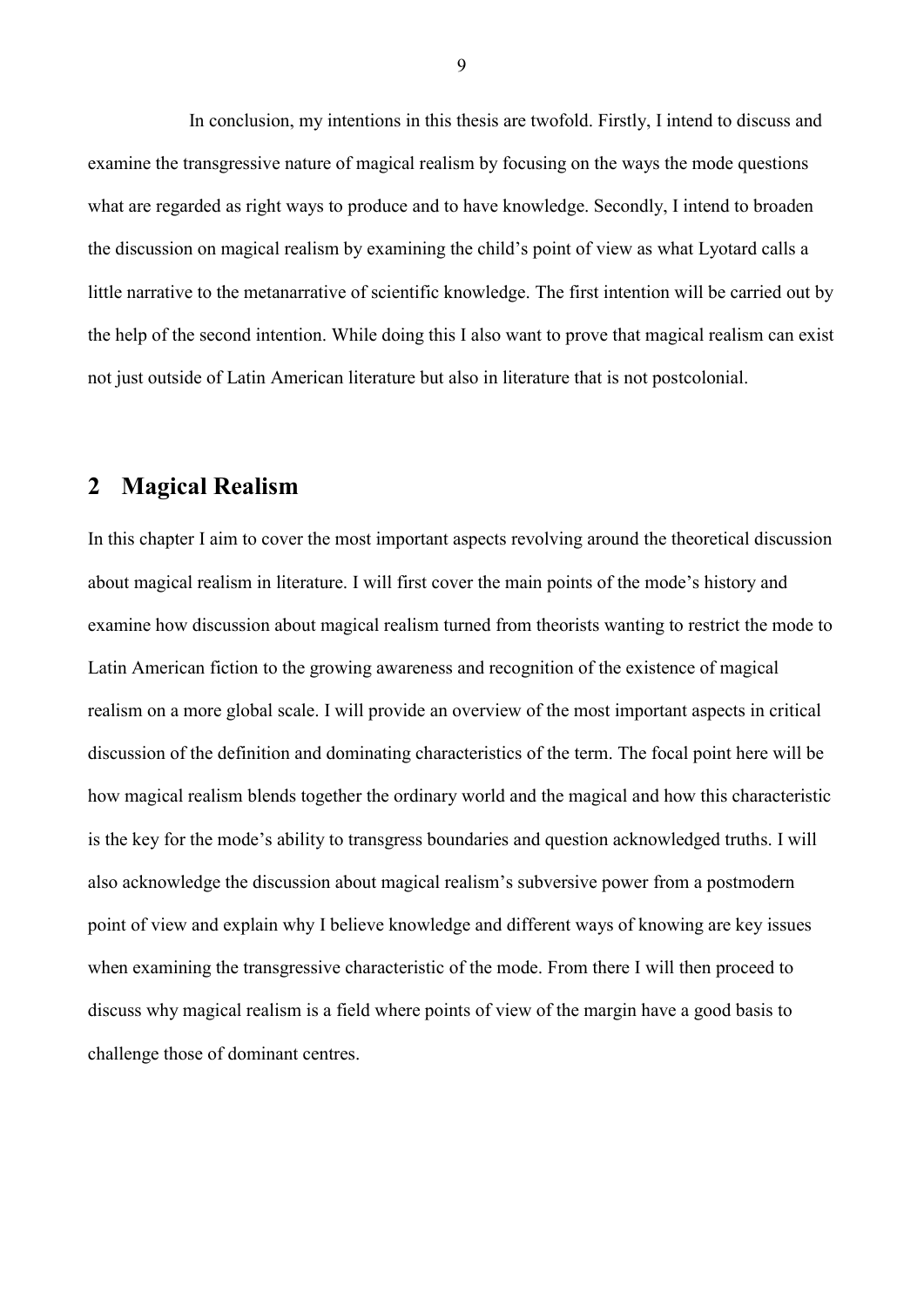### <span id="page-9-0"></span>**2.1 Brief History of Magical Realism**

Hegerfeldt states that the time line of the history of magical realism can be broken into three phases (2005, 37). The first phase began from Franz Roh's introduction of the term, the second one when Uslar-Pietri and Carpentier introduced the term to Latin American fiction and the last one being the resurrection of the term by Flores (12, 16, 37).

Even though magical realism is mostly considered a literary term and associated with literary criticism today its origins are, in fact, in art criticism. The term "magical realism" can be traced back to German art critic Franz Roh (1890–1965), who first introduced and used it in connection with postexpressionist painting in the Weimar Republic. The term can be found in a short essay from 1923 and in his book *Nach-Expressionismus, Magischer Realismus: Probleme der neuesten europäischen Malerei* in 1925 (Bowers 2004, 8; Hegerfeldt 2005, 12). It was used in Europe by Italian critic Massimo Bontempelli in the context of both literary and painting criticism in the 1920s (Hegerfeldt 2005, 15).

Roh's book was translated into Spanish a few years after its original publishing by Fernando Vela (in Faris and Zamora 2005, 30–31, n. 1), which has been said to have taken the term "magical realism" to Latin America. According to Hegerfeldt, though, magical realism began to receive attention from Latin American literary critics only some 20 years after the translation. Uslar-Pietri and Alejandro Carpentier, who were both influenced by European artistic movements, have been credited with adding their own influence to the usage of magical realism in fiction in Latin America almost simultaneously at the same time in the end of 1940s (Hegerfeldt 2005, 15– 16). Uslar-Pietri has been credited as the first person to have used the term 'magic realism' in the context of Latin American fiction while Carpentier has been credited for coining together the term "lo real maravilloso" (marvellous realism) to refer specifically to "distinctly Latin American form of magic realism" in fiction (Bowers 2004, 14). Zamora and Faris state that Carpentier, whose writings on the subject have been widely discussed, believed that in Latin America "the fantastic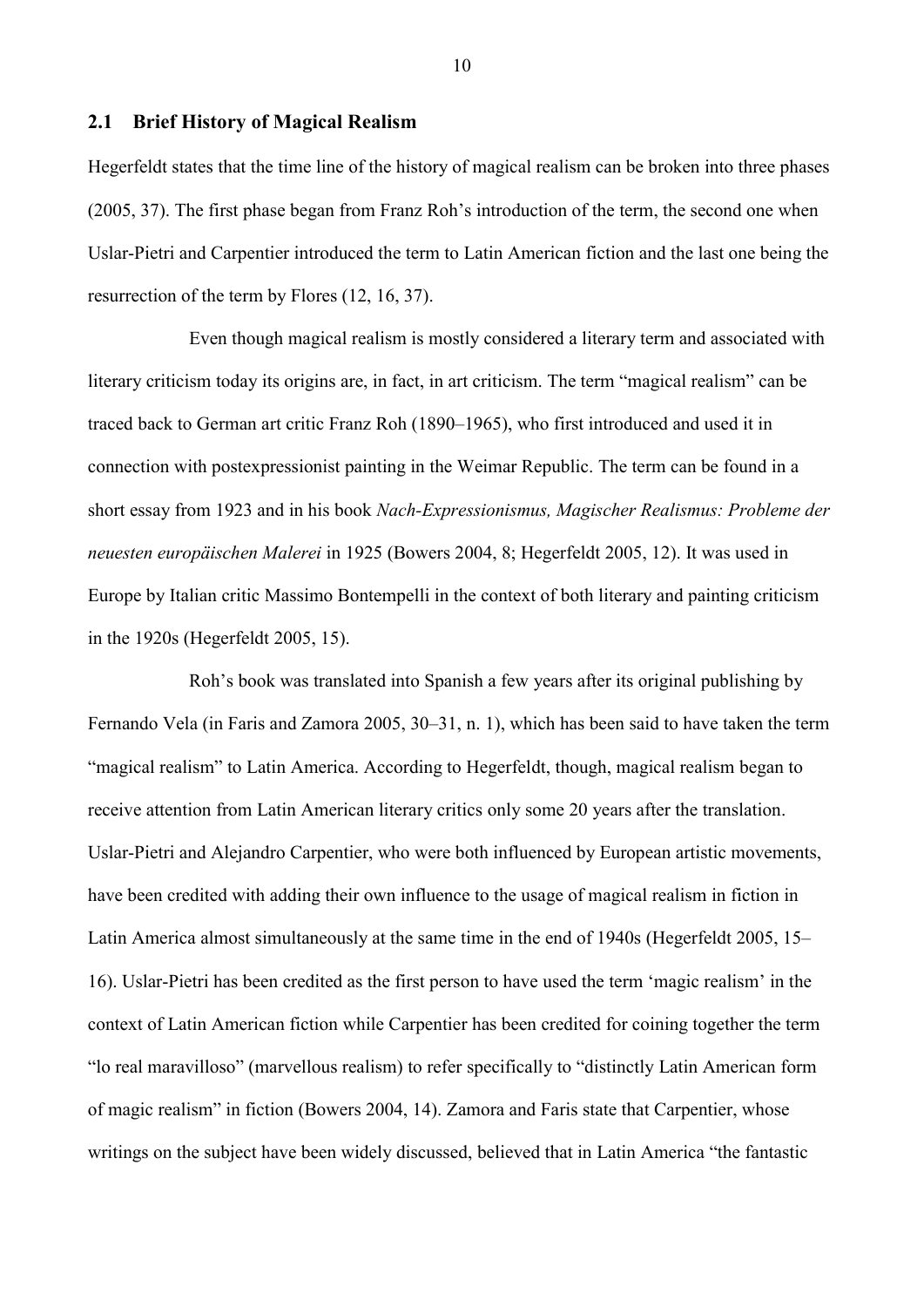inheres in the natural and human realities of time and place, where improbable juxtapositions and marvelous [sic] mixtures exist by virtue of Latin America's varied history, geography, demography, and politics – not by manifesto" (2005, 75). So, according to Carpentier's beliefs, "lo real maravilloso" is specific only to Latin America; in other words, Carpentier believed the term's usage should be geographically restricted.

Hegerfeldt notes that, according to Echevarría Gonzales, interest for magical/marvellous realism picked up again after Angel Flores' essay *Magical Realism in Spanish America*, which was published in 1955 (2005, 37). Flores famously described magical realism as "the amalgamation of realism and fantasy" (in Zamora and Faris 2005, 112). Hegerfeldt writes that "[f]ollowing Flores' reintroduction of the term, magic realism for a long time was largely treated as an exclusively Latin American phenomenon" (2005, 27).

Since Flores' essay magical realism has been steadily in critical discussion. The decades following Carpentier's and Flores' essays have, however, brought some changes. Despite Carpentier's and Flores' beliefs that magical realism belongs only to Latin American literature the term has been used to describe literature outside Latin America too in the last few decades (Bowers 2004, 32, 33). Mostly the mode has been associated with postcolonial literature (see 2.2). However, magical realism has also been associated with non-postcolonial literature and in more recent writings on the topic there has been a tendency to discuss why magical realism should not be and, in fact, is not bound by restrictions based on geography or genre. Bowers notes that magical realism can be connected with fiction that "express[es] a non-dominant or non-Western perspective, whether that be from a feminist, postcolonial or rural standpoint" (2004, 102), giving examples of how magical realism has branched out, and also says that "the fame of Latin American magical realism has propelled the rapid adoption of this form of writing globally. Magical realist writers have become recognized in India, Canada, Africa, the United States and across the world" (Bowers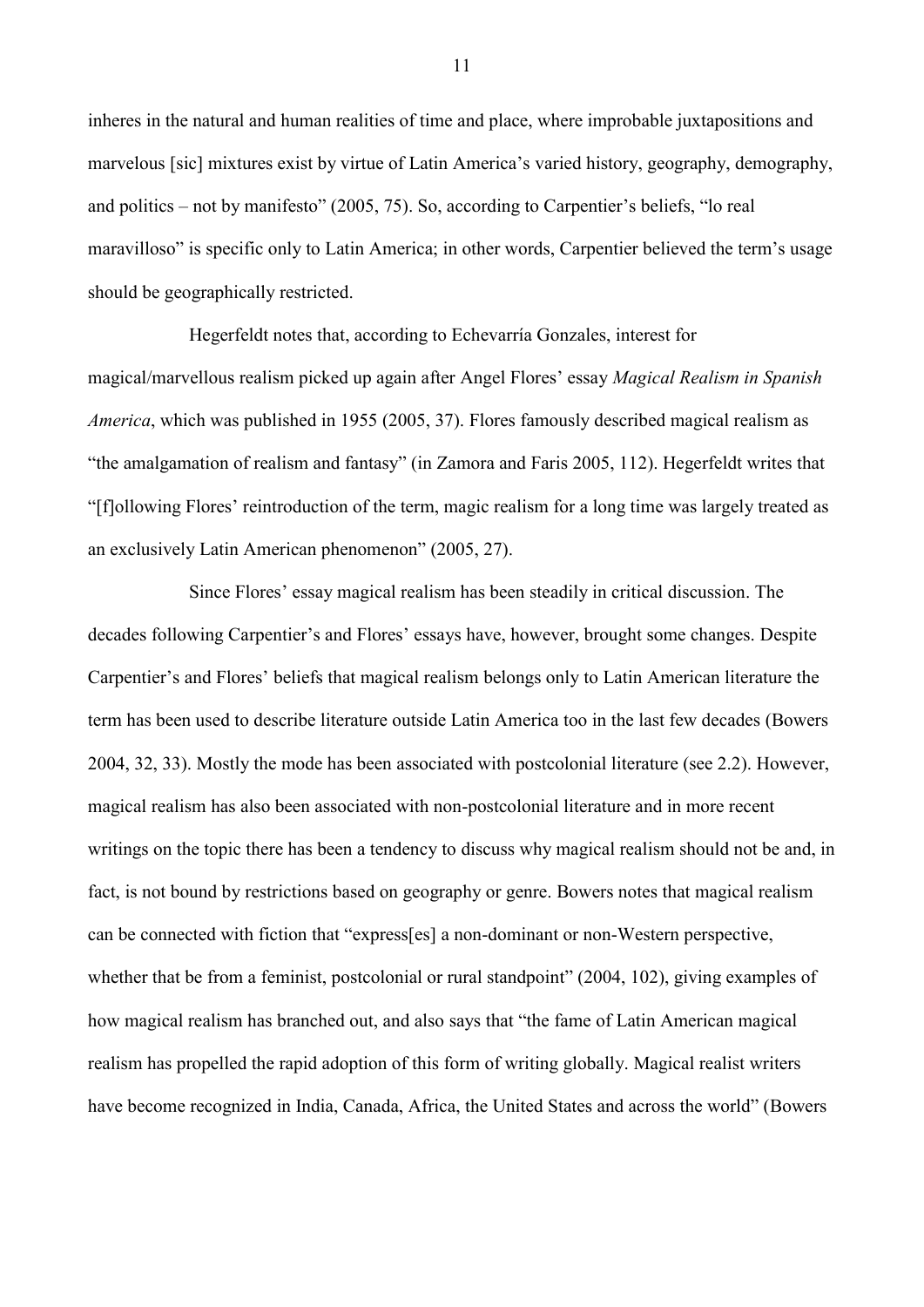2004, 18–19). This is a further sign that magical realism has moved to being used all around the globe.

It needs to be said that the history of the term "magical realism" is hard to describe extensively because of the different usages of "magical realism", "magic realism" and "lo real maravilloso". Different critics seem to have had – and still have – slightly different definitions for them and how they differ from each other. For example, Bowers makes a distinction between magic realism and magical realism. According to her, magic realism is a subsection of magical realism which she uses as an umbrella term. Then again, many critics do not dwell on definitions and distinctions and instead simply use either "magic realism" or "magical realism" without further explanation for their choice of the term.

The question of whether magical realism is a genre or a mode is also something that not all scholars agree on. However, most of the most influential critics of magical realism refer to it as a mode rather than a genre. Chanady writes that "[m]agical realism, just like the fantastic, is a literary mode rather than a specific, historically identifiable genre, and can be found in most types of prose fiction" (1985, 17). Rawdon Wilson says magical realism "is unmistakably a textual mode" (from Zamora and Faris 2005, 222). Hegerfeldt argues that magical realism is a mode by linking the question of modality with the way magical realism differs from other supernatural texts. In other words, she claims that the matter-of-fact way in which the magical and the supernatural are treated in the narration is the reason why magical realism should be seen as a mode rather than a genre: "[p]utting it simply, one could say that genre primarily relates to form and, at least on the level of sub-genre, content, while mode refers to manner of narration" (Hegerfeldt 2005, 47). In relation to magical realism this means that because of the way a magical realist text blends together the ordinary world and magical elements is vital for a magical realist text to be magical realism (discussed in more detail in 2.3, 4.2 and 4.3) magical realism is a mode rather than a genre. Because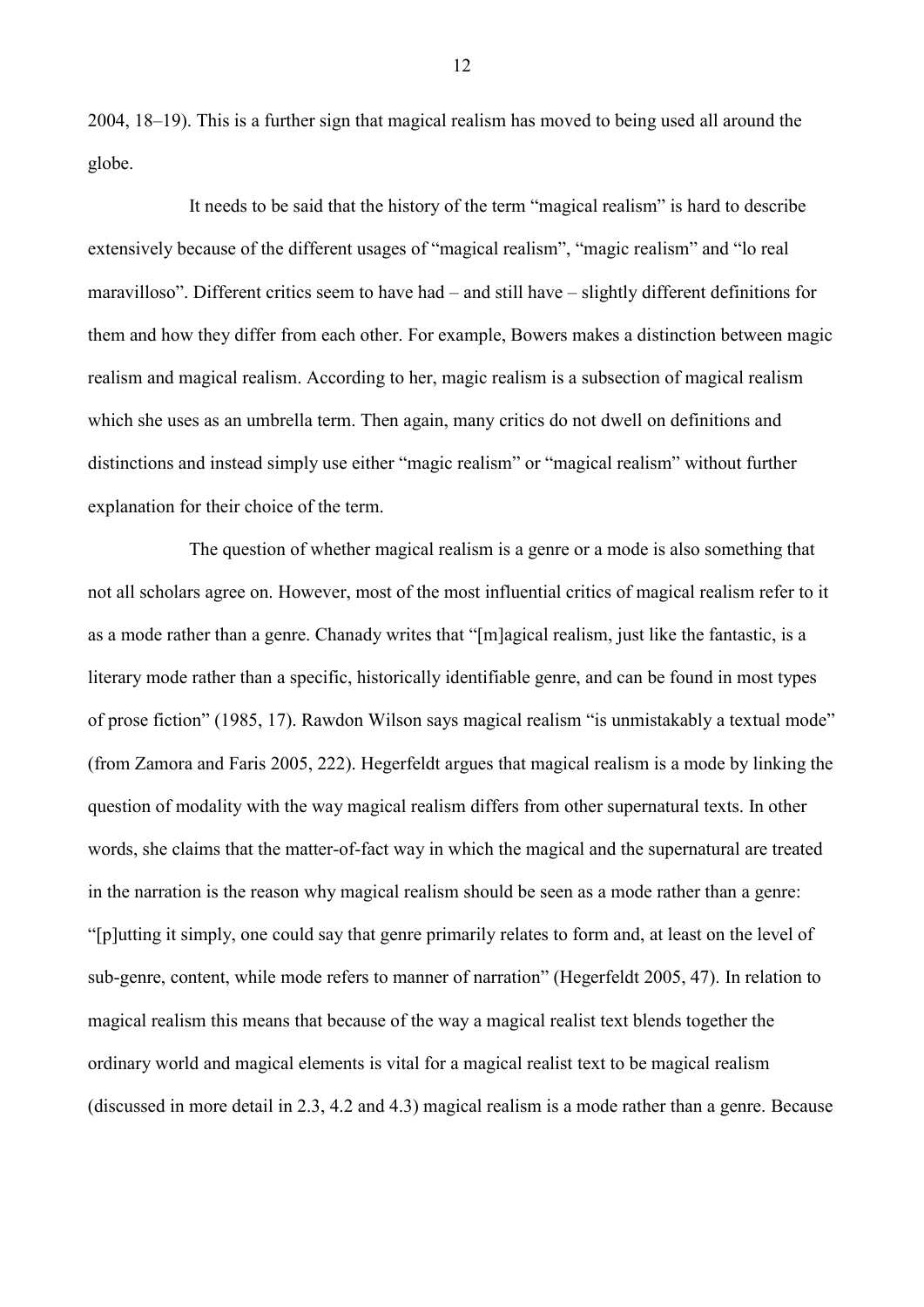of these arguments and the fact that most scholars seem to refer to magical realism as a mode I will also be doing so in this thesis.

### <span id="page-12-0"></span>**2.2 Magical Realism and Postcolonialism**

Magical realism has been strongly connected with postcolonialism by scholars and critics. My aim is to trace why this is while discussing why the mode can exist outside of the field of postcolonial literature.

Bowers defines postcolonialism thus: "Essentially it refers to the political and social attitude that opposes colonial power, recognises the effects of colonialism on other nations, and refers specifically to nations which have gained independence from the rule of another imperial state" (Bowers 2004, 96). When discussing the link between magical realism and postcolonialism Bowers refers to Stephen Slemon whose work is widely referred to by critics in the discussion of this topic. Bowers condenses Slemon's ideas of how magical realism "is able to express three postcolonial elements":

> First, due to its dual narrative structure, magical realism is able to present the postcolonial context from both the colonized peoples' and the colonizers' perspectives through its narrative structure as well as its themes. Second, it is able to produce a text which reveals the tensions and gaps of representation in such a context. Third, it provides a means to fill in the gaps of cultural representation in a postcolonial context by recuperating the fragments and voices of forgotten or subsumed histories from the point of view of the colonized. (Bowers 2004, 97)

The reason why postcolonialism is a rich basis for magical realist writing is in the heterogeneity of different or opposing views of the world and reality that clash together. Magical realism is based on the blending of the ordinary and the magic and, through this, the blending of two or more different or even opposing world views (discussed in more detail in 2.3). This is true to postcolonial societies too, where local mythologies and beliefs clash or blend in with a Western world view, and where the dominant is challenged by the marginalised. Rawdon Wilson writes: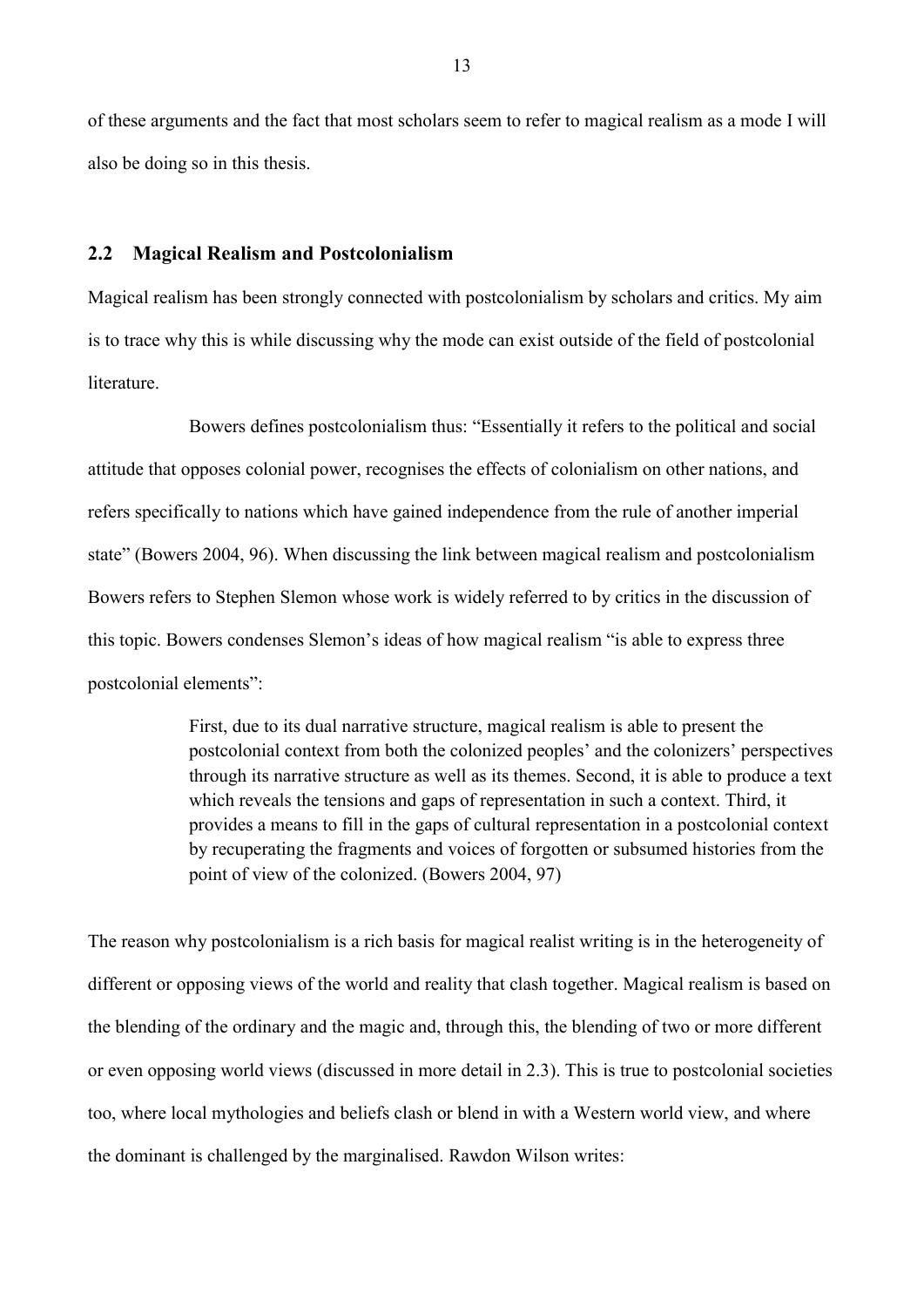[M]agical realism has been seen as reflecting naive superstition, left behind in sophisticated industrial societies. Magical Realism can be enlisted in the analysis of postcolonial discourse as the mode of a conflicted consciousness, the cognitive map that discloses the antagonism between two views of culture, two views of history (European history being the routinization of the ordinary; aboriginal or primitive history, the celebration of the extraordinary), and two ideologies. (from Zamora and Faris 2005, 222–223)

Eva Aldea states that "it is most often with reference to postcolonial literature that magical realism has been read in political terms" (2011, 103). Because magical realism has been widely connected with Latin American and postcolonial fiction it would be easy to draw the conclusion that the mode only exists in these spheres of literature. This is connected with the issue of the history of magical realism in fiction in Latin America mentioned in section 2.1., and the ideas of Carpentier and Flores, who both claimed that the modes of magical realism and lo real maravilloso (marvellous realism) are specifically Latin American phenomena. Carpentier did not believe that one could write magical realism in Europe without somehow destroying its core (Hegerfeldt 2005, 18). This, according to Carpentier, is because "the phenomenon of the marvelous presupposes faith" (in Zamora and Faris 2005, 86), which European writers apparently lack. Flores based his claims of magical realism's inherent Latin American elements on Carpentier's writings on the topic. The fallacy of Carpentier's – and thus also Flores' – claims has been pointed out by many critics. Hegerfeldt summarises the problem of trying to limit magical realism geographically:

> The restriction of the mode to a single continent simply does not make sense, for as soon as Latin American reality is regarded with a view not to its contents, but to its structure, it becomes clear that similar conditions of mythological beliefs juxtaposed with scientific thought prevail in other societies as well, most obviously perhaps in those of formerly colonized countries. (2005, 29)

The concerns about the possibility of magical realism existing in European and Western literature specifically is linked with the connecting the West with rationality, which, again, is falsely assumed to be the only existing Western paradigm. Hegerfeldt notes: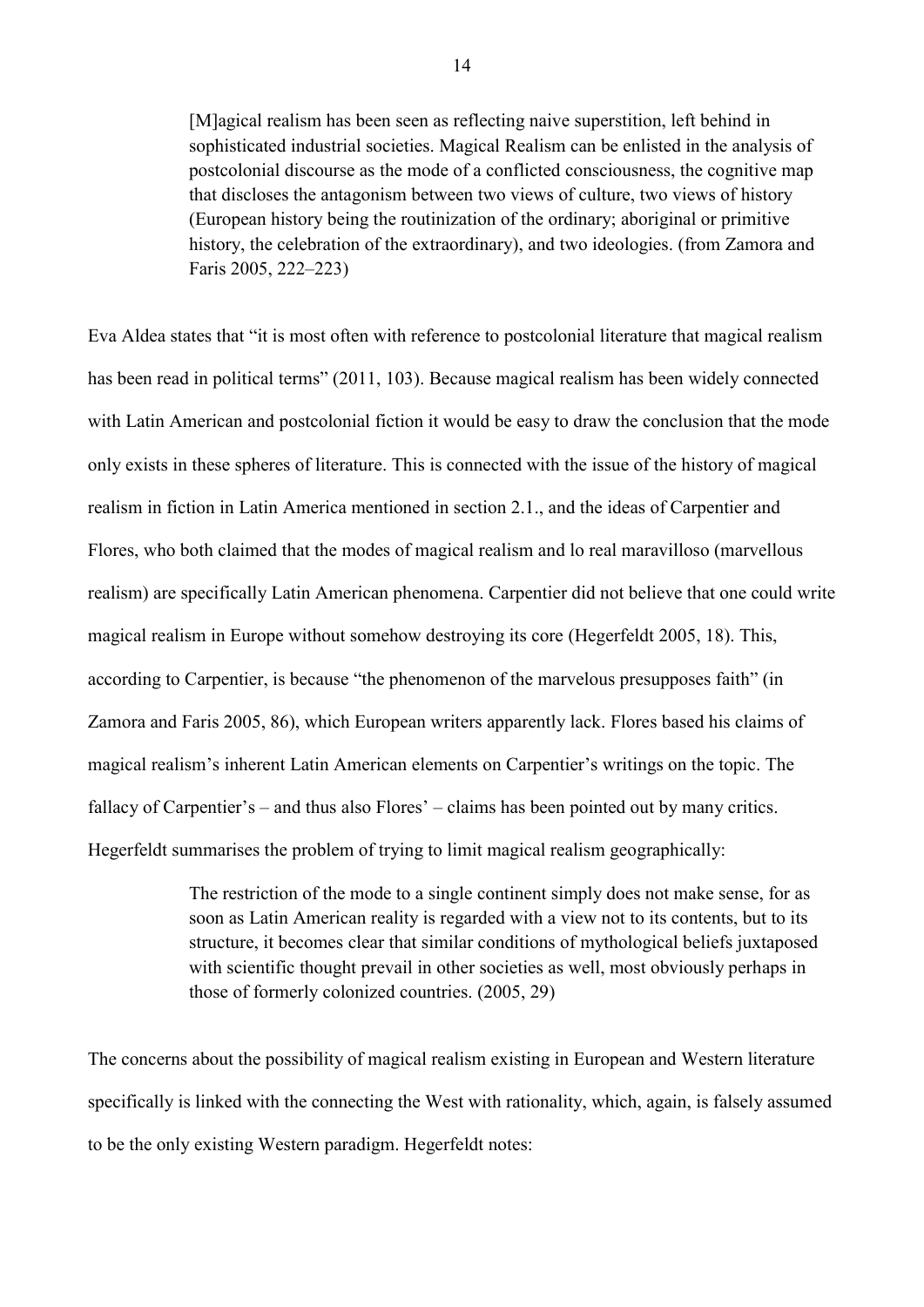Although in post-Enlightenment times the European world-view has been equated with rationalism, empiricism and scientific thought, these are merely the dominant paradigms, not the only ones. Far from being homogenous in outlook, Western as well as postcolonial societies are characterized by different and often contradictory ways of thinking that exist side by side. (2005, 31)

Wilson, in turn, writes that such a geographical restriction "seems, flatly, to deny the parallels between Latin American (or Anglo-Indian or Canadian) magical realism and the tradition of European fantasy exemplified by, say, Kafka or Bulgakov" (from Zamora and Faris 2005, 223).

Restricting magical realism only to Latin American literature simply does not work. Similarly, restricting the mode to only postcolonial literature seems forced, even if that is the area of literature where magical realism has been found most often so far. If we follow the idea that the basis of magical realism is in the clashing or blending of different or opposing world views it would be only logical to assume that, just like with the case of restricting magical realism to Latin American literature, the mode cannot be restricted only to postcolonial literature either. Hegerfeldt argues that "[a]ssuming that magic realism can indeed be seen to arise in response to the coexistence of heterogeneous world-views, it cannot be restricted to postcolonial literatures, for such circumstances most decidedly obtain also Western societies" (2005, 31). According to Theo D'haen, "[i]t is precisely the notion of the ex-centric, in the sense of speaking from the margin, from a place of "other" rather than "the" or "a" center, that seems to be an essential feature of that strain of postmodernism we call magical realism" (from Zamora and Faris 2005, 194). I conclude that because heterogeneous and opposing world-views and the concepts of "centre" and "margin" are applicable of many aspects of Western culture as well as postcolonial cultures, magical realism can also be written outside of postcolonial literature and therefore in Western literature. This also applies to children's literature. For example, Don Latham identifies the presence of magical realism in several of David Almond's novels for children and young adults, writing that "[i]n his usage of magical realism, Almond is invoking a literary tradition that is both transnational and intertextual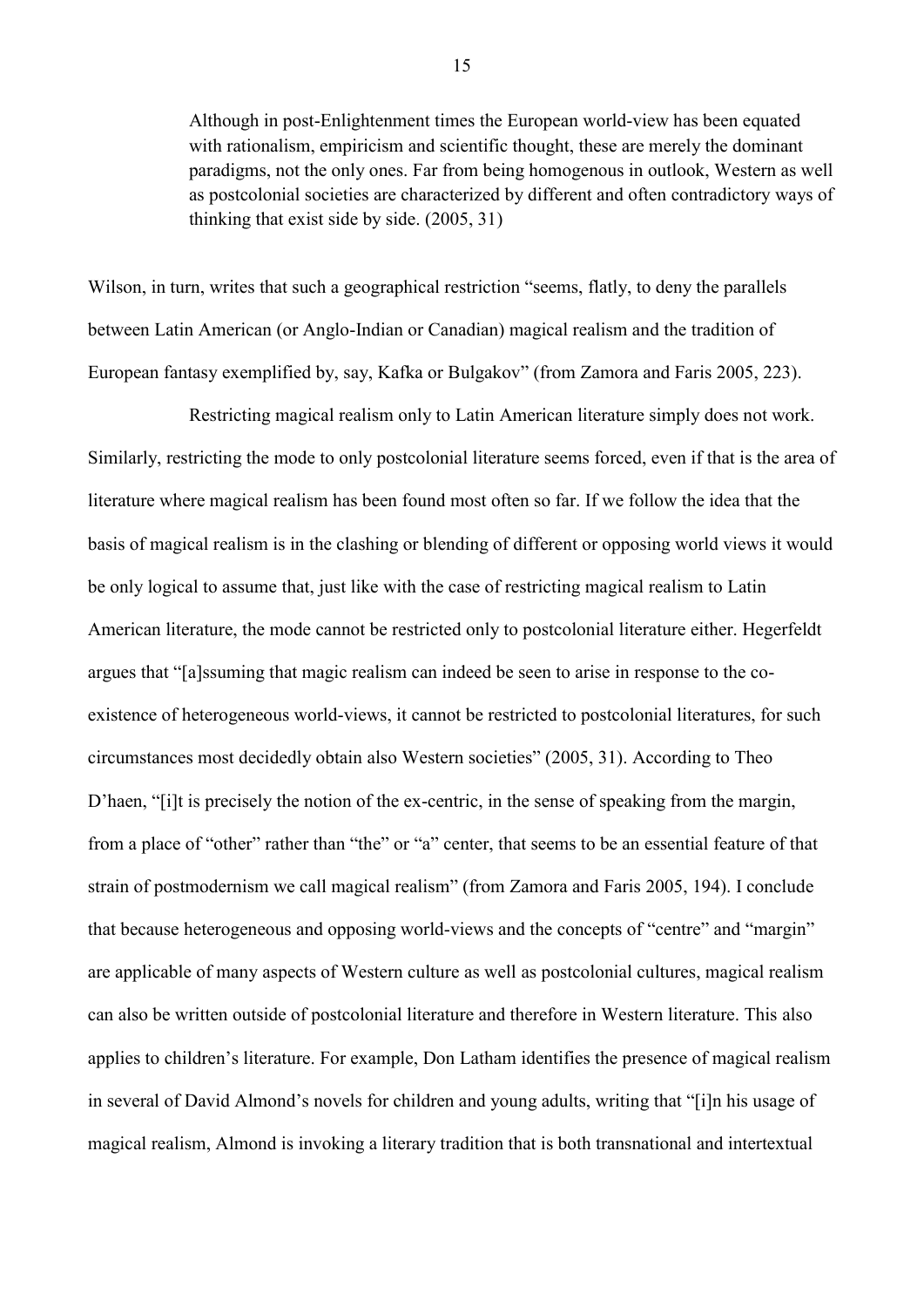by nature" (2006, 8). This day the door is open for magical realism to both exist in texts written all around the globe and to be recognised as such.

## <span id="page-15-0"></span>**2.3 Definitions and Characteristics of Magical Realism**

As noted before, the definition of magical realism has fluctuated during its history, but at the very core of all the modern definitions of magical realism in fiction seems to be the idea of the blending of the ordinary and the magical in the text. As mentioned before, Angel Flores famously defined magical realism as an amalgamation of realism and fantasy. However, many have extended Flores' definition by attempting to pinpoint the term down more specifically and to draw out more detailed lines for magical realism. While doing this magical realism has been defined as much more than just a blending of the ordinary and the magical. Discussion has revolved strongly around how magical realism questions subjective truths and power structures.

### <span id="page-15-1"></span>**2.3.1 Blending Together the Ordinary and the Magical**

The first step to map out the characteristics of magical realism is to state the obvious: in order for a text to be magical realist elements of both the so-called real, or the ordinary, and the magical, or the non-ordinary, must appear in the text. However, this is not sufficient enough for a text to be characterised as magical realism. Amaryl Chanady's work in *Magical Realism and the Fantastic: Resolved Versus Unresolved Antinomy* (1985) has influenced greatly the field of magical realist studies. Chanady draws out the lines and differences between several genres and modes that deal with the supernatural, including magical realism. She draws from Flores' vague definition and expands it by pointing out the ways in which magical realism differs from the fantastic. According to Chanady, magical realism is close to the mode of fantastic but differs from it through the way in which the supernatural elements are depicted in the text: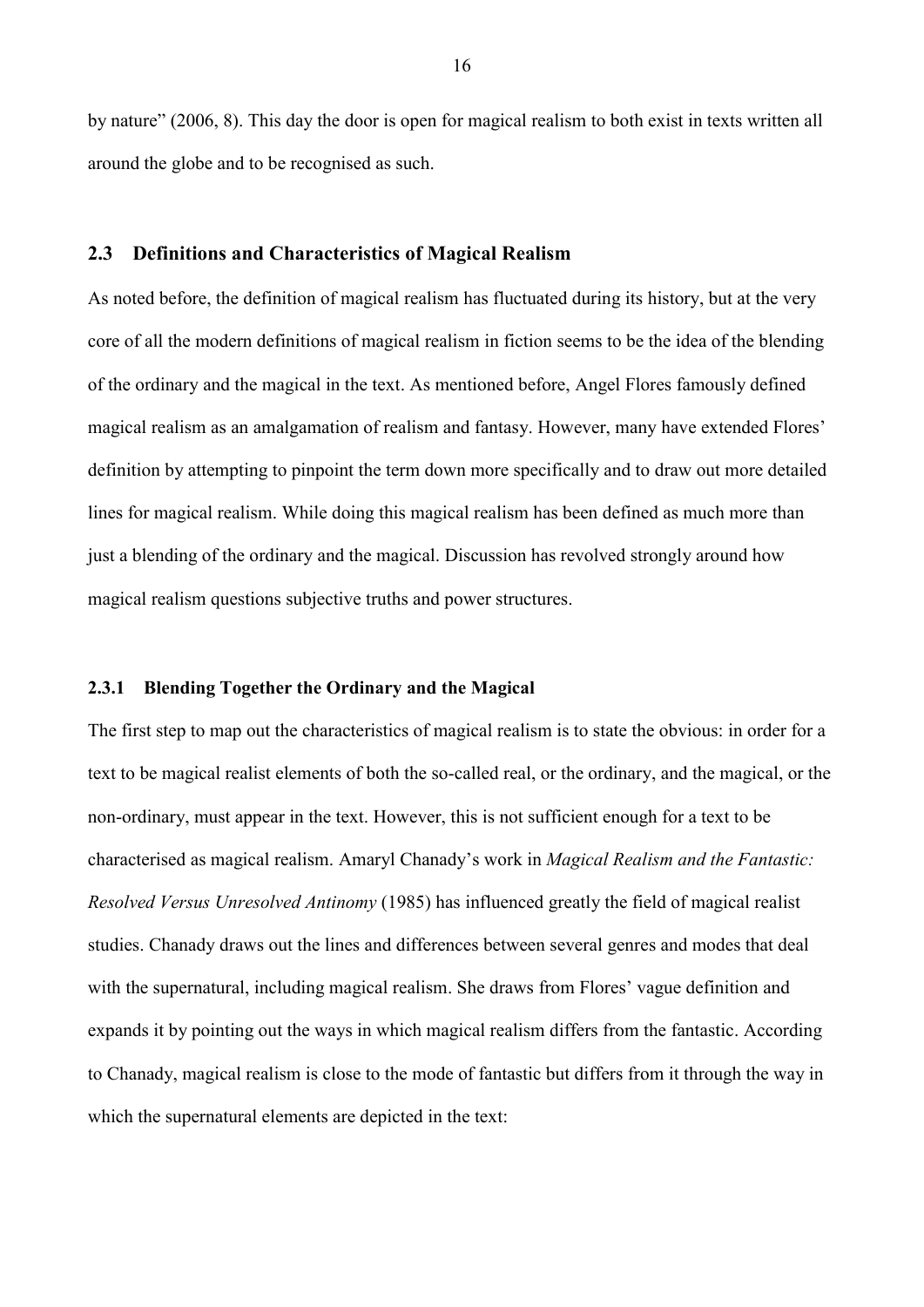[T]he manner in which [the codes of the natural and the supernatural] interact in the text distinguishes [the fantastic and magical realism] from each other. Whereas the antinomy appears to be resolved in magical realism, the contradictions between different conceptions of reality are placed in the foreground by the author of a fantastic text. (Chanady 1985, 69)

Chanady thus identifies the characteristic that separates magical realism from other modes or genres that deal with otherworldly or supernatural elements. She pinpoints down the matter-of-fact and non-perplexed way magical realism depicts the coexistence of the ordinary and the supernatural by writing that "[m]agical realism is thus characterised first of all by two conflicting, but autonomously coherent, perspectives, one based on an "enlightened" and rational view of reality, and the other on the acceptance of the supernatural as part of everyday reality" (1985, 21–22). The elements of magic and supernatural are not usually thought to belong to the so-called normal world around us; yet when appearing in a magical realist text they are treated as normal and everyday-ish, blending into the ordinary world. Hegerfeldt agrees with Chanady:

> The coexistence of realistic and fantastic elements in itself is insufficient to distinguish magic realism from other modes or genres which also contain heterogeneous elements, such as surrealism, science fiction, or fantastic literature. The important criterion therefore is not the mere presence of such disparate elements, but the manner in which they are presented. (Hegerfeldt 2005, 53)

This blending of the ordinary and the magical is the core of magical realism. Zamora and Faris write in their introduction of *Magical Realism: Theory, History and Community* (2005) that in the essays they have collected "the supernatural is not a simple or obvious matter, but it *is* an ordinary matter, an everyday occurrence – admitted, accepted and integrated into the rationality and materiality of literary realism" (2005, 3, original emphasis). What marks magical realism as magical realism, then, is not the presence of the magical itself but the manner in which this presence is presented in the text it appears in.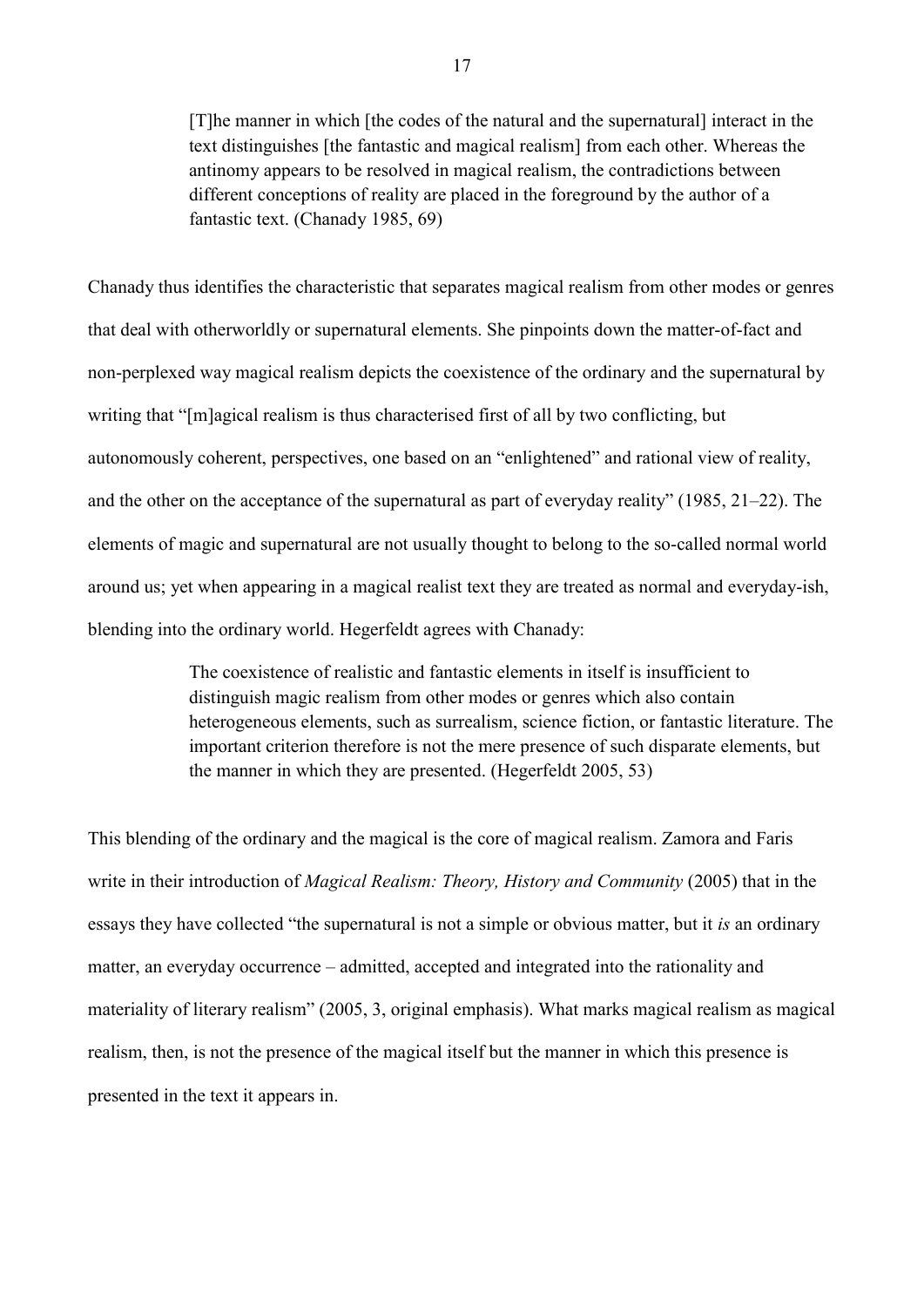Wendy Faris' writings on magical realism have also been influential on the discussion

of the topic. In her essay *Scheherazade's Children: Magical Realism and Postmodern Fiction* Faris

lists five characteristics that she considers important or central to magical realism:

- 1) Texts contain irreducible elements of magic, something we cannot explain according to the laws of the universe as we know them.
- 2) Descriptions detail a strong presence of the phenomenal world this is the realism in magical realism, distinguishing it from much fantasy and allegory.
- 3) The reader may hesitate (at one point or another) between two contradictory understandings of events – and hence experiences some unsettling doubts.
- 4) We experience the closeness or near-merging of two realms, two worlds.
- 5) These fictions question received ideas about time, space, and identity. (Faris, from Zamora and Faris 2005, 167–173)

From this we can again see the importance of the blending of the ordinary and the magical for magical realism. Elements of both the ordinary and the magical must be present and they must not be separated into two clearly different worlds.

However, whether the reader experiences any unsettling doubts about the events of a magical realist text or not has been disagreed on, for example, by Chanady and Faris. As we can see from Faris' list above, she counts the hesitation of the reader as one marker of magical realism. She therefore disagrees with Chanady who wrote that "[i]n contrast to the fantastic, the supernatural in magical realism does not disconcert the reader" (Chanady 1985, 24). Chanady's opinion is also challenged by Hegerfeldt, who points out that "magic realist texts do in fact engender a moment of hesitation – it merely has been relocated to the level of the reader (see Bényei, 152)" (2005, 55). I agree with Faris and Hegerfeldt on the account of the hesitation of the reader. Magical realist texts may present the magical happenings as ordinary, but that does not mean that the reader will automatically accept them as such. Because the reader is situated in the ordinary world that in a magical realist story is the realist part of the text they will be predestined to identify with that part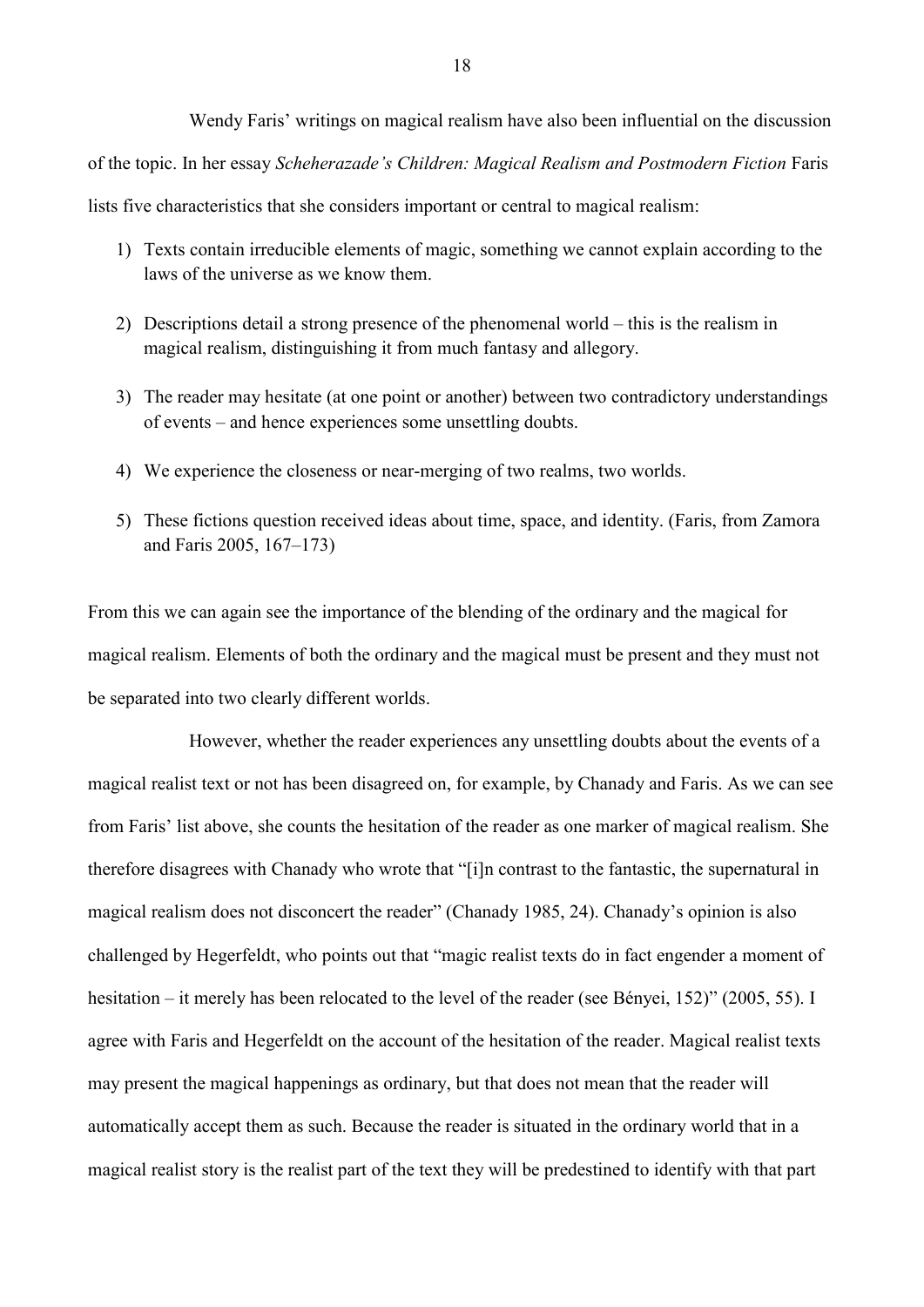and therefore have presupposed ideas of what the so-called ordinary world should be like. The socalled ordinary world is not perceived to entail miraculous or magical things. It would be then only logical that the reader would experience bafflement at least at first when the realism in the text is disrupted by something that according to their experience should not belong there.

I also argue that the narrators' hesitation over the magical elements in the text can be expected. Eva Aldea, in trying to define what 'magic' in magical realism is, writes that "[t]he magic is therefore that which does not conform to the world-view of the realist narrator, whether it be supernatural or simply implausible" (2011, 16). If something "does not conform to the world-view of the realist narrator" it would be only logical, then, for the narrator to hesitate at least at first when encountering such magical elements. The narrator's hesitation, in turn, can bleed into the characters of the text. This happens in both *Skellig* and *Heaven Eyes* because of first person narration of the protagonists of the stories. The hesitation the characters feel is transferred into the narration of the text. This, again, is in contrast to Chanady's claims that "the magical realist … [does not] show surprise" (1985, 29–30). I argue that surprise and hesitation can occur because their presence is not what cancels the essence of magical realism. The essence of magical realism is, as Chanady writes, "to present a world view that is radically different from ours as equally valid" (1985, 30). This equalisation of two opposing world views is in the core of magical realism. I argue that, as long as the narrator of the text does not end up dismissing the magical elements that cause conflict in their beliefs and knowledge as untrue, hesitation can occur on the narrator's part as well and, through the narrator, on the characters' part.

## <span id="page-18-0"></span>**2.3.2 Magical Realism as Subverting**

One of the main characteristics of magical realism is the way it has a tendency and an ability to question and subvert subjective truths that are assumed to be facts. Theorists of magical realism agree that the mode can be used as a tool for transgressing boundaries. This transgressive nature is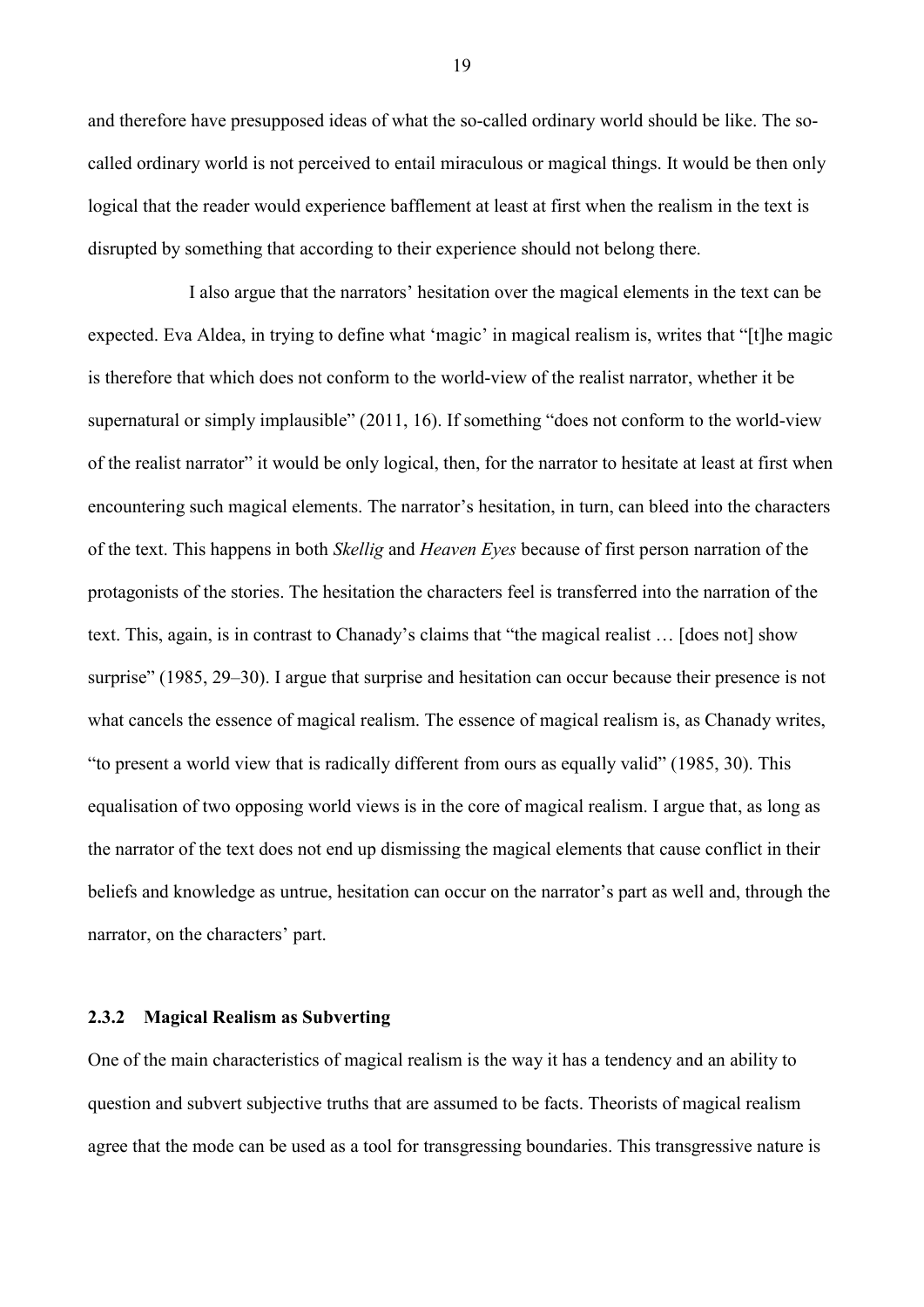already apparent in the name of the mode itself, where the so-called real and the magical blend together to create an oxymoron. Zamora and Faris write that "[m]agical realist texts are subversive: their in-betweenness, their all-at-onceness encourages resistance to monologic political and cultural structures, a feature that has made the mode particularly useful to writers in postcolonial cultures and, increasingly, to women" (Zamora and Faris 2005, 6). Hegerfeldt echoes this by writing that "magic realist fiction has been seen to make room for world-views that differ from those of the cultural centre" (2005, 116). This characteristic is referred to in many different ways by different theorists. For example, Faris calls this the ability to "question" and "subvert", not deciding on a definite term.

This characteristic of magical realism has also been the reason why many critics and theorists consider magical realism a postmodernist mode. For example, Theo D'haen discusses this in his essay *Magical Realism and Postmodernism: Decentering Privileged Centers* (in Zamora and Faris 2005, 191–208). He writes that "a consensus is emerging in which a hierarchical relation is established between postmodernism and magical realism, whereby the latter comes to denote a particular strain of the contemporary movement covered by the former" (in Zamora and Faris 2005, 194). Subverting categories is in the core of magical realism and, to a certain point, of postmodernism as well: "To write ex-centrically, then, or from the margin, implies dis-placing [a] discourse" (in Zamora and Faris 2005, 195). Wendy Faris writes along the same lines: "in any case, the category of magical realism can be profitably extended to characterise a significant body of contemporary narrative in the West, to constitute … a strong current in the stream of postmodernism" (in Zamora and Faris 2005, 165). Indeed, there is a clear similarity with magical realism and the way postmodernist writing might be described. For example, Hans Bertens writes about postmodernist writing that "it unsettles and deconstructs traditional notions about language, about identity, about writing itself, and other major issues" (2008, 110). This is not unlike how magical realism is described by many theorists.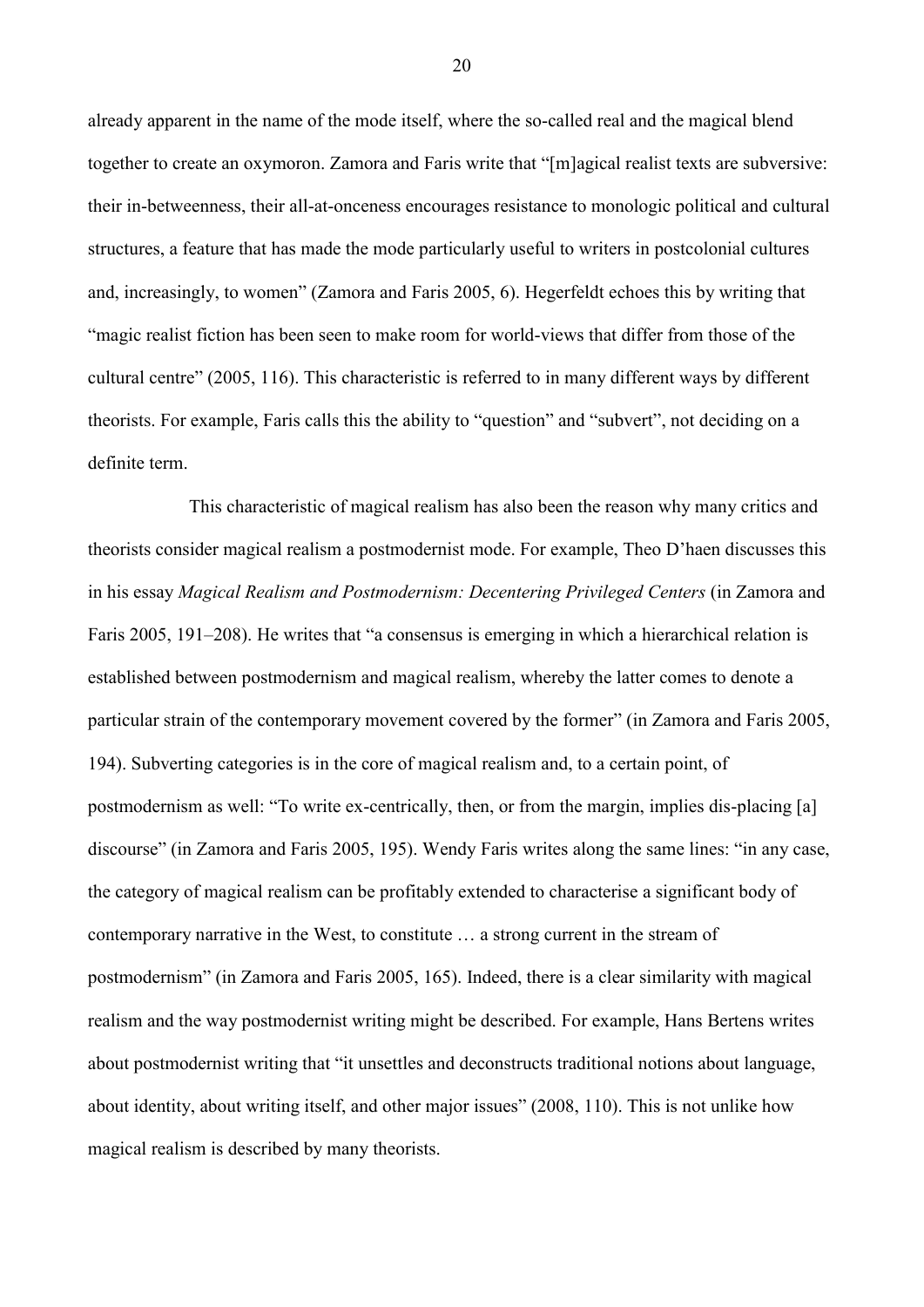Postmodernism as such is very difficult to define, not only because of its complexity but also because of the vast area it can cover. I do not intend to delve on postmodernism in general but focus on the aspect that makes many magical realist critics to name the mode as postmodernist: the way postmodernist texts tend to question established constructions. Jean-François Lyotard, who is one of the major postmodern theorists, described narratives and how they are used to define what is true knowledge in his widely quoted book *The Postmodern Condition: A Report on Knowledge* (1984). I am particularly interested in how he uses the idea of knowledge and criticism of scientific knowledge as the basis of his theory and the links that can be seen in this theory in relation to magical realism. Lyotard writes that scientific knowledge does not cover all kinds of knowledge on its own but that "it has always existed in addition to, and in competition and conflict with, another kind of knowledge", and that is narrative (1984, 7). Narrative is a form of knowledge that "makes someone capable of performing "good" denotative utterances, but also "good" prescriptive and "good" evaluative utterances" (1984, 18); in other words, a good performance. What is regarded as "good" of course depends on cultural context. But the existence of "good knowledge" means that there also exists knowledge that can be regarded as not-so-good. Lyotard writes that the idea of good knowledge "makes it possible to distinguish one who knows from one who doesn't" (1984, 19). Lyotard labels the narratives of the ones who are seen as knowing as metanarratives and the narratives of those who are seen as not knowing as little narratives. Science, according to Lyotard, is a metanarrative in today's world, whereas little narratives can be those belonging to, for example, "the foreigner, the child" (1984, 19). The important thing is to understand that the superiority of the metanarrative has been built up by the metanarrative itself. Therefore it can be brought into question with the voices of the little narratives.

The theory described above is exactly what is subverted in a magical realist text. The superiority of a scientific, ordinary world-view (the metanarrative) is questioned by the way the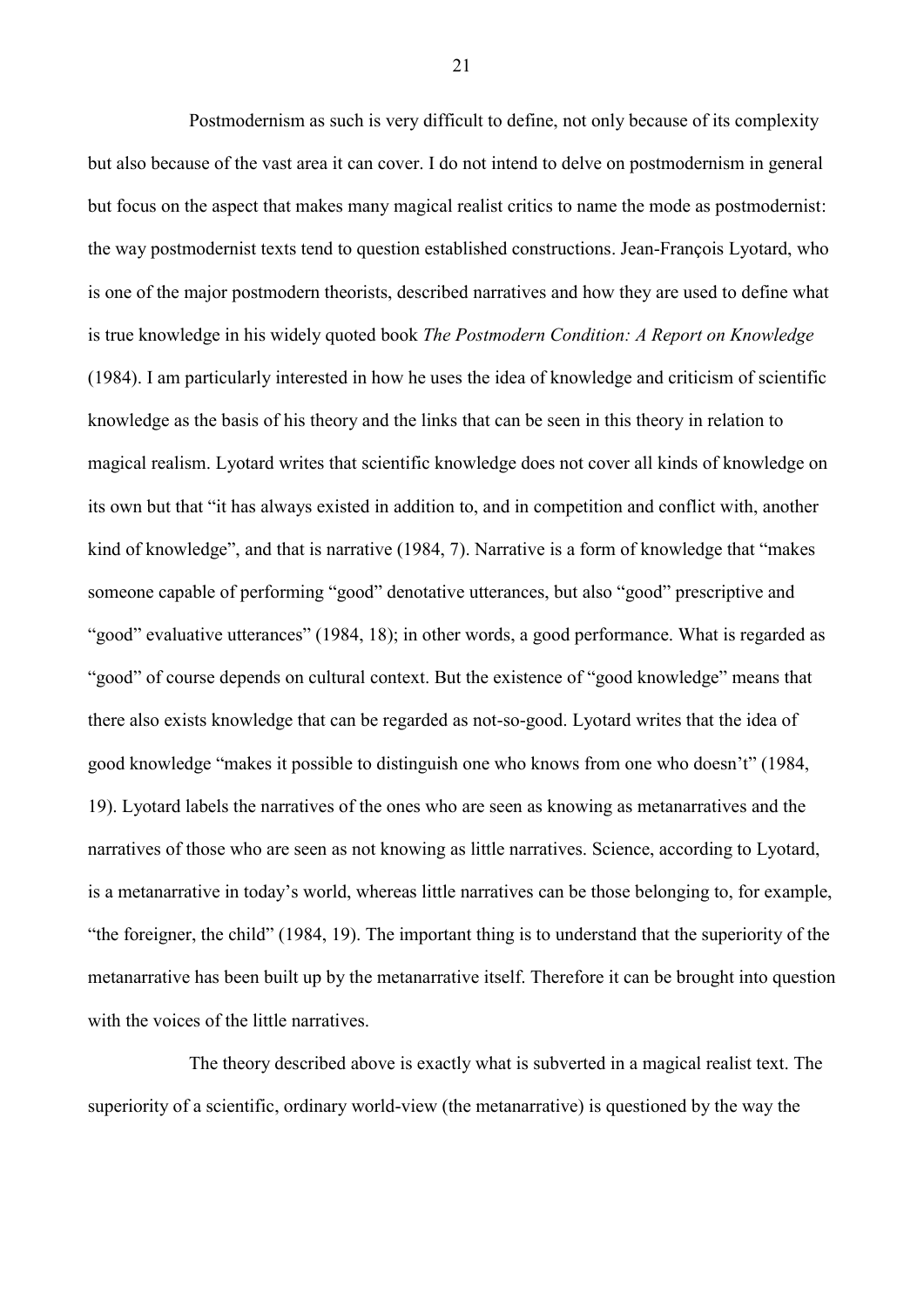magical elements (the little narrative) are described as in the text as equal to the ordinary. This undermines the hierarchy of the scientific being ranked above the magical. According to Bowers:

> When we consider magical realism from the position of the 'other' and consider that it brings into view non-logical and non-scientific explanations for things, we can see that the transgressive power of magical realism provides a means to attack the assumptions of the dominant culture and particularly the notion of scientifically and logically determined truth. (2004, 69)

I want to point out that "scientific" in a magical realist text does not necessarily mean outright scientific discussion about, for example, physics. Rather, the scientific narrative, being the dominant narrative, is seen as ordinary while the magical is presented as non-ordinary. The idea of "scientific" in a magical realist text, then, can simply be the non-existence of the magical, or describing the every-day world around us.

I also find it interesting that Lyotard uses the idea of knowledge in his theory of postmodernism whereas Hegerfeldt claims that magical realism questions ways to produce knowledge (2005, 3). Hegerfeldt also writes that:

> Magic realism's investigation of knowledge combines two aspects. On the one hand, sanctioned paradigms of Western knowledge are scrutinized and in some sense found wanting. … At the same time, the texts probe alternative modes of knowledge production as to their explanatory potential, illustrating how they may provide a different, but nevertheless valid, access to the world. (2005, 158)

This is on par with Lyotard's description of metanarratives being challenged by little narratives. In magical realism knowledge can be gained from the imagination, the supernatural, dreams, myths and stories just as the same as from science: "In rendering metaphors, stories, dreams or magical beliefs real on the level of the text, magic realist fiction re-evaluated modes of knowledge production" (Hegerfeldt, 2005, 3). These ways are then ranked at the same level as the scientific ways, which causes the questioning of the superiority of the scientific worldview. Thus, as Lyotard puts it, "[t]he grand narrative has lost its credibility" (1984, 37).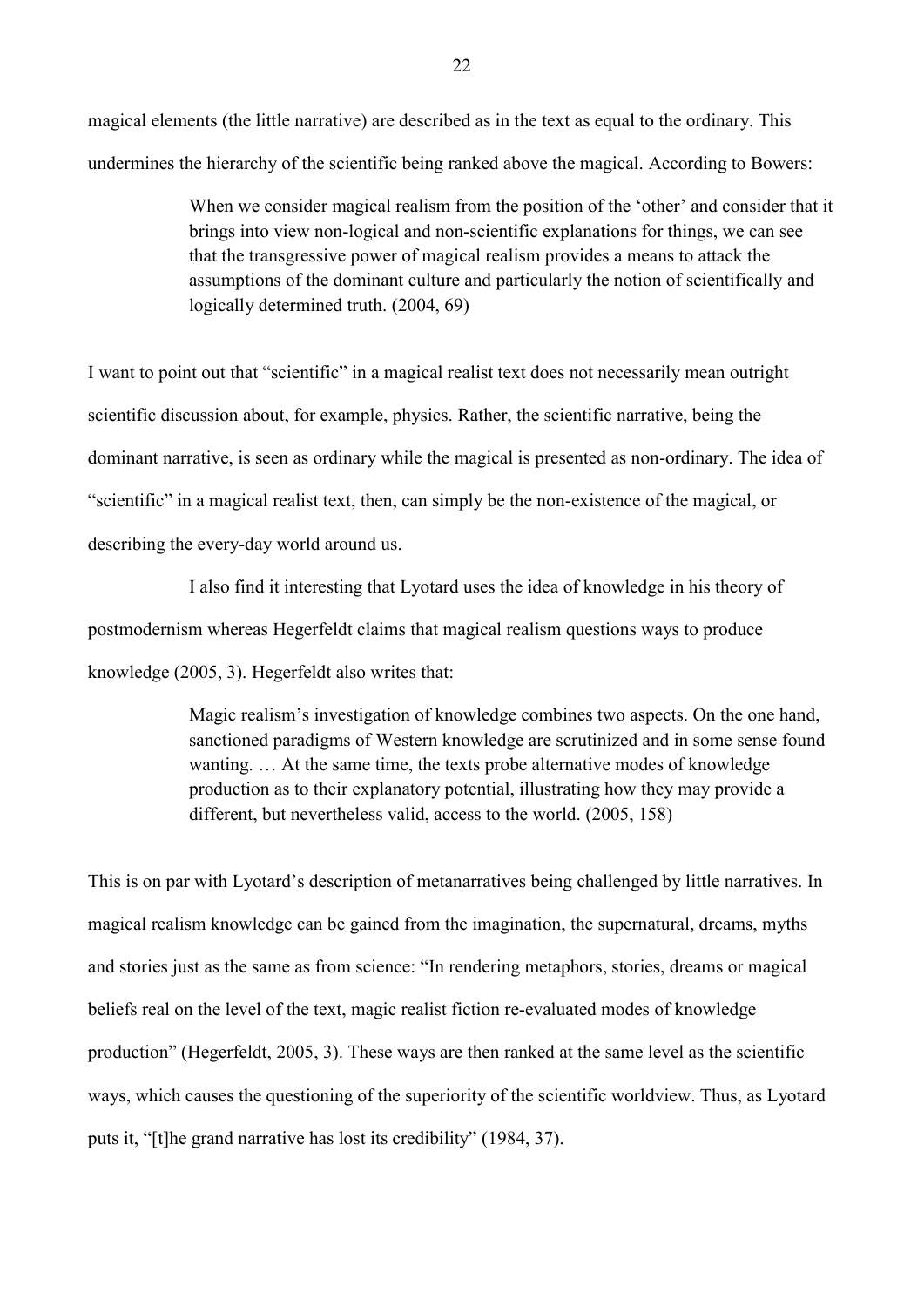Choosing to look at magical realism from the point of view of postmodernism does not exclude any other optional perspectives. Bowers writes that

> [c]ritics considering magical realist fiction have found that it is possible to interpret this narrative mode through various critical and theoretical perspectives. The flexibility of the mode resides in the fact that it is not a genre belonging to a particular era, and therefore is not related to a particular critical approach (2004, 66).

By pointing out the connection between postmodernism and magical realism I do not intend to say that magical realism is restricted to only postmodernist criticism. Rather, I want to say that examining magical realism from a certain postmodernist point of view is beneficial because of the strong links that connect them. It is interesting that so many magical realist theorists describe the transgressive nature of magical realism as "questioning". At the same time Linda Hutcheon writes that "[p]ostmodernism questions centralized, totalized, hierarchized, closed systems" (1988, 41) in her book *Poetics of Postmodernism: History, Theory and Fiction*. Throughout her book Hutcheon makes a point of separating the modernist idea of "single otherness" (1988, 42) from the postmodernist idea of difference. "Such interrogations of the impulse to sameness … and homogeneity, unity and certainty, make room for a consideration of the different and the heterogeneous, the hybrid and the provisional." (1988, 42) Postmodernism, according to Hutcheon, does not necessarily mean outright rejecting these concepts, but rather "only to interrogate their relation to experience" (1988, 58). In the same way magical realism questions and subverts as well.

I also want to point out that the subversiveness of magical realism that Zamora and Faris write about (2005, 6) happens through questioning constructed oppositions. For example, Brenda Cooper writes in her introduction to her book *Magical Realism in West African Fiction: Seeing with a Third Eye* (1998) that "[m]agical realism strives, with greater or lesser success, to capture the paradox of the unity of opposites; it contests polarities such as history versus magic, the precolonial past versus the post-industrial present and life versus death" (1). The constructed oppositions that Cooper mentions are based on the Lyotardian opposition of "good" knowledge and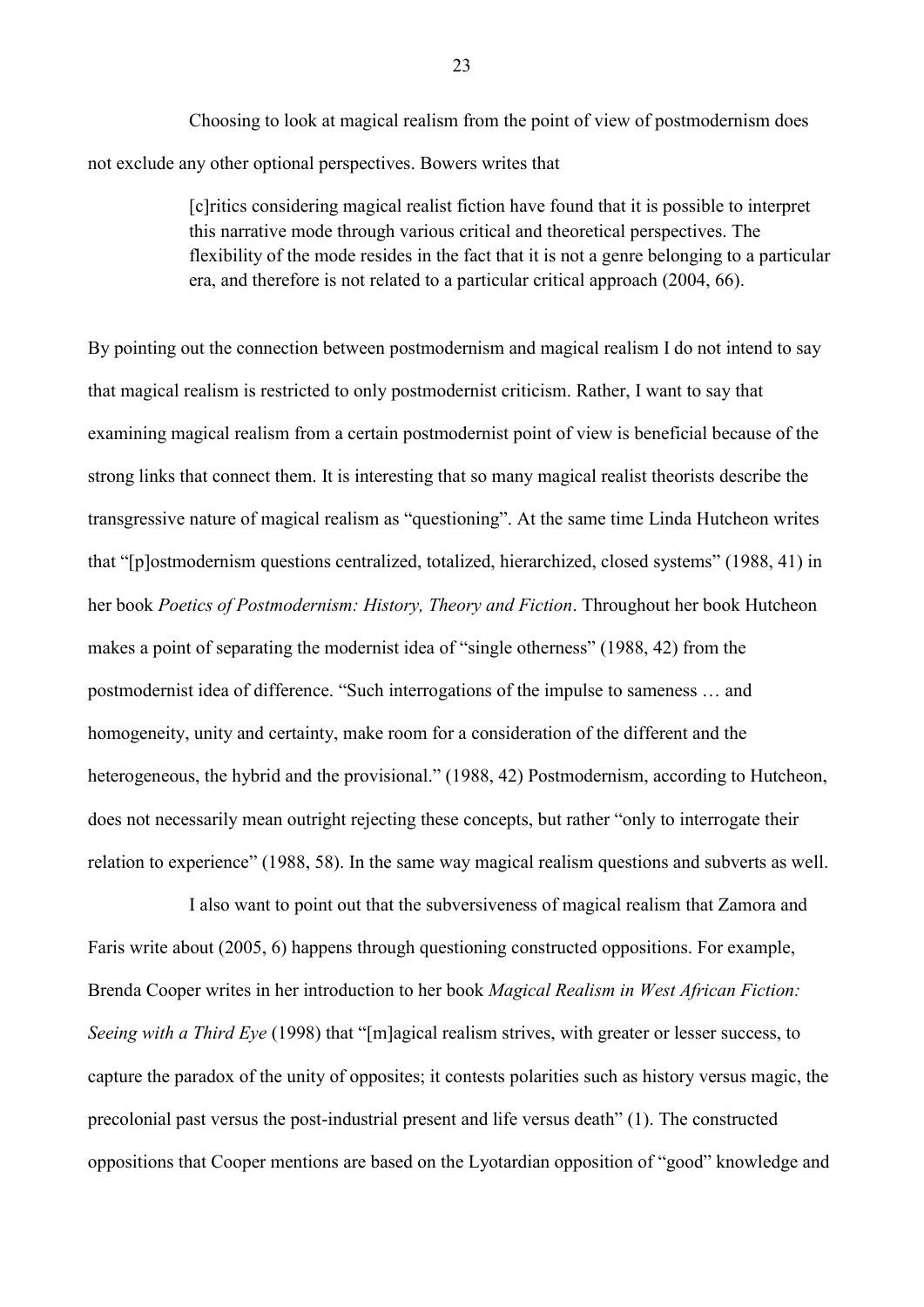knowledge that is constructed as less than good (1984, 19). For example, history, which is almost always written from a subjective perspective of the powerful, may become questioned by knowledge that is constructed as less than good, magic, in a magical realist text. Bringing two hierarchically different kinds of knowledge to the same level reveals the artificial hierarchy they are set on, or "contests polarities", as Cooper says. To a large extent, magical realism has questioned these kinds of oppositions through subverting the setting of the scientific, or the ordinary, as the truth and the magical as an irrational belief. I will use the terms "subverting" and "questioning" to discuss this transgressive characteristic of magical realism from here on.

#### <span id="page-23-0"></span>**2.3.3 The Ex-Centric in Magical Realism**

What, then, can be the little narratives, the different world-views that co-exist with the scientific world-view in magical realism? According to Bowers, questioning the hierarchy of the scientific and the magical through blurring the lines between the ordinary and the magical opens the possibility of questioning other beliefs regarded as facts: "The root of this transgressive and subversive aspect [of magical realism] lies in the fact that, once the category of truth has been brought into question and the category of the real broken down or overturned, the boundaries of other categories become vulnerable" (2004, 67–68). Whose little narrative is brought into the text to question the scientific world-view depends on the text. In magical realist literature it has often been the voice of those formerly colonised, which can be seen in the large number of written work on the subject. No matter what the margin in the text in question is, in magical realism the question of the ex-centric manifests through different ways of knowing and perceiving the world:

> In using culturally marginal focalizers to project an alternative world-view, magic realist fiction once again first invokes and then undercuts the assumptions of realism and allied non-fiction discourses. As dominant post-Enlightenment discourses, these have consistently attributed to the ex-centric a non-rational, non-scientific way of thought, thereby effectively maintaining a power monopoly. (Hegerfeldt 2005, 121)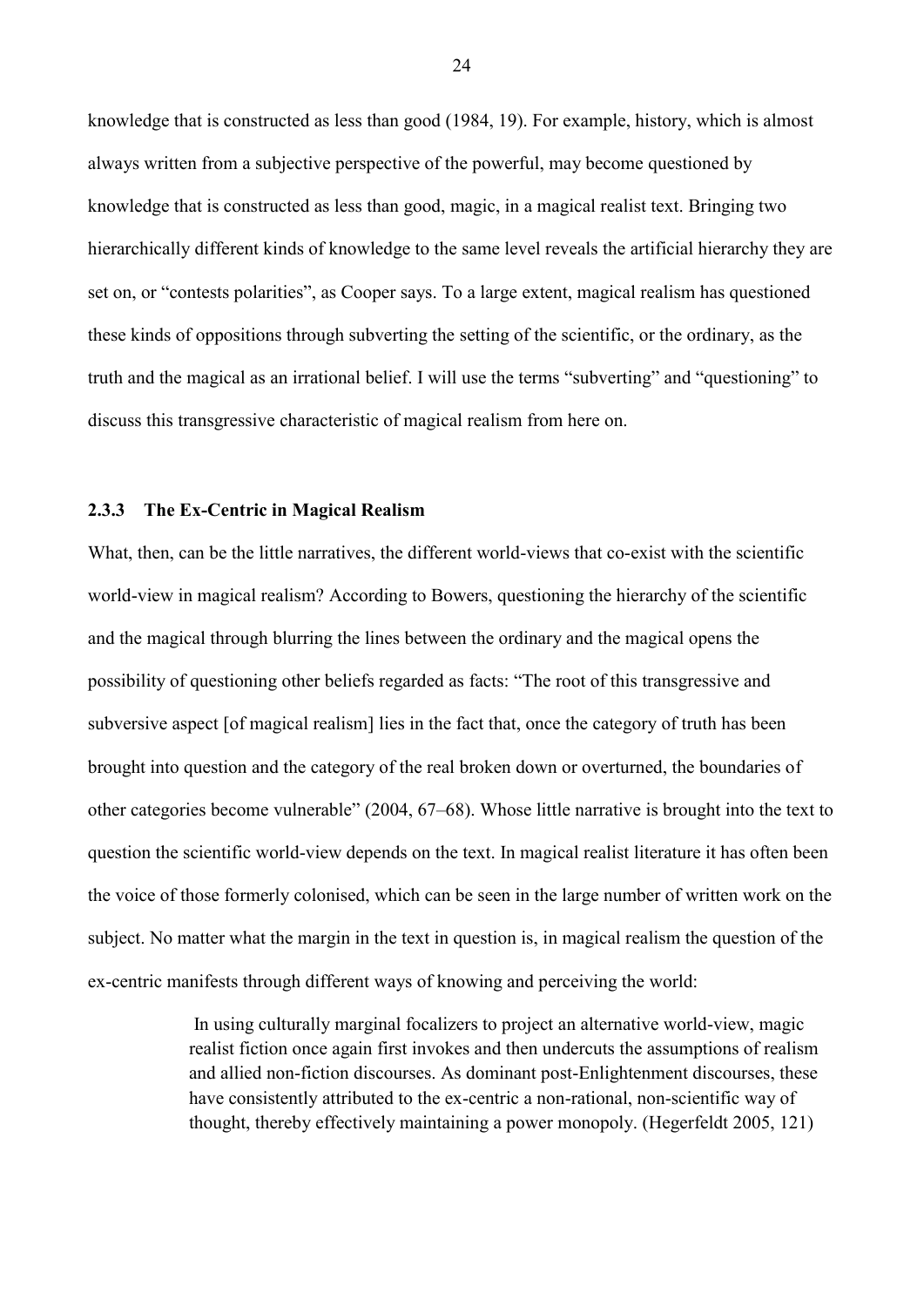Here the term ex-centric is picked from Linda Hutcheon. She describes the way postmodernism can subvert categories by interrogating them. Her description of subverting is similar, if not as detailed, to Lyotard's description of knowledge and little and metanarratives. The metanarrative comes from the centre and the little narratives come from the margin. The margin, in turn, consists of many marginalised groups, or the ex-centric (Hutcheon, 1988, 12), those removed from the centre.

As established previously, the dominant world-view in magical realism is the scientific, the one considered as ordinary in the modern Western world. In contrast to this, the magical is the marginal world-view that challenges the metanarrative of science. But it does not mean that the magical necessarily equates with only the magical world-view. Rather, in magical realism the magical world-view is often connected to a point of view of an ex-centric, a group that is considered belonging to the margin by the centre. As discussed in chapter 2.2, magical realism has often been found in postcolonial literature. In these cases it is often the formerly colonialised that is the ex-centric and their world-views that are the little narratives to the metanarrative of Western science. In these cases the science that becomes questioned might be, for example, historiography and the way historical happenings have been depicted, such as in Salman Rushdie's texts (Hegerfeldt 2005, 75). Often the ex-centric has also been the woman and the examples of this that are often referred to are Angela Carter's texts (Hegerfeldt 2005, 127). Moreover, even though it is not as often discussed, the child can function as the ex-centric in a magical realist text. This is discussed by Hegerfeldt through examples from texts such as *Wild Nights*, written by Emma Tenant, and *Midnight Children*, written by Salman Rushdie.

In this thesis I will argue as one of my main points that the child's world-view can function as the subverting narrative to the scientific one. Through this I will argue further that the child can indeed function as the ex-centric in a magical realist text. As noted by Lyotard, the child is considered as someone who does not know because of a differing narrative to the metanarrative of science (1984, 19). This makes the child an ex-centric, someone who is excluded from the centre.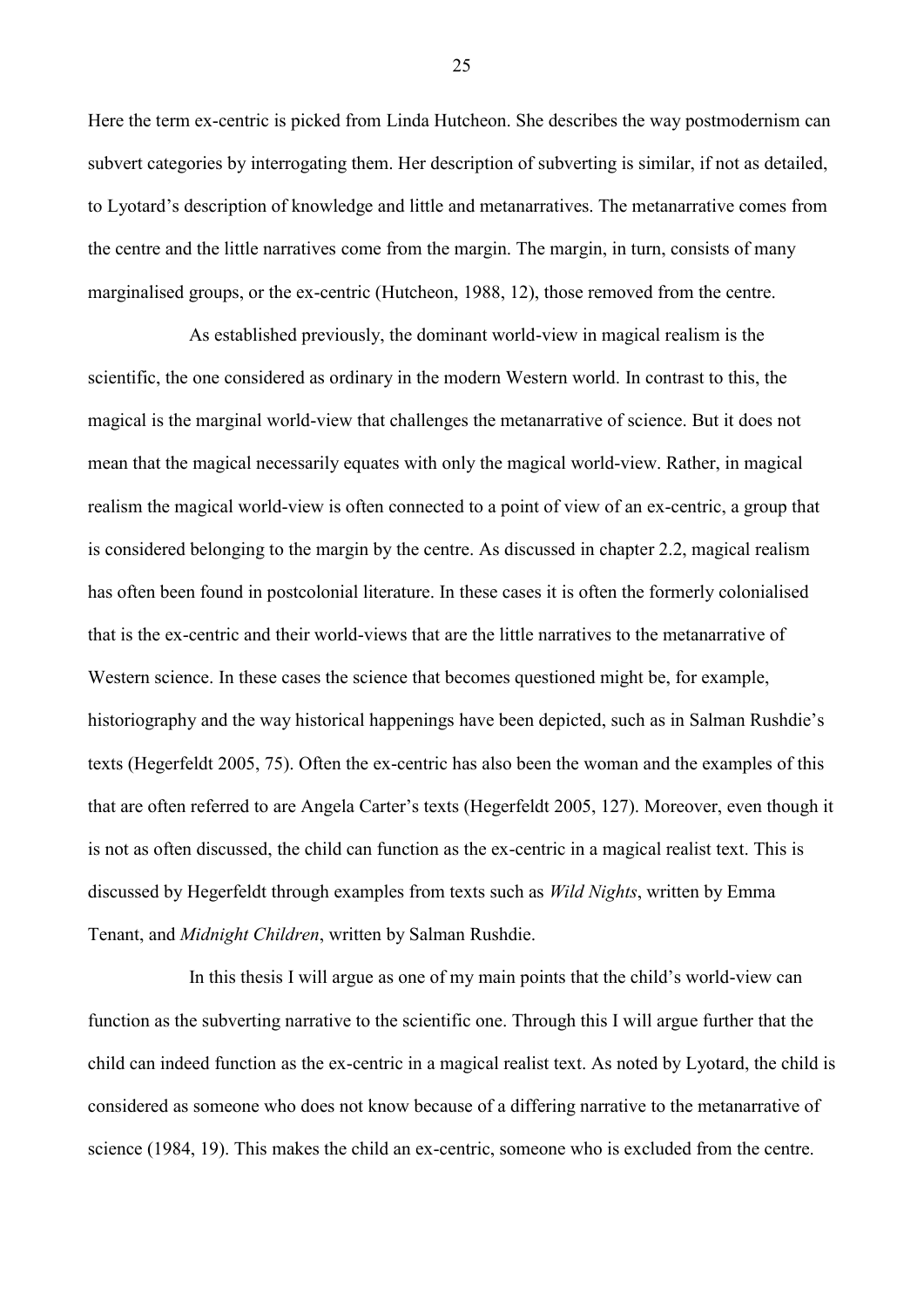This, in turn, makes the child a good focalizer for a magical realist text, as the child's perceived magical world-view can challenge the scientific one, which is usually regarded as belonging exclusively to adults. Hegerfeldt discusses several reasons why the child can function as a particularly useful ex-centric focalizer in magical realist fiction. The most important reason for this is the magical way the child is perceived to see the world around them. As I will discuss later in chapter 3, this perceived magical world-view is a construction that the adult has created about the child and does not necessarily mirror a reality of the child's mind accordingly. Hegerfeldt acknowledges this as well: "Obviously, the child's point of view as it is used in fiction … is very much a construction, and should not be confused with psychological reality." (2005, 147) This construction of the child's world-view, however, is particularly useful in magical realism as it borrows a good base for the appearance of the magical elements in the text. This is because children are thought to see the world as magical through a way that is regarded as inherent and natural for them. The child's perceived magical thinking will be examined closer in chapter 3, and especially 3.4, in the context of how children are constructed in modern Western society as less knowledgeable than adults. Looking at a world where the ordinary and the magical blend together and coexist is then what the child and magical realism have in common.

# <span id="page-25-0"></span>**3 Child**

The child as an ex-centric is, then, perhaps not as widely discussed as the non-Western or the woman as the ex-centric. However, in our world where adults decide what is best for children the child can indeed be considered as a margin. This is why I want to look at the subject of the child more closely from the point of view of how children are constructed to be in our society. Through this I wish to see more closely how the child is marginalised by the imposing of these cultural constructs upon them. Possessing the right kind of knowledge, and the ways in which it impacts how children are viewed, will be a part of this. My focus on this topic will be how on the one hand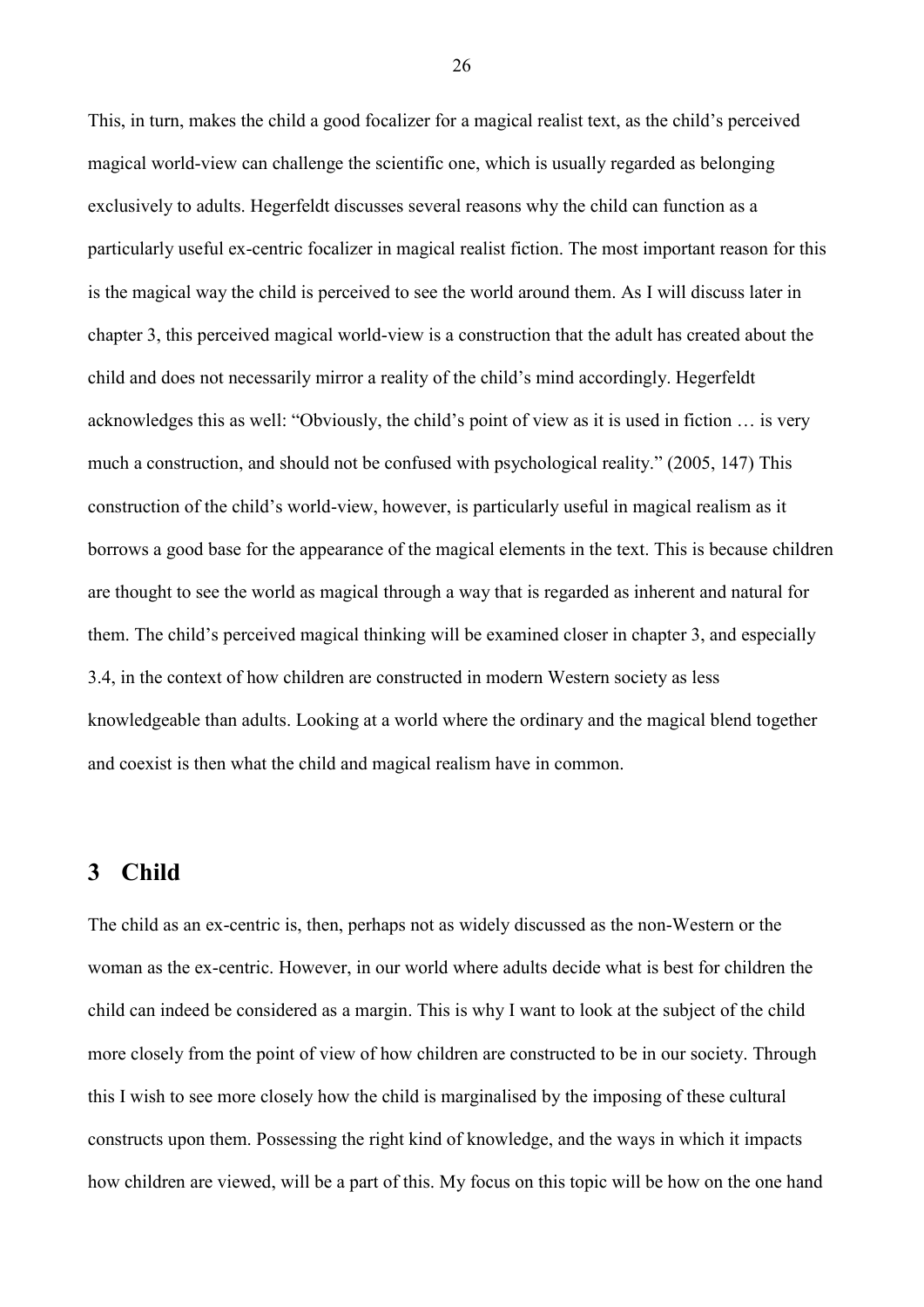children are seen as innocent in modern Western society and on the other hand how the child is perceived to have a magical world-view and how it causes the child to be marginalised. Knowledge and the idea of the child not having the right kind of knowledge about the world is, as I will prove, an important factor in building both of these constructions.

### <span id="page-26-0"></span>**3.1 Childhood as Construction**

Biologically speaking the concept of "child" is simple: a child is a human being who has yet to grow into an adult. But not only is "child" a biological fact, it is also arguably a cultural construct, and as such, a different and more complex matter than when speaking of pure biology. As categories constructed by the society, "child" and "childhood" vary from culture to culture and from time era to time era. Constructively speaking they operate and are operated the same way as any other social category: they are built and moulded by the society and culture and both affect and are affected by other social categories as well, such as gender and race (Thew, in Mills and Mills 2000, Prout and James 1997). Prout and James interpret the difference between the biological and constructed child thus: "The immaturity of children is a biological fact of life but the ways in which this immaturity is understood and made meaningful is a fact of culture" (1997, 7). Thus what children are and what constitutes as a childhood – particularly a good childhood – vary between different cultures and eras.

The understanding of childhood as a changing concept has been around for a good while, but as "an essential component for understanding modern Western development" (Fass 2013, 1) it was first introduced by Philippe Ariès. His book *Centuries of Childhood* (1960) is still very often quoted and referred to in the field of childhood studies and is, according to Fass, "the first, and often the only, book" read on the subject of history of childhood (2013, 1). Ariès' work has been both ground-breaking, but also criticised of being partly sensational and even false: his claims that parents did not love or have affection for their children to the degree that today's parents do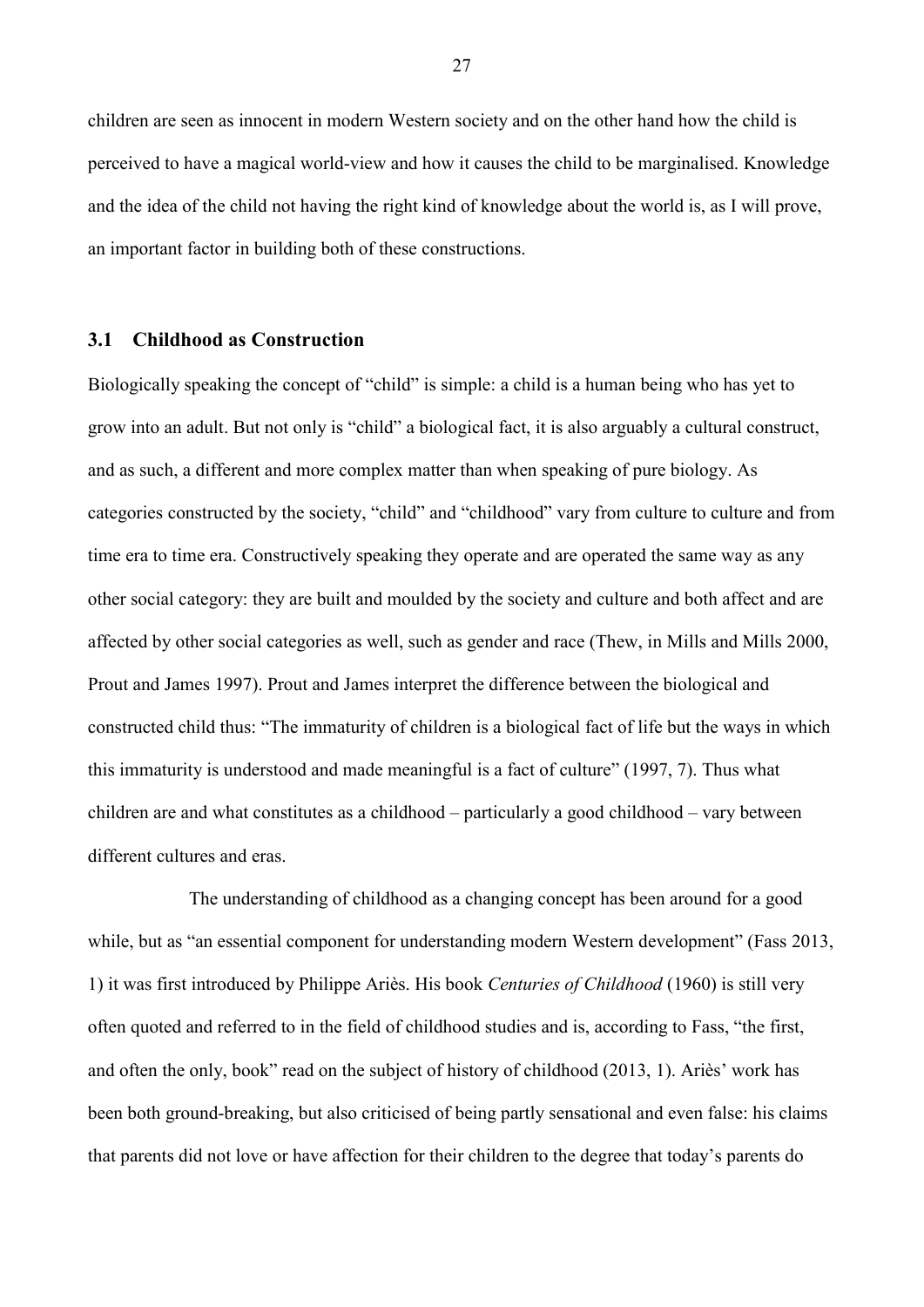have been discussed and countered (Stearns, in Fass 2013, 159). Nevertheless, the impact of Ariès' work has been huge in this particular field and the picture of the history of childhood has become clearer and has been discussed increasingly in depth during the last fifty years. At the same time the idea of childhood and children as social constructs has permeated childhood studies, and is discussed in fields ranging from sociology to literature (James and James 1997).

Today childhood studies is a branch of its own in social studies. An own branch of studies about children has also grown into literary studies, where children's literature is studied and debated, as well as cultural studies. Studying childhood can be done from the point of view of for example law and policies, but also from the point of view of constructing childhood as a social category. The latter aspect is the one where I lean on in this thesis. I will be discussing childhood constructed particularly through innocence (see 3.2 and 3.3) and the magical way children are perceived to see the world.

The theory of childhood as a social construction is not fully without problems, or rather, the problem is, as James and Prout discuss (1997, 26), how far we take the aspect of social constructionism especially in regard to biological facts about children and their physical immaturity in relation to adults. Claiming that the child is a purely social construct is problematic as it would disregard the biological basis the division between adults and children is set on. I do not intend to claim that biology has no play in the make-up of children, nor that there is no difference between children and adults. Rather, I want to draw attention to, firstly, how many of the regarded facts about the nature of children are, in fact, part of a social construct, secondly, that this would mean that apparent facts are actually subjective truths, and thirdly, that there is a line between the constructs and the biology the constructs are based upon. The construction of children in the Western world is multi-layered, as demonstrated by Richard Mills in his essay "Perspectives of childhood" (in Mills and Mills 2000). In the upcoming subchapters I will be focusing on the regarded innocence of children, and discuss its history and construction in the next sub-chapters. I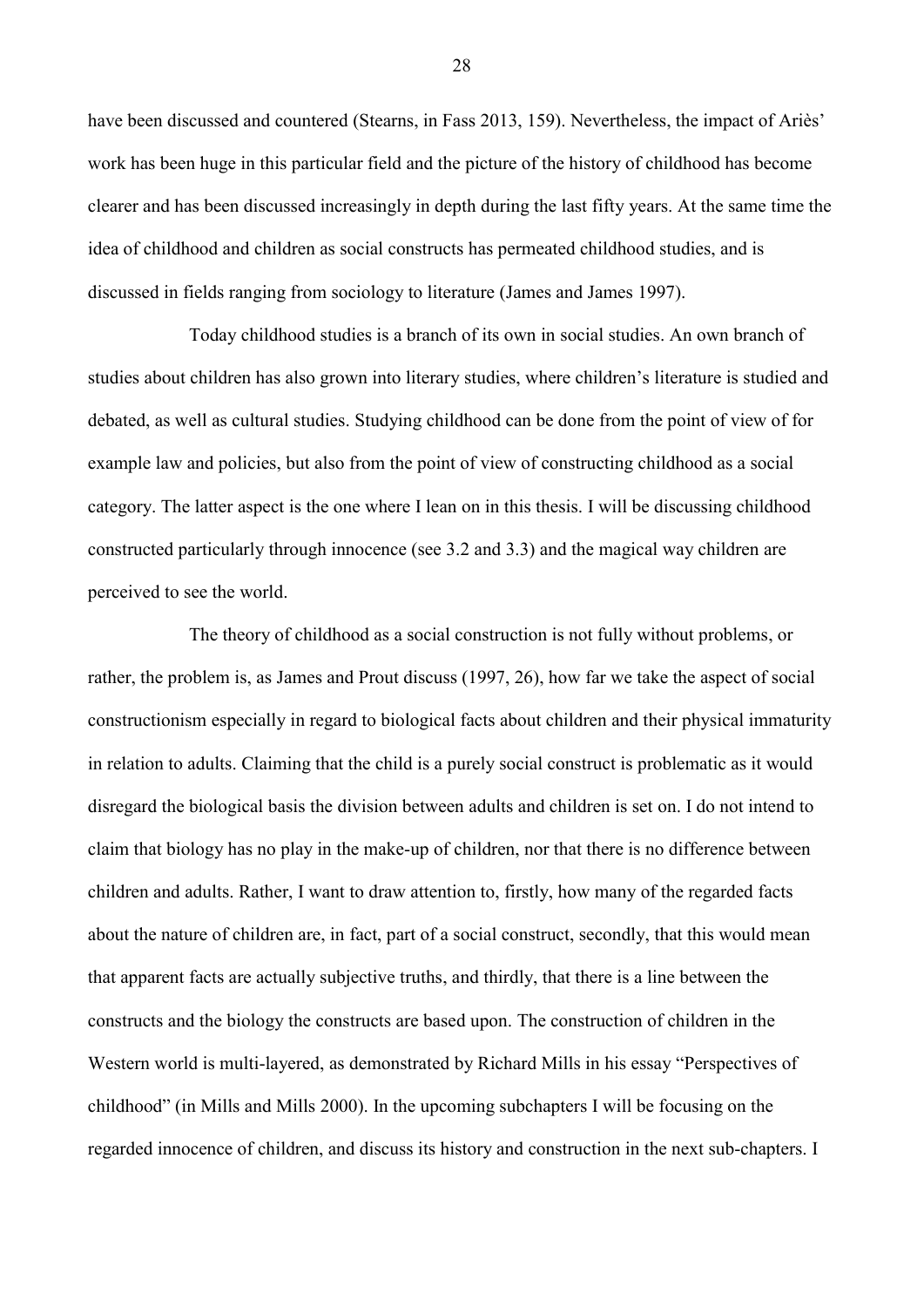will also discuss the magical way children are perceived to see the world and how this relates to knowledge.

### <span id="page-28-0"></span>**3.2 Constructions of Childhood from Enlightenment to Modern Days**

Peter Hunt notes that "the definition of childhood shifts, even within a small, apparently homogenous culture" (in Egoff et al 1996, 13). How such changes can be seen in the West in past centuries, and how these changes have led to the way we perceive children today will be discussed next. I will be focusing particularly on the idea of children as innocent beings and how it came to be.

In today's Western culture our views on children and what a childhood should be like are coloured by the concept of innocence. We believe that children are inherently innocent and that childhood should be lived based on the idea of maintaining that innocence for as long as possible. Adults take great measures to protect children from things that they perceive as harmful or threatening to that innocence; such threatening issues include things like work, profanities, violence, and sex. The longer a child maintains their perceived innocence the better. Consequently, leaving one's childhood and entering adolescence is regarded as a sad fact of life, as it is believed that one loses their childhood for forever and once leaving it one can no longer enter it again. There seems to be a longing back to childhood in the Western culture, which is often expressed in a wistful way. Morgado writes that "[f]rom the moment 'childhood' was allowed to exist, that is, to be represented iconographically or discursively as different from adulthood … it has been framed … by a powerful tradition of selective and nostalgic recallings by adults of their first years of existence" (in Lesnik-Oberstein 1998, 204). I argue that this longing is strongly connected with the idea of innocence and simplicity of life forever lost with the end of childhood. As said, this description of childhood is particular to the Western culture, and it should not be thought that children and childhood are perceived as the same all around the world. If this is the case in the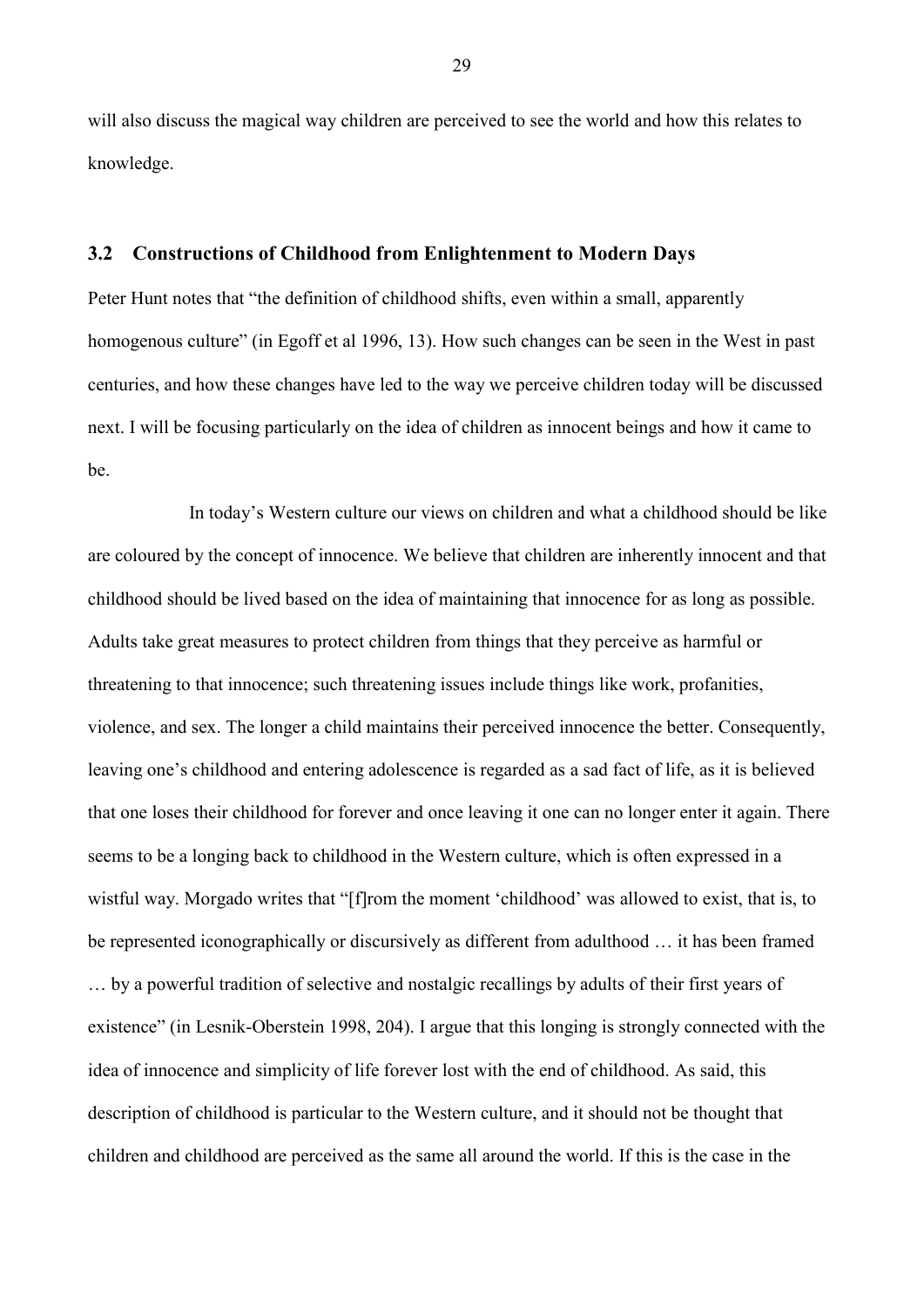modern world it would then follow that childhood as an innocent state in need of protection has not always been in existence, and not available to all children throughout history.

The idea of a child born into the world as an innocent creature is a fairly new one. It is not many centuries since the concept of original sin was connected with children too, which of course affected how children were raised and perceived. A child was thought to be innately wicked and in need of saving through baptising and proper raising, which often involved spanking and using fear as means to gain obedience (Stearns, in Fass 2013, 160–161). These ideas began to change during the Enlightenment. Stearns writes that "[s]ignificant changes … began to emerge by the eighteenth century, most obviously as a result of a substantial shift in intellectual orientation away from the idea of original sin" (in Fass 2013, 161). Scientific Revolution attacked the concept, which permeated the whole society and not just how children were regarded and raised. These attacks "led to an intellectual redefinition of childhood" (Stearns, in Fass 2013, 161). Thinkers such as John Locke (1632–1704) argued for education instead of strict discipline as the best means of raising, and schooling children was seen as increasingly important. Locke's idea of a child as a blank slate spread and "went beyond" to the idea of childhood innocence (Stearns, in Fass 2013 162). Jacques Rousseau's writings "are often regarded as the emblematic source of ideas of children's innocence" (James and James 2008, 74). According to Larry Wolff, Rousseau's book *Emile* "served as both a summation of early modern discoveries and the revolutionary articulation of a modern perspective" in fields such as children's education, health, literature and the "ideological meaning of children's innocence" (in Fass 2013, 78–79). In *Emile* the tables have turned completely: Reynolds writes that "[i]n this new version of childhood, what the child acquired through instruction and experience of the world was not a state of grace, but a loss of perfection" (2012, 13). More specifically, the "loss of perfection" also means loss of the innocence that only a child can possess. This perfection was, according to Rousseau, to be guarded as long as possible, even though losing it was inevitable.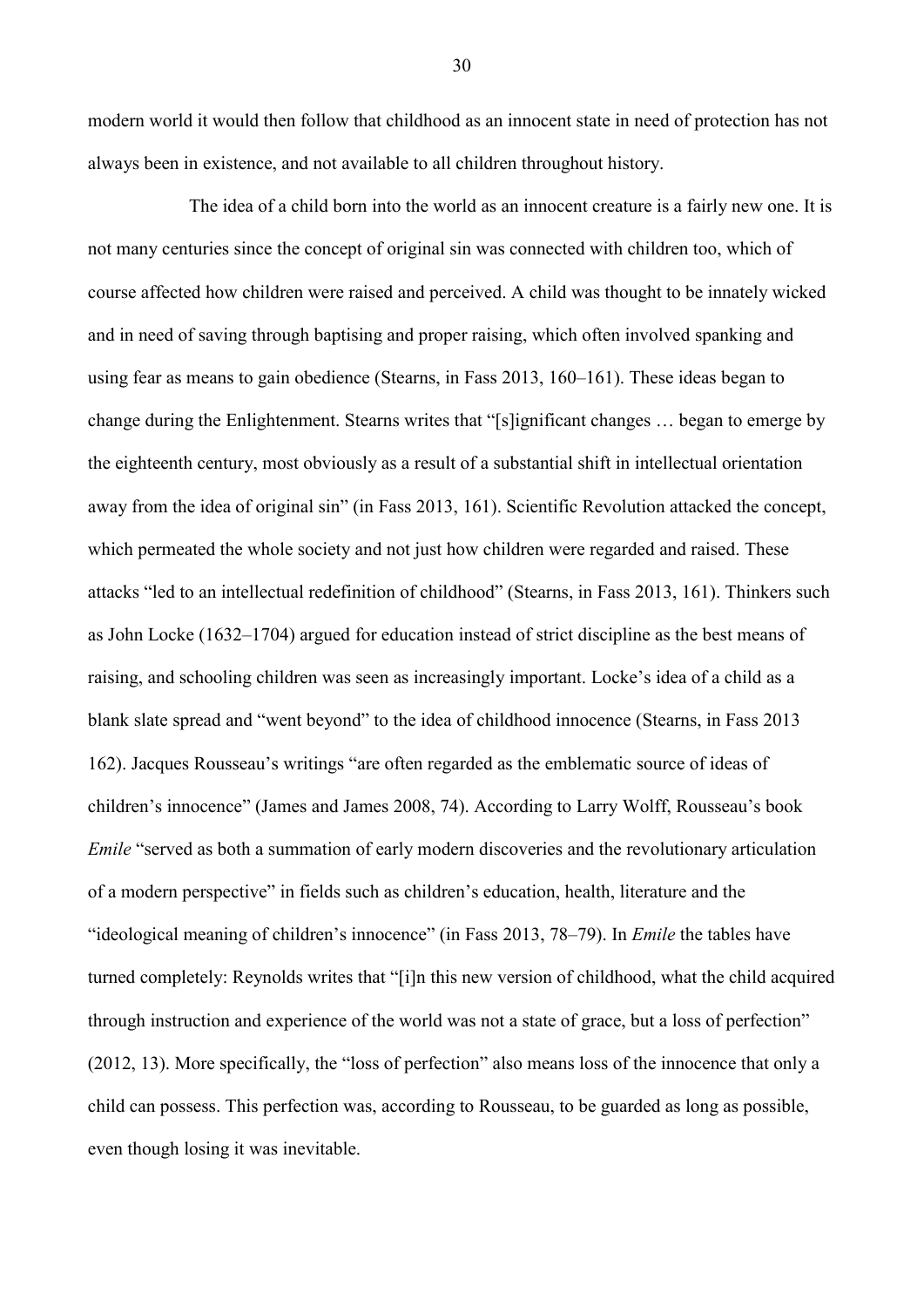Even though the perception of childhood had changed along the many other views in the society during the Enlightenment, it took a while before the ideas described above began to reach children in all parts of society. Perhaps the most important changes happened in the field of education for children and child labour in the  $19<sup>th</sup>$  and  $20<sup>th</sup>$  centuries. Most children in the West worked already before the Industrial Revolution, mostly in agriculture and craft economy (Heywood, in Fass 2013, 126–129, 137), and after factories came to be in the Industrial Revolution where work force was needed working class children were seen as work force just the same as working class adults. However, Heywood writes that "[f]rom the middle of the nineteenth century onwards, there were signs that child labor in the formal sector of the economy, notably textile mills, factories, and mines, was beginning to decline in those countries that had started early on the path to industrialization" (in Fass 2013, 136) and continues that "school rather than work became established as a central feature of a modern childhood from the late nineteenth century onwards" (in Fass, 2013, 136).

All these factors played into how childhood was perceived. Childhood was no longer seen as a compulsory nuisance to get through – if one was lucky enough – but to be prolonged and cherished. Reynolds examines how middle class parents doted on their children in Victorian Britain and how commercialism was slowly taking more room in the area of child raising, showing yet again how the treatment and perception of children had changed and continued to change. As the  $20<sup>th</sup>$  century came around, childhood and notions of children as we know them today was present in increasingly number of children's lives and it is clear that significant changes had happened compared to only 300 years ago.

# <span id="page-30-0"></span>**3.3 Innocent Childhood**

Children are perhaps not the first thing that would come to one's mind when mentioning marginalisation. Yet, as already mentioned in chapter 2, it is clear on a closer observation that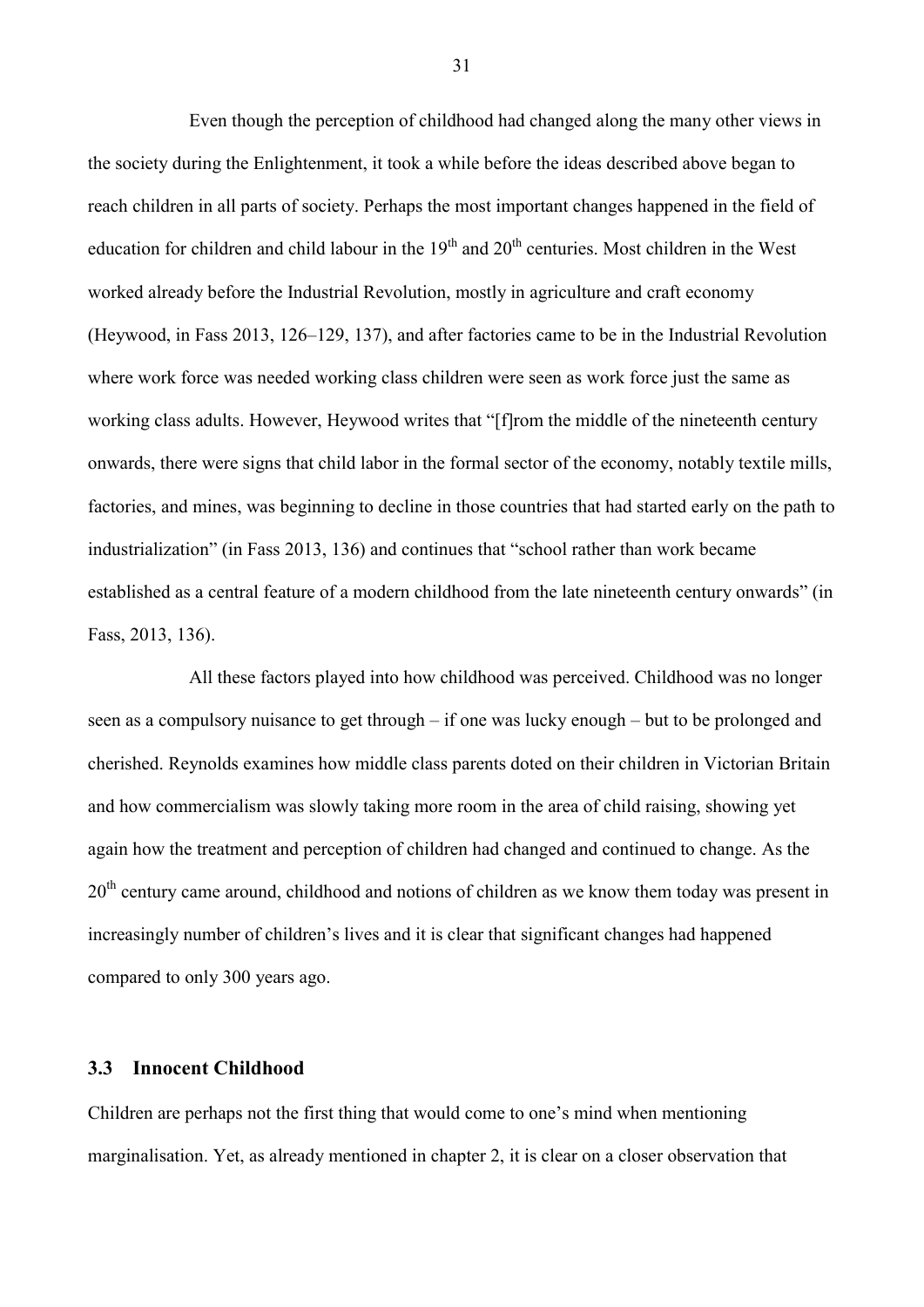children and childhood in fact can be considered belonging to a margin. Children are not allowed to participate in the decisions of the society the way adults are, nor are they allowed to decide what is best for themselves, and their points of view are often given less importance. Even childhood as such is not fully in the grasp of children: childhood the way we see it is constructed by adults, as seen in the previous sub-chapters. Here I will discuss how the construction of childhood innocence contributes to and serves as constructing children as ex-centric and creating a boundary between them and adults.

### Richard Mills writes:

It is axiomatic that, however the period of childhood is defined, children are in need of physical protection and nurture for their well-being. This is true of the young of any animal species. However, within the literature of childhood innocence, protection has a different significance. It refers to the preservation of a state of ignorance, of unknowingness, about certain areas of life which adults feel should best remain secret from those inhabiting the world of childhood. (Mills, in Mills and Mills 2000, 12)

The above quote demonstrates well the difference between biological and constructed childhoods. Children are truly in need of protection until they reach a certain maturity, but what the Western culture tries to protect children from is not necessarily simply physical dangers. Rather, children are seen to be in need of protection from certain kinds of information and experience, and childhood innocence is a state where knowledge about the real world is scarce or incomplete. The crucial thing to see and understand here is that in children this is not seen as a bad thing in a way that it would be seen in an adult: instead, a child's ignorance is seen as a positive trait and sometimes even idealised and glorified as a perfect state and a necessity for all children to grow in. However, childhood innocence is a cultural construction. According to James and James, childhood innocence "refers to the ways in which childhood itself is *culturally* and *socially* constructed as a time of innocence, something that varies between societies and which creates diversity in children's experiences" (2008, 75, original emphasises).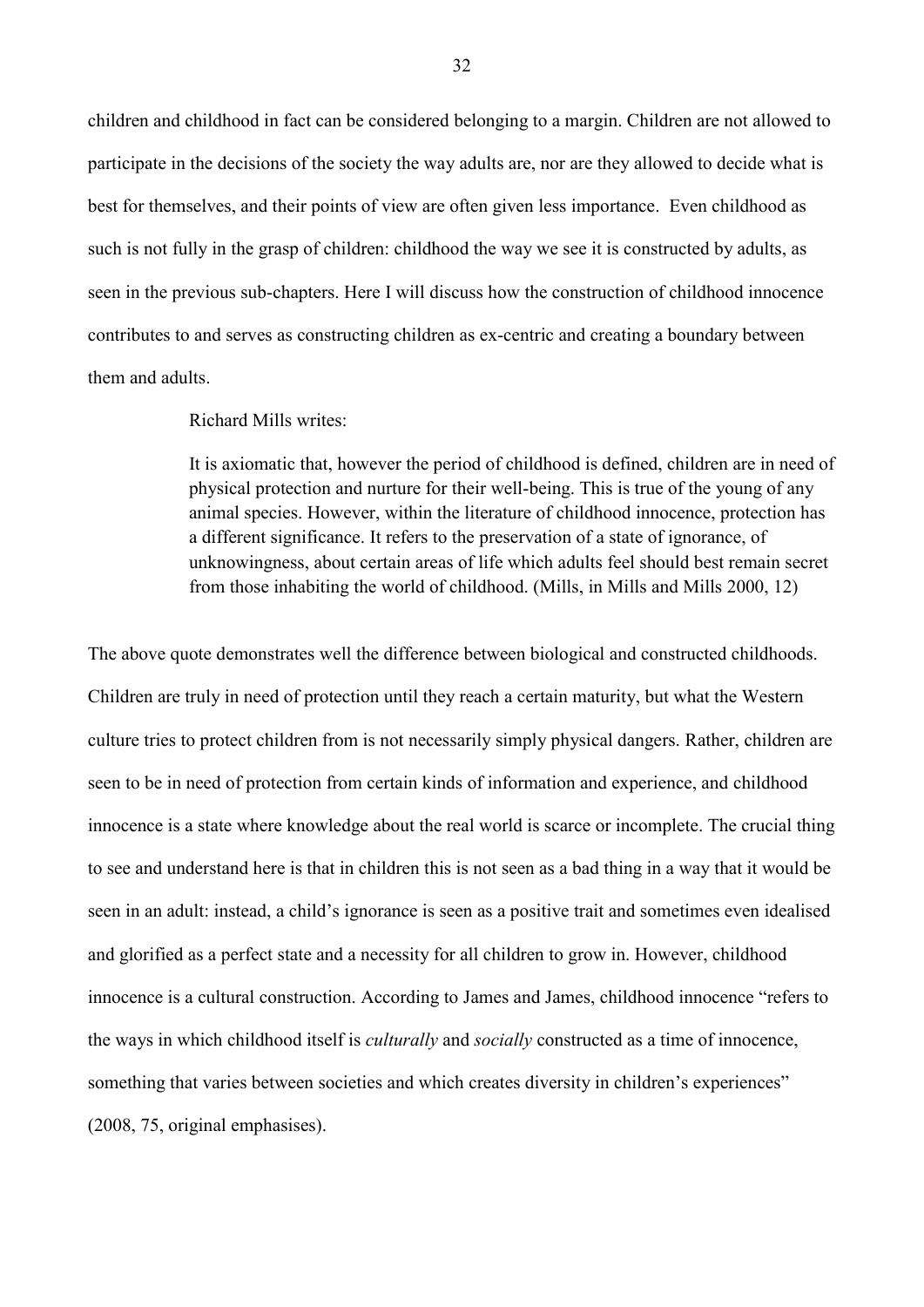Jacqueline Rose has also suggested that childhood innocence is a construction in her ground-breaking work *The Case of Peter Pan: Or the Impossibility of Children's Fiction* (1984). What I am particularly interested about her work is how she discusses innocence as a marginalising construction. Rose discusses childhood innocence by turning "innocence" to "infantilising", thus turning it from a positive trait to a negative one. At the same time she points out how the same has been done to colonised people:

> There are important political repercussions which follow from this concept of childhood innocence. Childhood is seen as the place where an older form of culture is preserved (nature or oral tradition), but the effect of this in turn is that this same form of culture is *infantilised*. At this level, children's fiction has a set of long-established links with the colonialism which identified the new world with the infantile state of man. (1984, 50, original emphasis)

I believe Rose makes a point of drawing a parallel between infantilising colonised people and children to point out how children have been stripped of power over their own identity. Through infantilising the social constructs for both children and colonised people come from outside themselves and not from who they believe or feel themselves to be. Constructing childhood through innocence is therefore a way for adults to use power over children. But I also interpret "infantilising" here not necessarily only referring to the powerlessness of children over the social constructs about them: I also see it as a way for adults for creating a distance between themselves and children. This is done by contrasting the child with the adult in a way that distinctly separates the two. Childhood as an innocent state does not exist on its own, but is contrasted with the way adults are perceived to be more experienced and knowledgeable. In the quote from Mills above he discusses innocence as a state of "unknowingness". This reveals that at the same time as we construct children's innocence regarding knowledge we also construct adults as knowledgeable, wise and in know of the world. This is the pattern of creating a pair of oppositions. And since this particular pair is created and kept alive by the group that has power over the construction of the other group, it is a way for the group with power to make a distinction between them and the group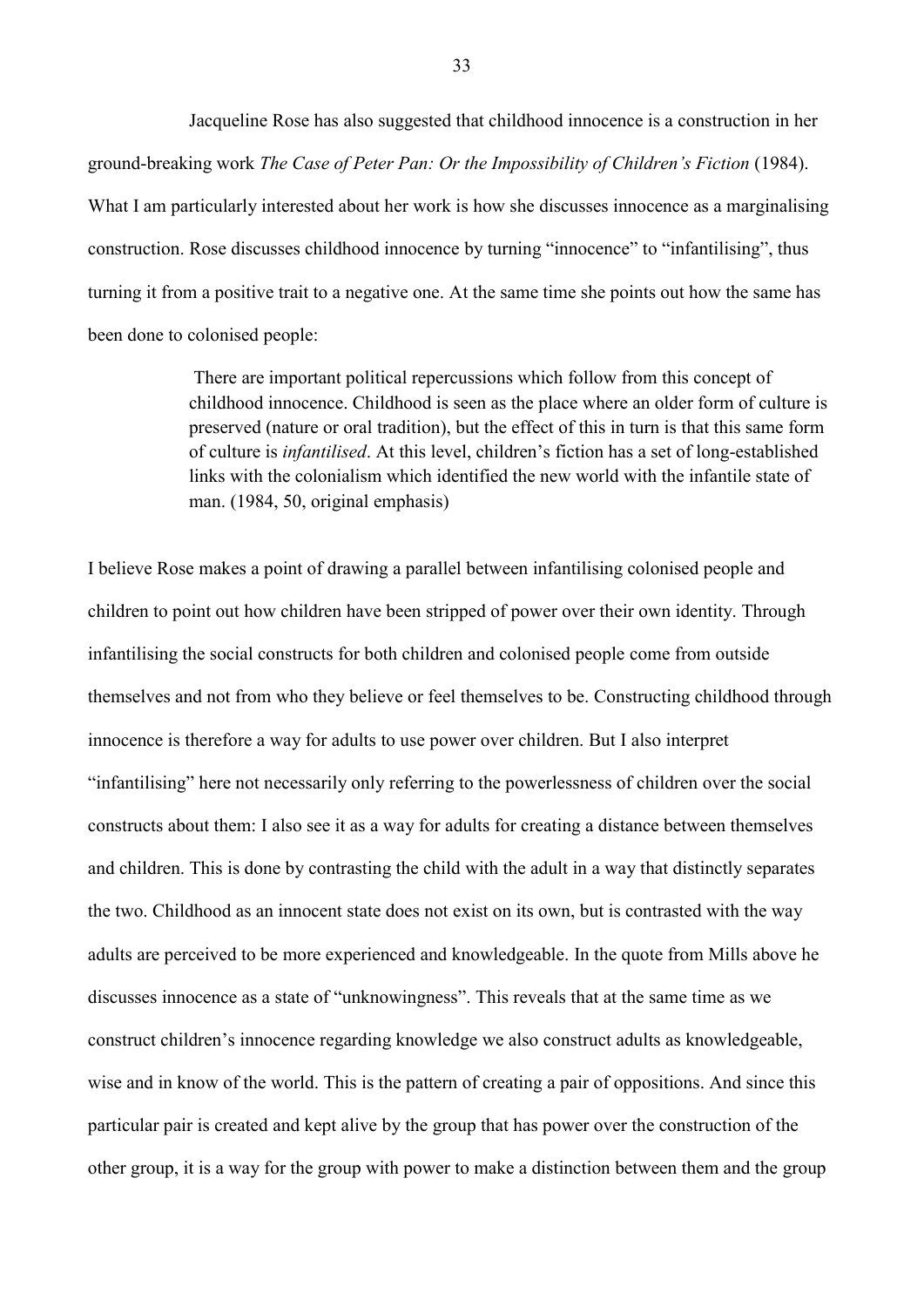without power; in other words, marginalising the other group. The construct of childhood innocence is thus not only a specific way for adults to turn children into an ex-centric group but to also make a clear distinction between the two, to put a distance between themselves and children; or, as Rose writes<sup>.</sup>

> A number of oppositions are starting to emerge --- The opposition between the child and the adult ---, between oral and written culture, between innocence and decay. These are structural oppositions in the strictest sense, in that each term only has the meaning in relation to the one to which it is opposed. They do not reflect an essential truth about the child ---; instead they produce a certain conception of childhood (1984, 50)

The linking of childhood innocence with knowledge is particularly interesting and I see it being easily linked with the discussion about knowledge and narratives examined in chapter 2. Lyotard described in *The Postmodern Condition: A Report on Knowledge* how some ways of knowing are ranked over others and how this hierarchy does not stand against criticism because it is artificial. He also suggests that this creates an opposition that "is compatible with the premise of a formal identity between "the savage mind" and scientific thought" (1984, 19). "The savage mind" can be linked to the quote from Rose about the child and the colonised as being seen as infantile through their childish ways of knowing and looking at the world. Just like Rose, Lyotard claims that this is merely a construct that cannot stand scrutinising, as is the opposition the hierarchy of the ways of knowing creates.

## <span id="page-33-0"></span>**3.4 Magical Child**

Knowledge is, as discussed in chapter 2, in connection with the world-views we have. I also want to argue that one reason why children are considered belonging to the margin in contrast to adults is not only their perceived innocence but also their different outlook on the world. As I already briefly mentioned in the context of magical realism, the child's world-view is often seen as different and even magical by grown-ups. Rose continues the discussion of infantilising the child: "Along the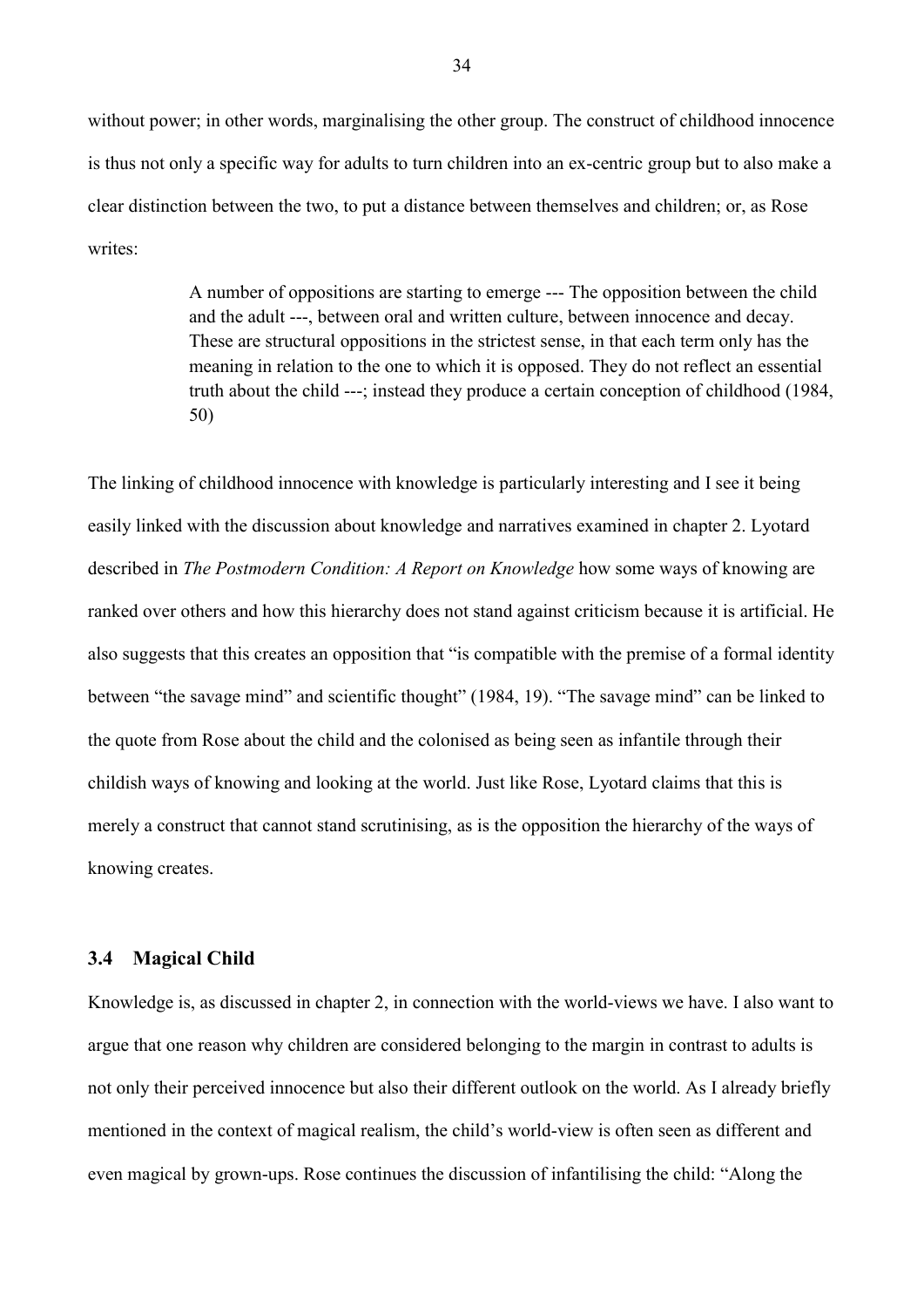lines of what is almost a semantic slippage, the child is assumed to have some special relation to a world which – in our eyes at least – was only born when we found it" (1984, 50). This different kind of perception is believed to come from the perceived childhood innocence, the blissful ignorance that has not yet been tainted by knowledge or experience of the world. What I find particularly interesting is how this different outlook on the world is often thought of as magical, or how adults tend to think that children can see magical things in the ordinary world around them. Hegerfeldt lists several common ideas about children's way of "perceive[ing] the world", including "[c]hildren have an intrinsic belief in magic and the supernatural", "[c]hildren frequently find things incredible that to grown-ups appear perfectly normal" and "[c]hildren do not distinguish between reality and fantasy" (2005, 146).

Whether these ideas are in fact true or not will not be discussed in this thesis. However, it should be mentioned that magical thinking in the child is a fairly well established notion in child development research. For example, Jean Piaget discussed the magical way the child perceives the world in his book *The Child's Conception of the World* (1982). According to Karl S. Rosengren and Anne K. Hickling, magical thinking is "the focus of many anthropological and psychological accounts characterising thoughts of exotic populations (young children or adults in preindustrial cultures) as illogical or irrational" (in Rosengren, Johnson and Harris 2000, 77). Bidell and Shweder characterise magical thinking thus:

> Among child development researchers, the term *magical thinking* has been broadly applied to ontological confusions, fantasy beliefs, essentialistic beliefs, simple gaps in knowledge of physics or biology, a discrete conceptual category for things beyond the boundaries of the possible, and false beliefs intentionally implanted by well-meaning adults and/or the culture at large (2009, 583, original emphasis)

Today magical thinking is no longer reserved to only children. Adults too can and do possess magical thinking. For example, Carol Nemeroff and Paul Rozin declare: "We believe that magical thinking is universal in adults" (in Rosengren, Johnson and Harris 2000, 19). Then again, the child's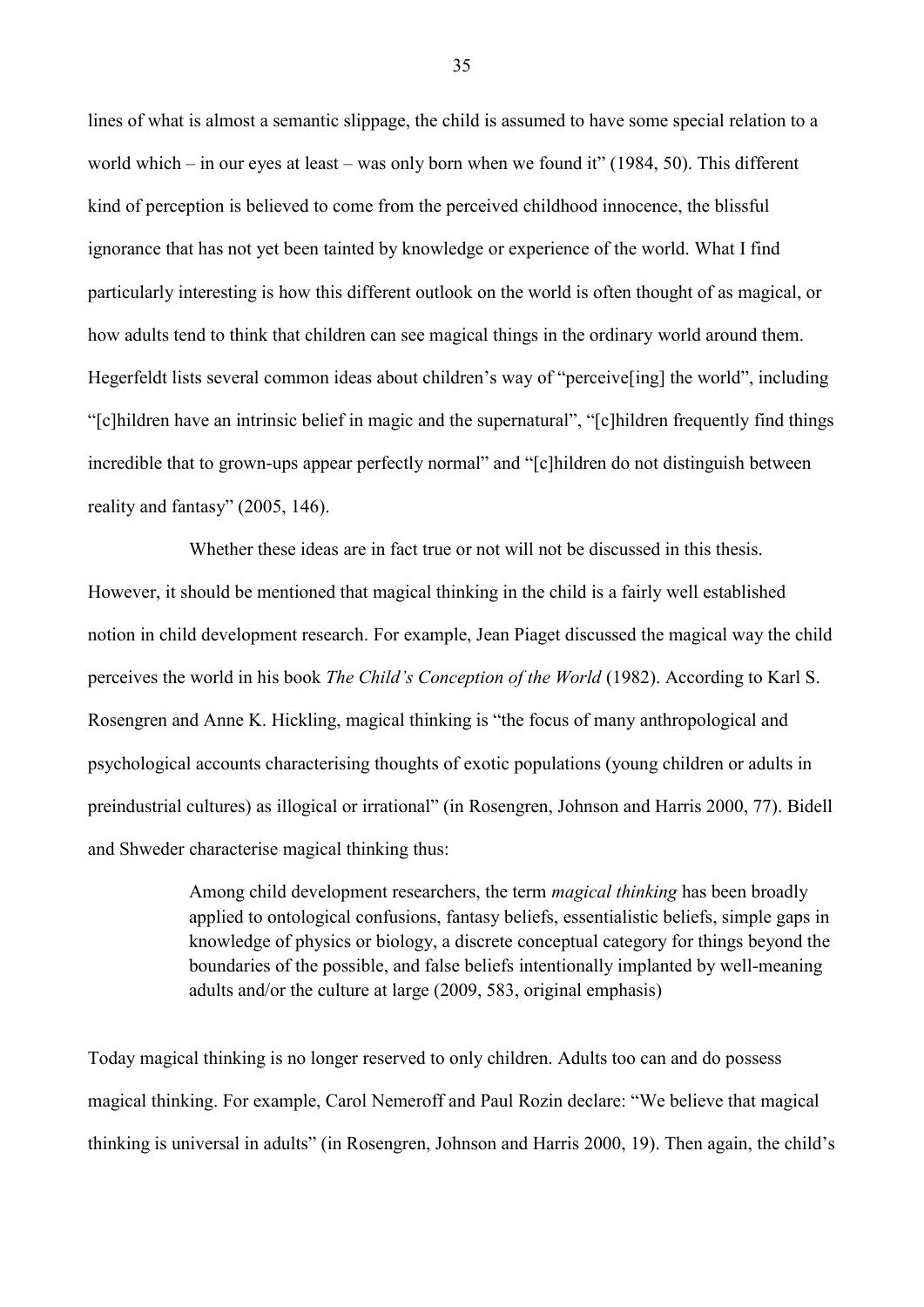magical thinking is seen as different from the adult's. Rosengren and Hickling write: "This boundary between fantasy and reality or possible and impossible is not impermeable or unchanging. It varies according to age, knowledge level, context, and culture." (in Rosengren, Johnson and Harris 2000, 76) However, in the social construction of the child as possessing a magical way of seeing the world the separation of the child from the adult is much more clearly cut: the child sees the world as magical, which is an ability the adult has lost with childhood innocence. I do not mean to question that children see the world in a different way compared to adults. Rather, I want to point out that labelling this world-view as magical is a mark of the adult's perception of the child rather than an objective description.

The words "knowledge", "beliefs" and "confusion" in the quote from Bidell and Shweder are interesting. The way the child knows and believes differently from the adult is what is seen to cause the magic in their way of looking at the world. According to Nemeroff and Rozin, the classical scholarly view of magic is that it "is seen as false or failed science, and its primary flaw is its assumption that the world of reality functions according to the same principle as our thoughts" (in Rosengren, Johnson and Harris 2000, 2). Because magic colours the way children are thought to see and understand the world around them it is perceived as unreliable because it is "failed science". This kind of different way of knowing is, again, in line with Lyotard's writings on scientific knowledge as the right kind of knowledge, which allows the idea of different kinds of knowledge to be classified as wrong or irrational kind of knowledge. The child's way of knowing is seen as wrong – although it tends to be romanticised as magical and as a product of childhood innocence – as it lacks knowledge of the metanarrative that the adult holds. Consequently, as the magical child is built as irrational the ordinary adult is at the same time built as rational and knowledgeable. Since children's perceived magical way of perceiving the world strikes adults as false, it contributes to the exclusion of children from the centre that adults create.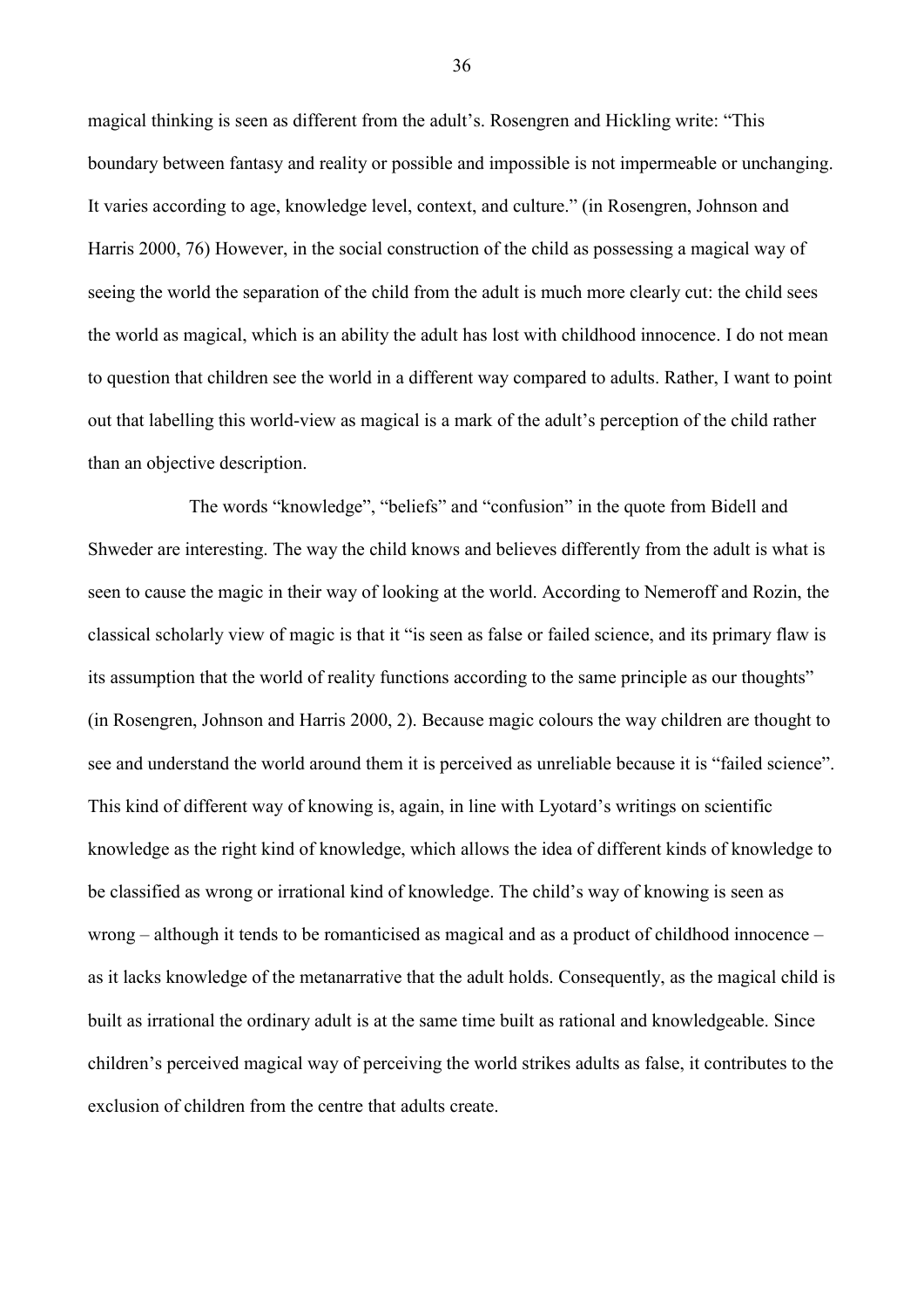As I have discussed in this chapter, children are socially constructed by adults in a certain way. Modern Western ideas of childhood entail two aspects that both heavily lean on knowledge: childhood innocence and magical thinking. Both are seen to be caused by the lack of knowledge about the world, and this lack of knowledge is being encouraged especially when it comes to childhood innocence. Childhood innocence and the child's perceived magical way of seeing the world are both idealised as good things for the child, yet these constructions also marginalise the child and create a difference between children and adults. This difference is largely based on knowledge and the idea that the child's way of knowing is false.

# **4 Analysis of** *Skellig* **and** *Heaven Eyes*

My analysis of both *Skellig* and *Heaven Eyes* is based on magical realism. I will particularly focus on examining how the subversive characteristic of magical realism shows in these two novels. This discussion will be twofold. Firstly, I intend to examine how the mode questions ways to know and produce knowledge by blending together the ordinary world and magical elements in the texts. I will do this by examining the different ways in which the magical becomes mixed with the ordinary.

Secondly, I aim to discuss how the mode brings out voices belonging to the margin. In the case of these two novels this margin would be the child characters. I will argue that in *Skellig* and *Heaven Eyes* children are depicted as different from adults similar to the way which marginalises them in our society from adults. This difference is focused on the magical way the child characters see the seemingly ordinary world in both novels and on innocence of the children that appears *Heaven Eyes*. I will also argue that the way the child characters see magical things in the ordinary is in line with the tradition of magical realism, and that the children being able to see magical phenomena is also in line with the subverting way magical realism presents such phenomena.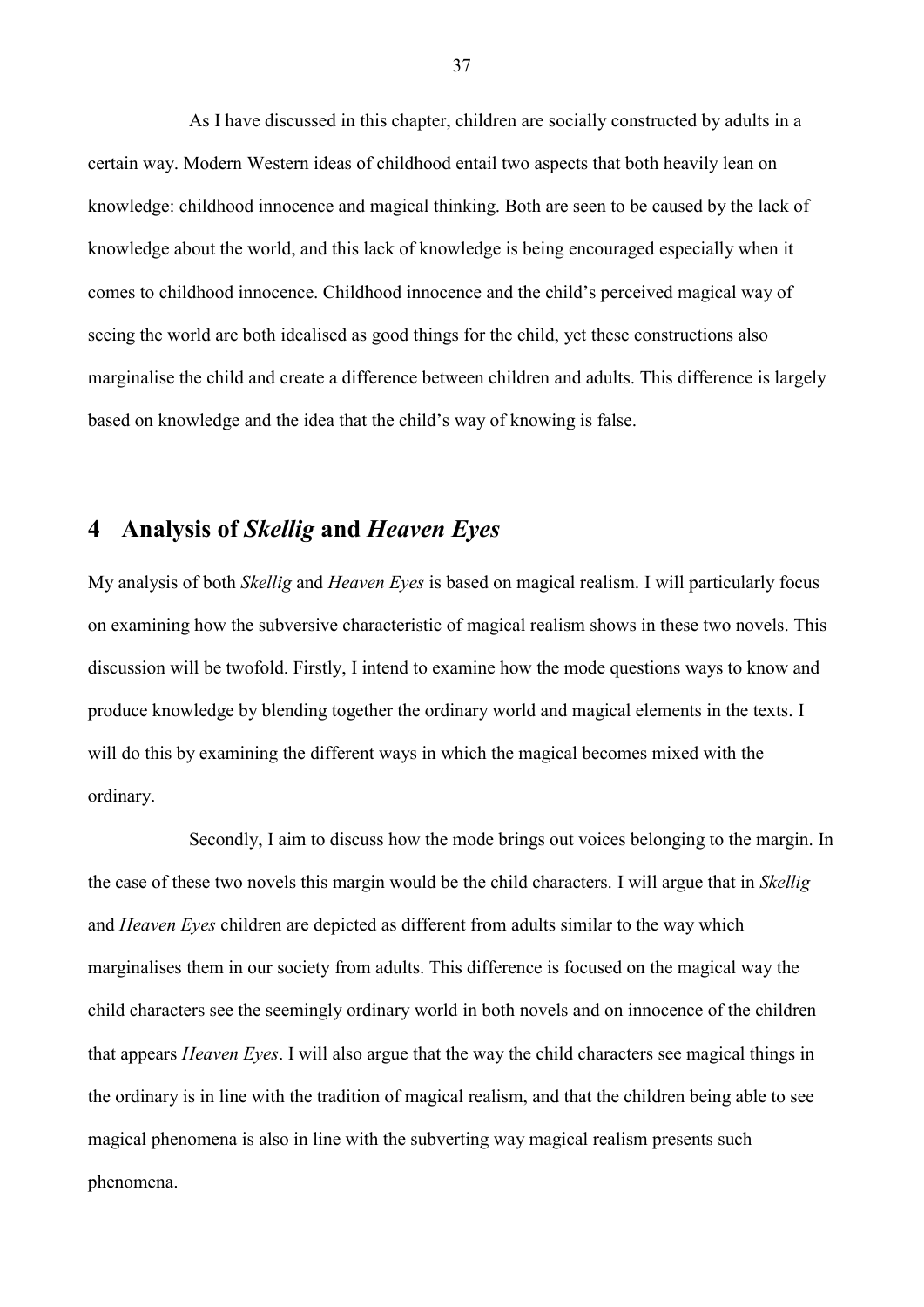In addition to these I will discuss why *Skellig* and *Heaven Eyes* both belong to the tradition of magical realism and what characteristics of the mode are most prevalent in the texts. By doing this I wish to prove that magical realism is not restricted to postcolonial literature, and that it can be present in Western literature as well.

## **4.1 Defining "Magic" and "Ordinary"**

In order to examine magical realistic aspects in the texts I want to first briefly discuss what I mean by "magic". This question was shortly mentioned in relation to magical realism in chapter 2 as well as in chapter 3 in relation to magical thinking, but I wish to define my own usage of the term. Curiously enough, scholars who discuss magical realism do not always pay attention into explicitly defining "magic". Perhaps this is because of the way magical realism mixes otherworldly elements into the ordinary that makes it difficult to draw lines for the term: after all, the lines between the real and the otherworldly are blurred by the mode. Bowers addresses this issue: "It follows that a definition of magic(al) realism relies upon the prior understanding of what is meant by 'magic' and what is meant by 'realism'. 'Magic' is the less theorised term of the two, and contributes to the variety of definitions of magic(al) realism." (Bowers 2004, 20) The term is discussed in ways that fluctuate from "marvellous" to "supernatural" to "not from this world". I want to clarify that the distinction that creates the magic in magical realism is the surroundings the text is located in; in other words, the ordinary world, as for example discussed above in the context of Skellig. The magical element is something that seemingly and logically should not be in the surroundings of the ordinary world. Thus, when I use the term "magic", particularly in the context of magical realism, I mean to refer to an element of supernatural or otherworldly, something that according to the rules of our logic should not exist outside of stories of the fantastical. I use the term the same way Bowers defines magic in magical realism: "in marvellous and magical realism 'magic' refers to any extraordinary occurrence and particularly to anything spiritual or unaccountable by rational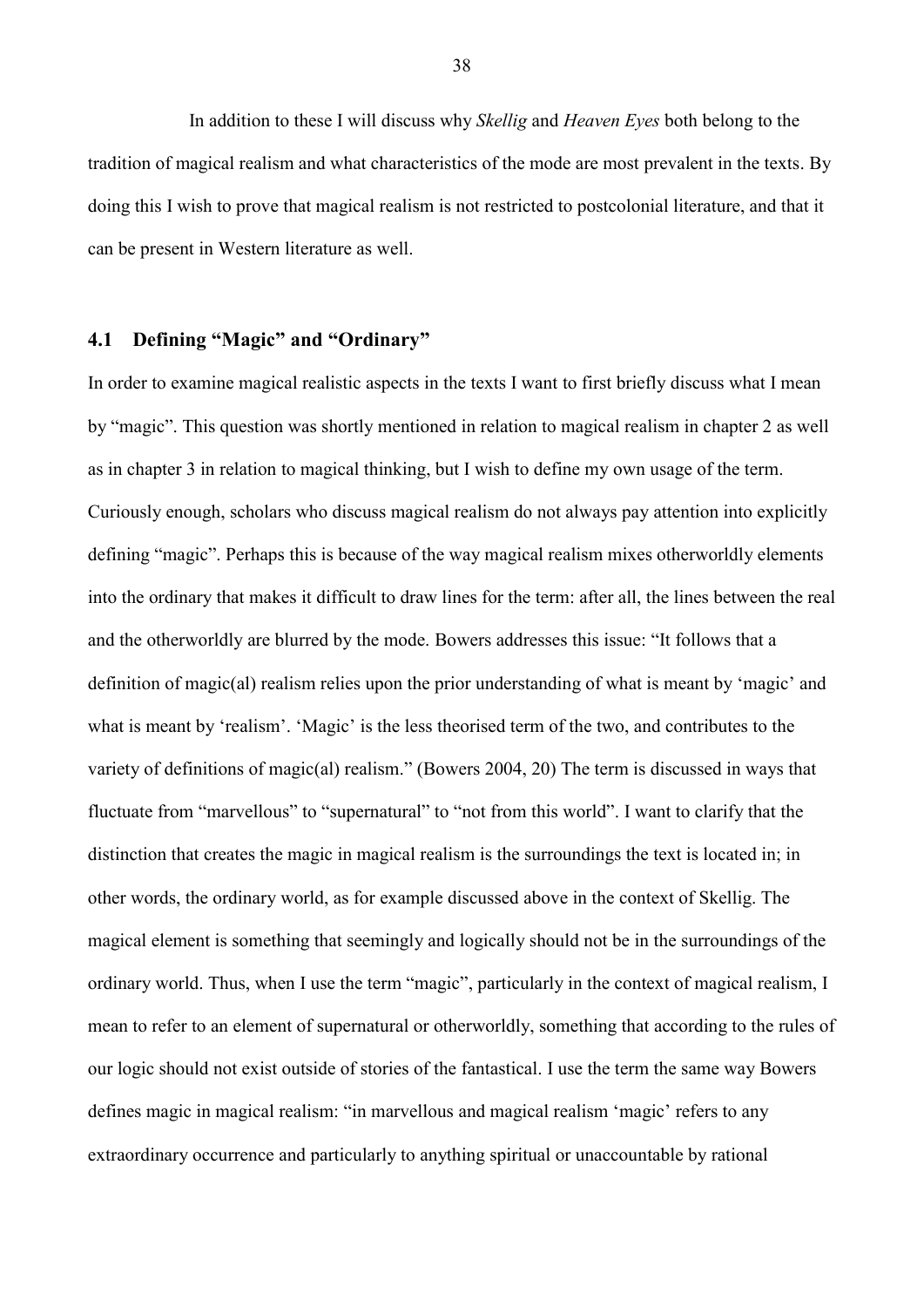science." (Bowers 2004, 20) However, I want to quickly point out that "magic" can also mean something slightly different, depending of the context of the text. Reynolds notes about magic in relation to fantasy fiction that "[m]agic is also a metaphor for the child's imagination and capacity to tell stories" (2012, 144). Here, however, "magic" will be used to mean something that is potentially real and exists outside the imagination.

In contrast to the term "magic" I have decided to use the word "ordinary" to describe the elements of the texts that locate the stories in the everyday world. "Ordinary" here means the opposite of the magical elements of the text: the things that we do not hesitate to accept and that according to our logic are natural. I use the term "ordinary" instead of "real" because magical realism itself questions what is or can be real. My usage of "ordinary" nods thus to the point of view from which the reader approaches magical realist texts: the point of view where the scientific is ordinary and non-perplexing. It is looking from this point of view that makes the magical elements magical, as they contrast with what is supposed to be ordinary.

## **4.2 Magical Realistic Characteristics in** *Skellig*

The protagonist of *Skellig* is Michael, a boy whose family has recently moved across town to a new home. The book captures Michael's struggles with the illness of his baby sister, parents who are stressed out and not fully present, friends, school and his adjustment to their new home, which is in dire need of renovation. All this seems to cause him a sense of alienation and loneliness even though he is surrounded by friends and well-meaning adults who care for him. As he explores the garage of their new home he finds a strange winged man, Skellig, who is ill with arthritis and has seemingly lost his belief in healing and his will to live. Michael also befriends Mina, a girl living next door. Together the two try to heal and rescue Skellig and find an explanation for his existence.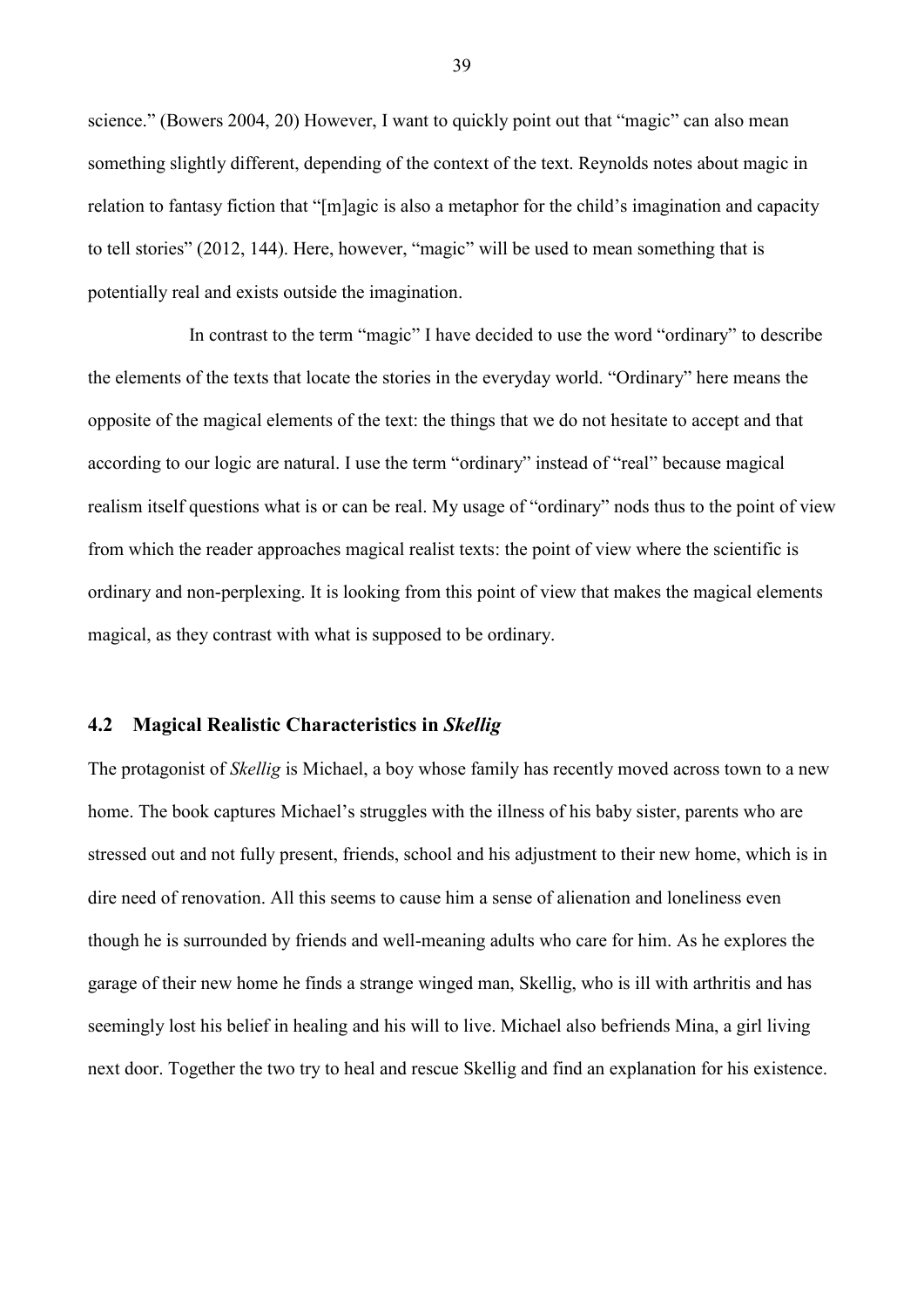#### **4.2.1 The Ordinary in World of** *Skellig*

As noted before, magical realism consists of the blending of both the ordinary and the magical. To examine magical realism in these two books we need to shortly examine the realistic aspects of the text, as a large part of the definition of magical realism lies in the blending of the ordinary and the magical. I do not intend to discuss realism as a literary technique, but rather the parts in the story and the descriptions in the text that ground the story and its happenings in the so-called real world as opposed to another fantastical reality; in other words, the parts that are ordinary and distinguish the magic from itself.

The settings of *Skellig* are clearly in our every-day world. The characters do ordinary things such as go to school, play football, renovate their homes, visit hospitals and order Chinese take-out. Doctors use Western medical practices to tackle with illnesses and schools teach things such as evolution and the anatomy of the human body. As a default, magic is seemingly not considered to exist by the majority of characters, at least at first. This does not mean that they outright reject the idea of the magical or supernatural but rather that, apart from jokes, they do not discuss them or consider the possibility of them existing at all. Apart from Michael's distressed parents asking him to pray for his sister before her heart surgery no signs of religiosity are shown either.

## **4.2.2 Skellig and Other Magical Things among the Ordinary**

The realistic aspects and every-day situations in the text are subtly broken by things that seemingly should not be in the context of the ordinary world, a trait that is at the core definition in magical realism (Faris, in Faris and Zamora 2005, 167). Skellig himself is the most apparent disruption in this context, and the way his existence and actions defy the ordinary are multiple. He survives in Michael's garage even though he apparently never moves from the spot where he sits and simply uses mice, spiders and bluebells as nutrition. Yet despite avoiding death in a situation where many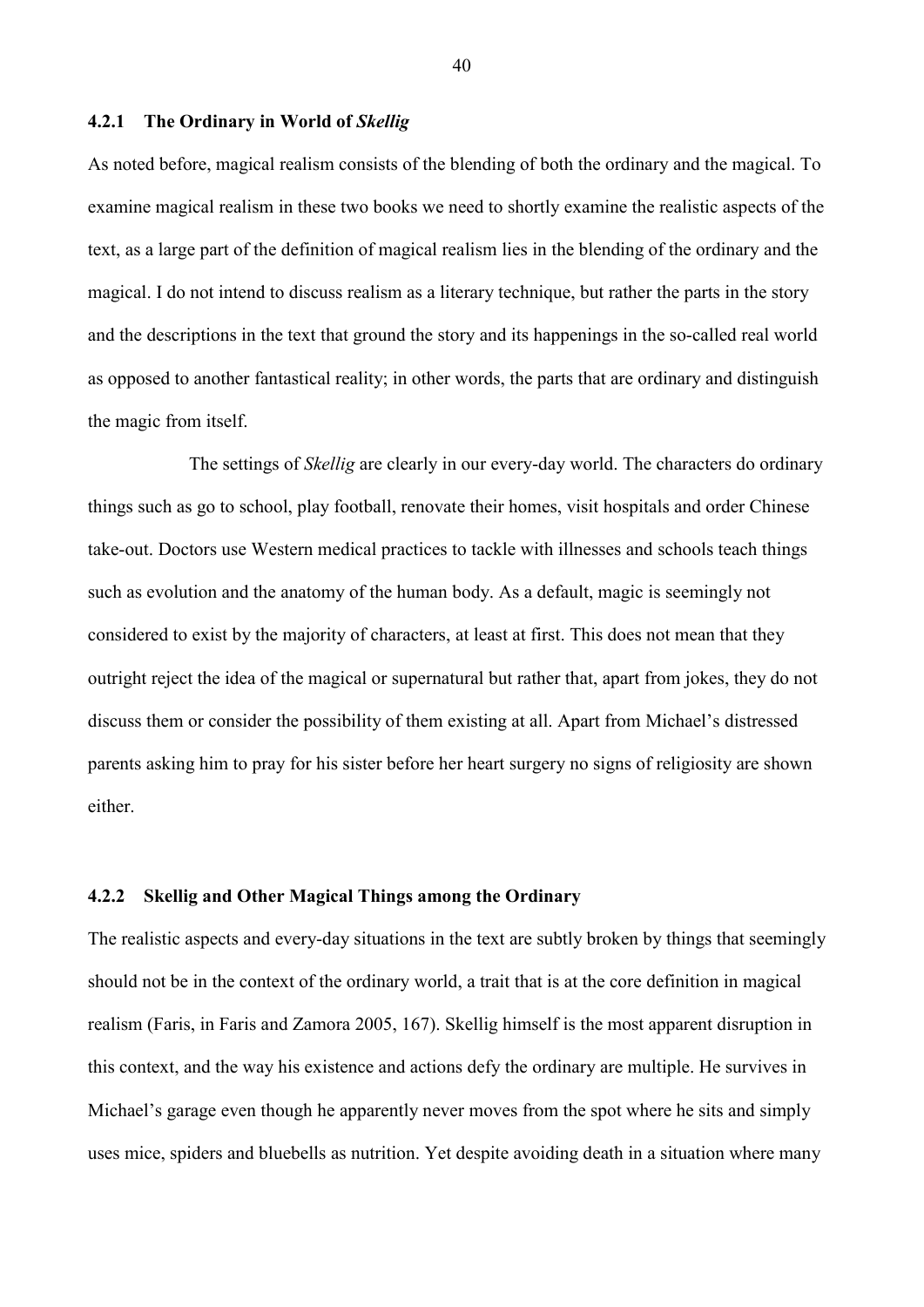would have perished he is not immortal, as he is waiting for death when Michael finds him. He is also ridden with arthritis, a crippling illness to which no final cure has been found. But despite this Skellig is later healed simply by moving from the garage to an old abandoned house and eating Chinese take-out, cod-liver oil and dead prey that owls bring to him. Skellig says that he gets better because of Michael and Mina, and Michael later wonders whether love can heal a person (Almond 2008, 161), suggesting that him and Mina caring for Skellig on an emotional level played a role in his healing.

The biggest mystery about Skellig are the wings on his back, protruding from his shoulder blades. They separate him from the other characters, who are, or at least appear to be, ordinary humans. They are also what causes Michael and Mina to wonder about questions of Skellig's existence. Skellig's existence also causes Michael feelings of the presence of another world:

> We stared at each other. My hand trembled as I reached out toward Skellig's wings. I touched them with my fingertips. I rested my palms on them. I felt the feathers, and beneath them the bones and sinews and muscles that supported them. I felt the cracle of Skellig's breathing. I tiptoed to the shutters and stared out through the narrow chinks. "What you doing?" [Mina] whispered. "Making sure the world's still really there," I said. (Almond 2008, 95)

Magical realism's way of questioning scientific approaches as dominant truths is manifested in the children's pondering about Skellig's existence and background. Michael and Mina are unable to come to a conclusion over what Skellig is or where he came from. Michael debates throughout the book whether he is a supernatural being, possibly an angel, or if there is a scientific explanation for his existence. For example, the possibility that Skellig is a product of evolution, either being a relic from history or a further evolved human, is hinted at several times. At some point Michael seems to believe that both the supernatural and the scientific explanations are true. This merges not only two different explanations of Skellig's background together but also two different worlds – the ordinary and the magical – which, according to Faris, is characteristic to magical realism (Faris, in Faris and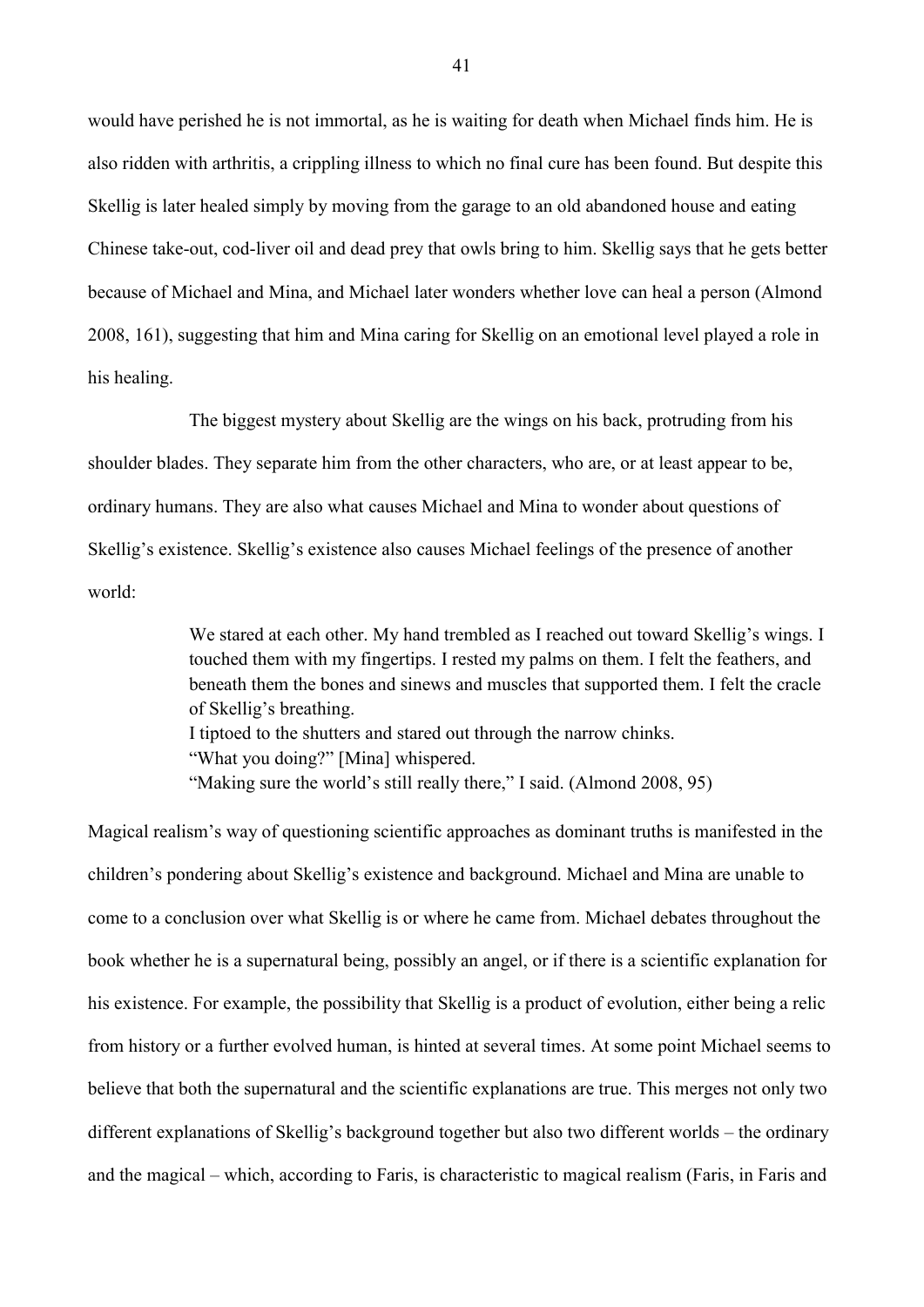Zamora 2005, 172). Mina, on the other hand, declares Skellig to simply be "[a]n extraordinary being" (Almond 2008, 80), not dwelling into explanations any further. Skellig himself gives them a multi-faceted explanation for his existence that does not lead the children into any specific conclusions, leaving open the possibility of science and myths merging together in the story:

> "Something," he said. "Something like you, something like a beast, something like a bird, something like an angel." He laughed. "Something like that." (Almond 2008, 167)

The idea that Skellig is in fact an angel is interesting, although it is complicated by the fact that he himself calls Michael and Mina angels multiple times after his healing begins. That the children themselves could be something otherworldly or could possess magical traits is not elaborated much further. There are a couple of instances where this could be seen as hinted at, namely when Skellig invites Michael and Mina to dance and Michael witnesses ghostly wings on his and Mina's backs. The same appearing of the wings happens when Skellig dances with Michael's sister. However, this does not indicate that the children themselves are otherworldly, as it seems to be that the wings are connected to Skellig's presence. Yet the fact that Michael and Mina helped Skellig heal suggests that there is something special in them after all. Whether this specialness is of magical nature or not is left unclear.

Even though Skellig is the major part of all magical aspects in the novel other magical events disrupt the ordinary settings in the text as well. Michael's will to make sure his sister is safe causes him to be able to feel her heart beating next to his in his chest. This is described in the text first as though it is used as a literary metaphor, but it soon becomes clear that Michael actually does feel his sister's heart beating next to his own. When the baby's heart is being operated on Michael feels her heart beat stopping, leading him to believe the baby is dead. According to Hegerfeldt, literalisation of figurative speech is a technique often used in magical realism. This is because "the violation of the boundary between the literal and the figurative disrupts the reading process, engendering a certain amount of hesitation is the reader about how the text is to be understood"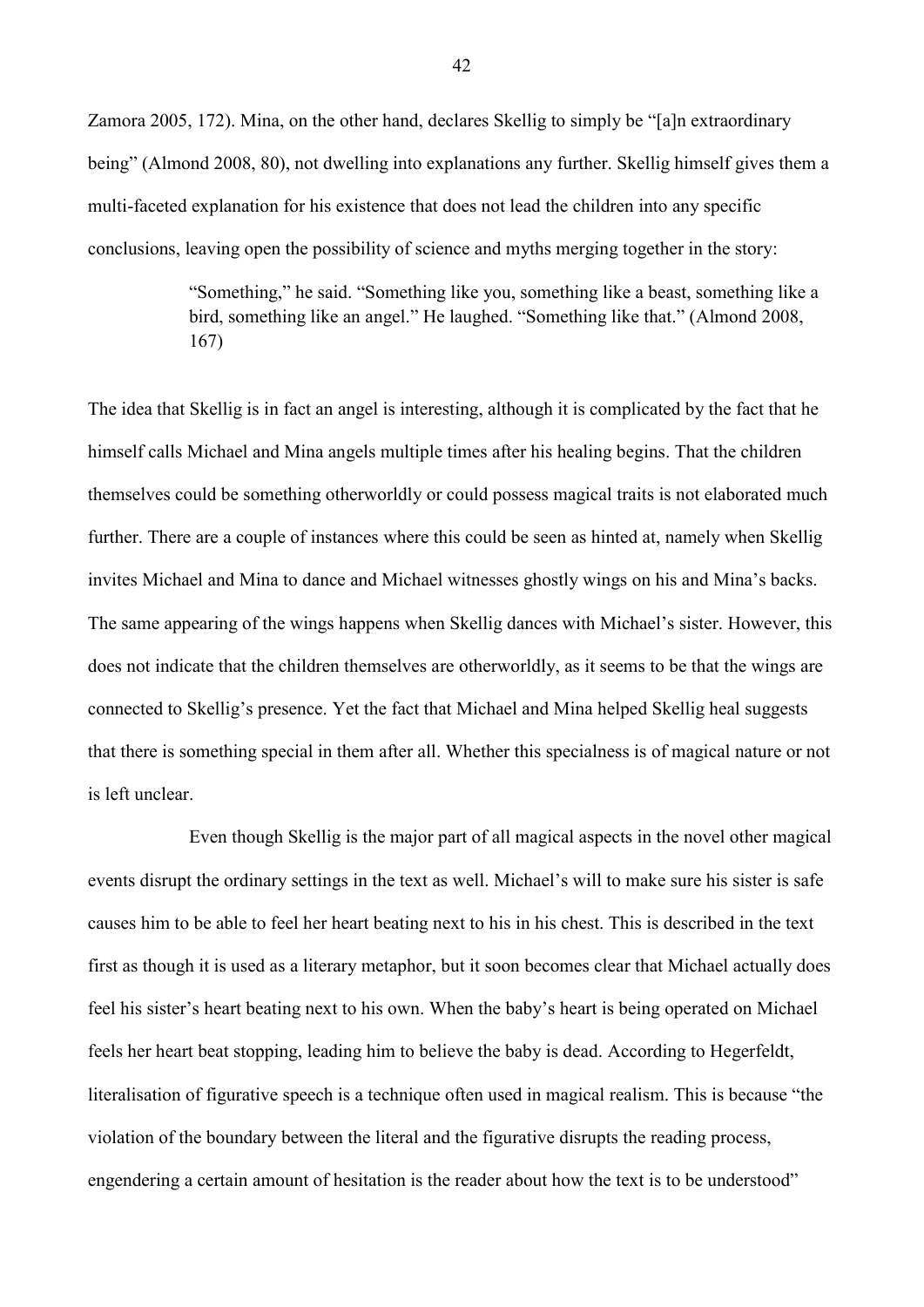(Hegerfeldt 2005, 237). The text brings to life and physically realises a literary metaphor that might have been thought to exist only on the level of language at first.

#### **4.2.3 Dreaming, Old Tales and Myths**

In *Skellig*, the borders between dreaming and being awake are at times blurred. I will argue that blurring these two elements serves as a way to also blur the borders of the ordinary and the magical. This contributes into both any hesitation the reader may feel and the creation of magical realism itself in the text. Dreams and dreaming are relevant to look at in the context of magical realism, as using their irrationality to merge the real and the fantastical is yet again one way to challenge realism's rationality and Western scientific thinking (Hegerfeldt 2005, 3).

Several events in the text could be interpreted as dreaming or hallucinating; yet the text lets the reader understand that despite the dreamlike quality the events are described with they actually do happen. The characters experience doubt over these instances. Michael wonders to himself several times whether what he is seeing or experiencing is actually happening or whether he is dreaming. He converses about this with Mina and concludes at one point that it is difficult to distinguish between the two:

> "We're not dreaming this?" "We're not dreaming it." "We're not dreaming it together?" "Even if we were we wouldn't know." (Almond 2008, 83)

Michael's mother also experiences the same doubt when she describes seeing Skellig dancing with the baby the night before her heart operation in the hospital: "And I saw this man, that's all. Another dream, though I was sure I was wide awake" (Almond 2008, 159). She believes the image of Skellig and the baby with wings on her back to be a dream, although the reader is lead to believe that what she saw actually did happen, as she apparently recognises Skellig from Mina's drawing later on (Almond 2008, 181). Despite his hesitation at first Michael himself at some point begins to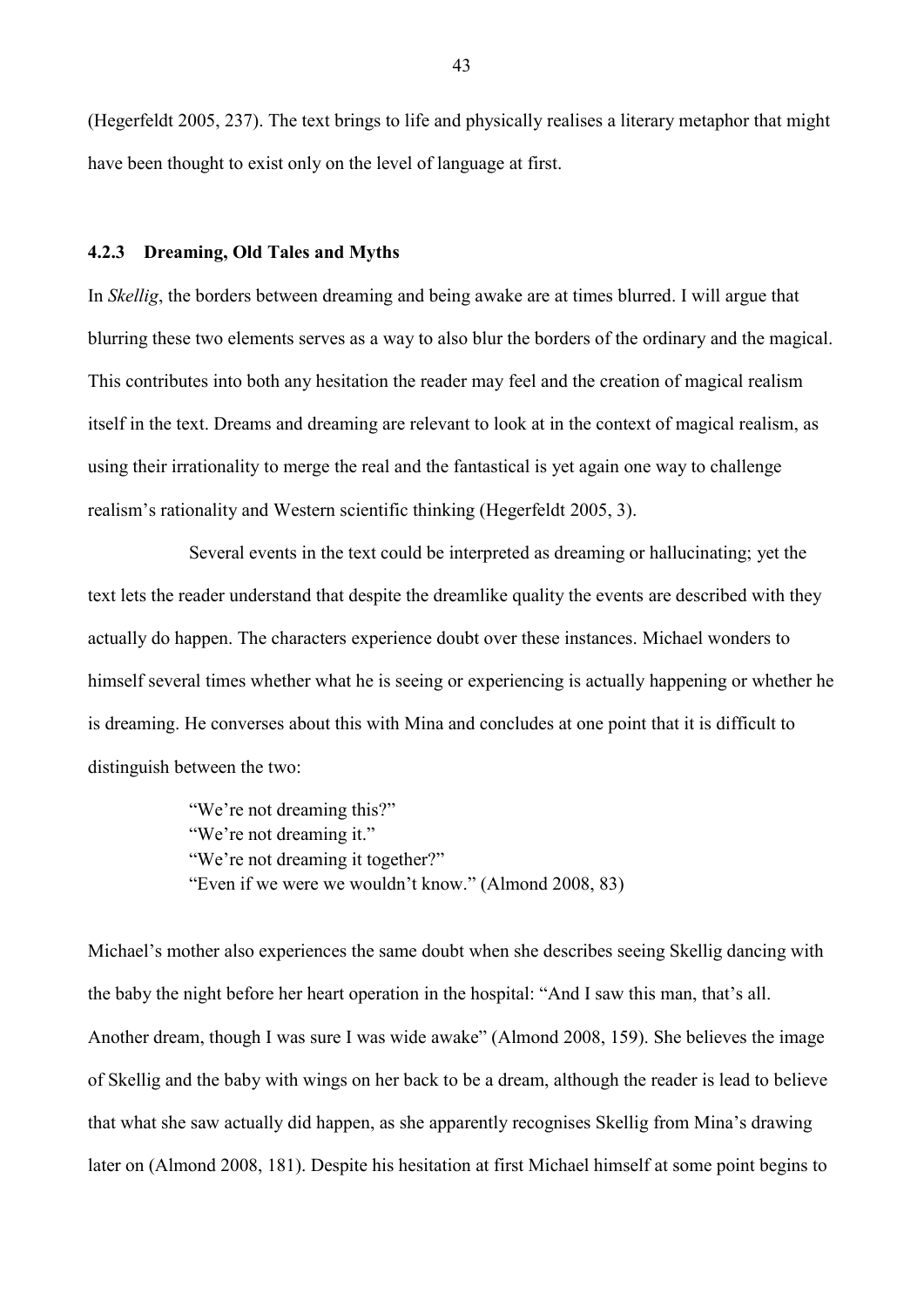believe that the events he is witnessing are real. When Skellig recovers enough to be able to stand and walk on his own he invites Michael and Mina to dance with him, which leads to Michael experiencing something otherworldly:

> I couldn't feel the bare floorboards against my feet. All I knew were the hands in mine, the faces turning through the light and dark, and for a moment I saw ghostly wings at Mina's back, I felt the feathers and delicate bones rising from my own shoulders, and I was lifted from the floor with Skellig and Mina. We turned circles together through the empty air of that empty room high in an old house in Crow Road. (Almond 2008, 120)

As this happens early in the morning and is described soon after Michael sees a dream with Skellig flying with his sister it could be interpreted as him merely hallucinating or dreaming. Yet when he asks Mina whether it happened to her as well she replies: "Yes. It happened to all of us." (Almond 2008, 121). A while later he conceals the experience by dismissing it as a dream, even though he apparently believes otherwise. Despite this when Michael and Mina go back home shortly after this Michael sooths his frightened father by saying: "I didn't know what I was doing. I was dreaming. I was sleepwalking." (Almond 2008, 121).

The experiences above are examples that can be interpreted as actual happenings despite the dreamlike quality of the text. In addition to these several instances are included in the text where Michael's actual dreams during his sleep are described:

> I lay in bed again. I moved between sleeping and waking. I dreamed that Skellig entered the hospital ward, that he lifted the baby from her glass case. He pulled the tubes and the wires from her. She reached up and touched his pale dry skin with her little fingers and she giggled. He took her away, flew with her in his arms through the darkest part of the sky. (Almond 2008, 112–113)

Including both dreams and experiences that have the potential to be mere dreams in the story causes Michael to hesitate and ponder what is real and what is not. This leads to the lines between the dreams and the experiences becoming even more blurry and possibly causing the reader in turn to have difficulties in distinguishing between the two. As the non-realistic aspects of dreams become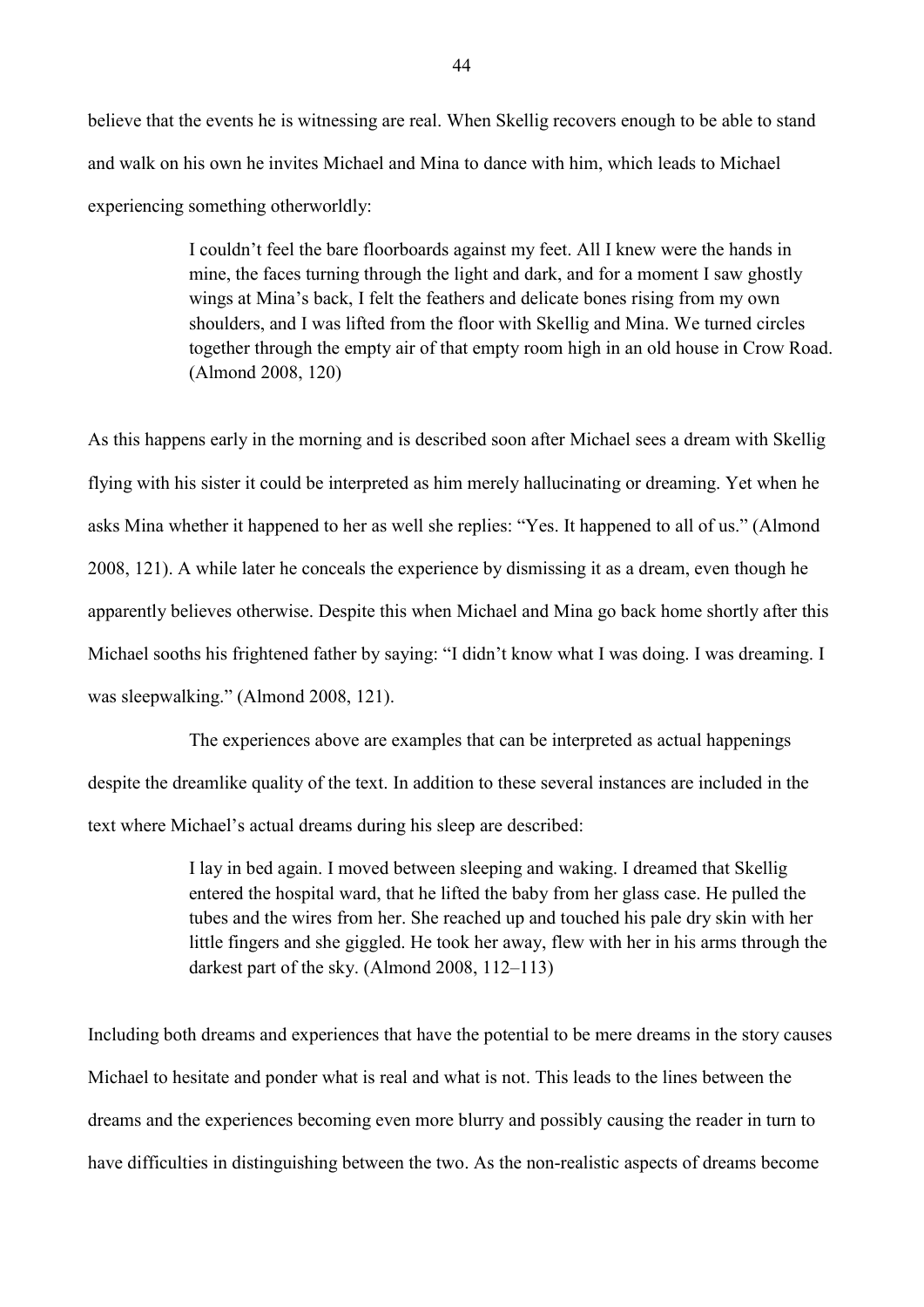mixed in experiencing real happenings, I argue that these two borderlands – dreaming and being awake, the ordinary and the magical – are at least partly the same in the context of this specific magical realist text.

Believing in what one experiences despite the magical nature of those experiences is clearly present in *Skellig*. In other respects religion or beliefs of religious nature are not presented much in the text, and at first the text seems to not rely on belief systems of any kind. However, as the story progresses traces of folk lore and old beliefs emerge in the story. The presence of these kinds of tales and beliefs is relevant from the point of view of magical realism as, according to Faris, "[i]n magical realist narrative, ancient systems of belief and local lore often underlie in the text" (in Faris and Zamora, 2005, 182). Such beliefs in *Skellig* are mostly connected to tales of winged humans and angels. Michael's inner debate over the question of Skellig's existence leads him to have this conversation with his mother:

> "They say that shoulder blades are where your wings were, when you were an angel," she said. "They say they're where your wings will grow again one day." "It's just a story, though," I said. "A fairy tale for little kids. Isn't it?" "Who knows? But maybe one day we all had wings and one day we'll all have wings again." (Almond 2008, 38–39)

Apart from casual wondering, Michael's mother does not show any signs of actually believing the old folk lore that she is repeating. Yet the conversation sets an undertone of old beliefs being present in the text. Stories of winged humans pop up in the text casually, such as the story of Icarus (Almond 2008, 14). Angels and their existence are discussed as well, though this does not happen in an explicitly religious context but in a more general way. In the light of Skellig's existence and the inner debate Michael goes through the stories recited and repeated seem to become valid alternatives for a more scientific outlook on the world. That there could be truth to the myths and stories is outright suggested by Mina's mother when discussing the ancient myth of Persephone:

"An old myth," I said.

"Yes," she said. "But maybe it's a myth that's nearly true." (Almond 2008, 147)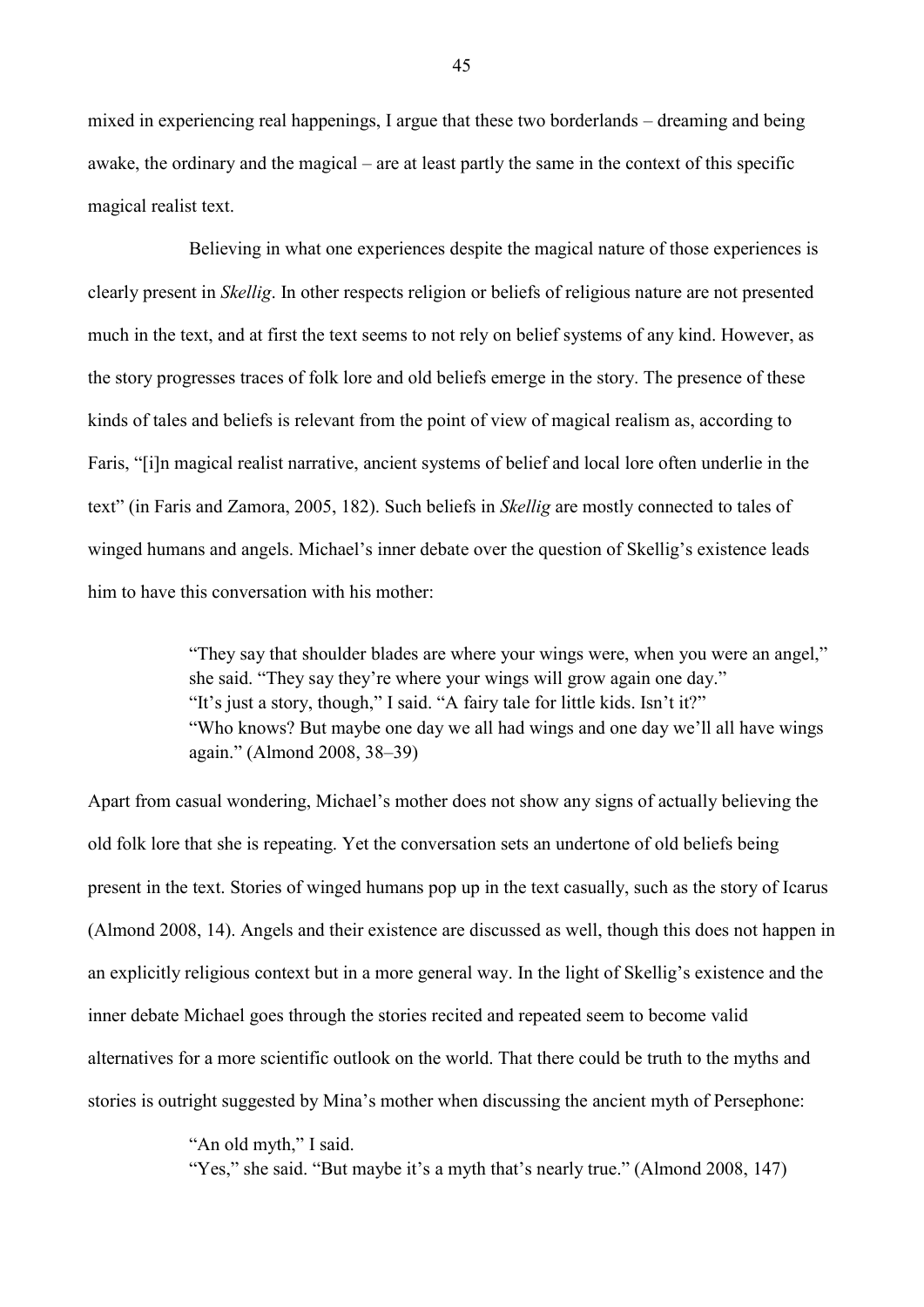In *Skellig* the old folk lore is mixed with scientific belief as winged humans and angels are theorised to be a product of evolution by Michael. Michael wonders whether there are humans "that are turning into creatures that can fly" (Almond 2008, 126) in a similar way that birds evolved from the dinosaurs. Mina theorises this also: "There is no end to evolution --- Maybe this is not how we are meant to be forever." (Almond 2008, 99) A mixture of old lore and scientific theories is a way for magical realism to question the hierarchy of different world-views – in other words, what can be correct ways to produce knowledge. Magical realism's relationship with knowledge production will be discussed more in 4.3.2 in the context of *Heaven Eyes*.

#### **4.2.4 Hesitation**

As mentioned above, the characters experience doubt over whether the things they experience are actually happening. This is an aspect that is actually in contradiction to what some theorists of magical realism believe to be an integral part of the mode. As discussed in chapter 2, Amaryll Chanady writes that an important aspect of magical realism is that the characters and the narrator do not hesitate to accept the magical as a part of the everyday world. This, according to Chanady, makes the reader accept the blending of the magical and the ordinary without questioning: "[s]ince the supernatural is not perceived as unacceptable because it is antinomous, the characters and the reader do not try to find a natural explanation" (1985, 24). This, however, is not the case in *Skellig* and, as I explained in chapter 2.3.1, I disagree with Chanady on the hesitation on both the part of the reader as well as the characters. I believe that any hesitation on the reader's part as well as the narrator's is to be expected. As seen, Michael tries to find a reason for Skellig's existence and an explanation to what he is. Michael is also the narrator of the text, the story being told in a firstperson narrative; thus his hesitation and questioning are directly reflected in the way the magical events are presented to the reader. Chanady writes that "[i]f the narrator stressed the exclusive validity of his rational world view, he would relegate the supernatural to a secondary mode of being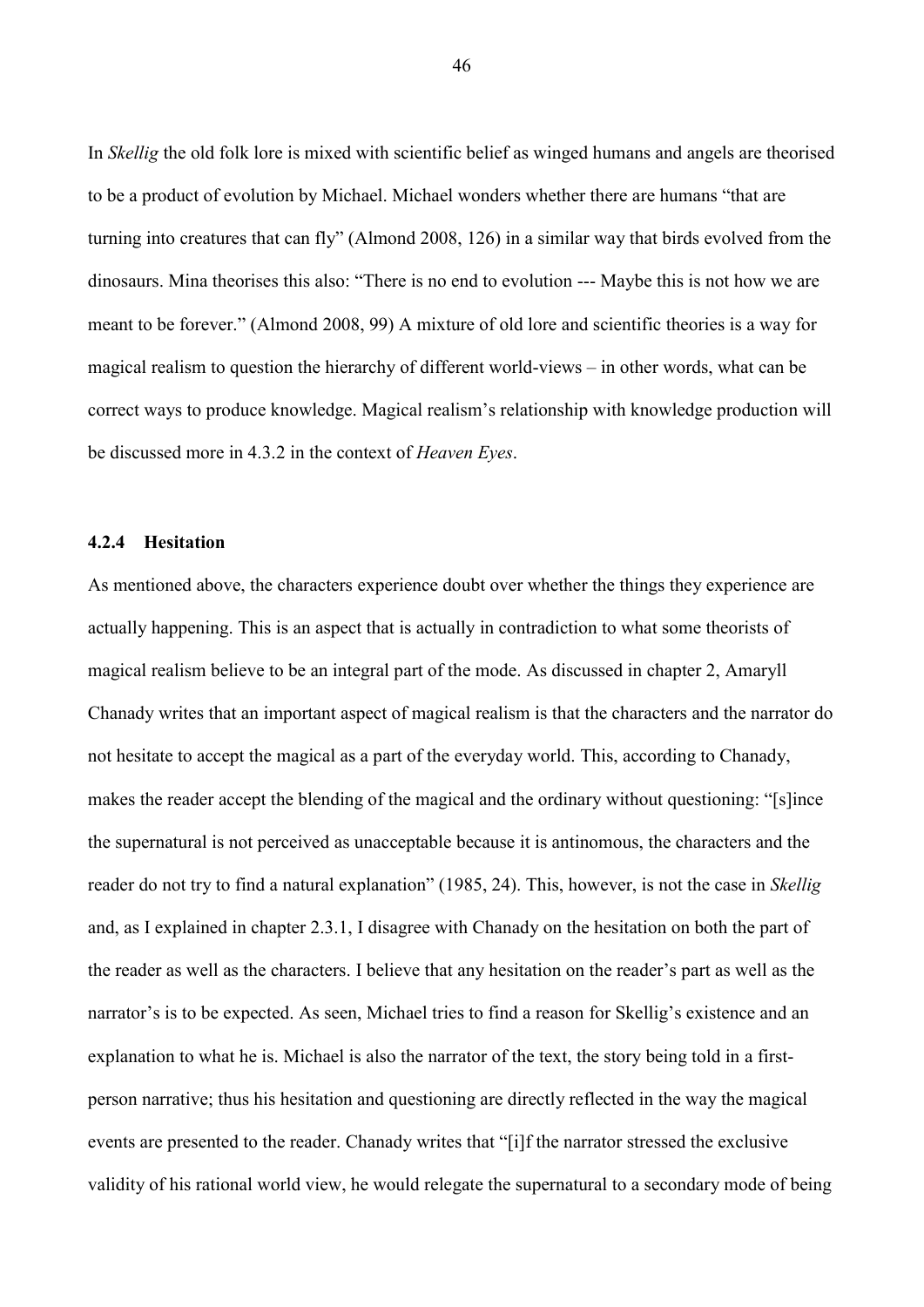--- and thus the juxtaposition of two mutually exclusive logical codes, which is essential to magical realism, would become a hierarchy." (1985, 30) I argue that the characters' or the narrator's hesitation over what is happening does not necessarily equate to "stressing the exclusivity of [their] rational world view[s]", as Chanady seems to suggest. In *Skellig's* case the characters, apart from perhaps Mina, possess the rational beliefs typical for Westerners, and do not consider the existence of magical things before coming face-to-face with them. It would then be only natural that hesitation and questioning would arise when meeting such occurrences. What I believe to be crucial for the definition of magical realism to be realised is not the question of whether hesitation occurs but rather where do the characters – and possibly the narrator – end up with their beliefs during the course of the story. The key to determining magical realism in terms of the characters' attitudes towards magical things among the real is whether they end up accepting the magical as a natural part of their ordinary world or not. Michael's journey to accepting his magical experiences not as dreams but as a part of his world would then be what determines the magic in the text as magical realism in *Skellig* and not his initial hesitation over its existence.

In conclusion, magical realism is present in *Skellig* in many different ways. I have examined how magical elements blend together with the ordinary world in the text. The presence of magic is seen in the existence of Skellig in the ordinary world surrounding the characters. Scientific theories, old myths and magical explanations become mixed as Michael and Mina try to come up with an explanation for Skellig's origin. The text blends together dreams and being awake in a way that confuses Michael, the narrator of the text, in regards of what is real and what is not. I argued that this is also a way for a magical realist text to blend together the ordinary and the magical. I also provided an example for how the narrator and possibly the characters of a magical realist text can in fact experience hesitation over accepting their magical experiences, which I first discussed in a more theoretical context in 2.3.1.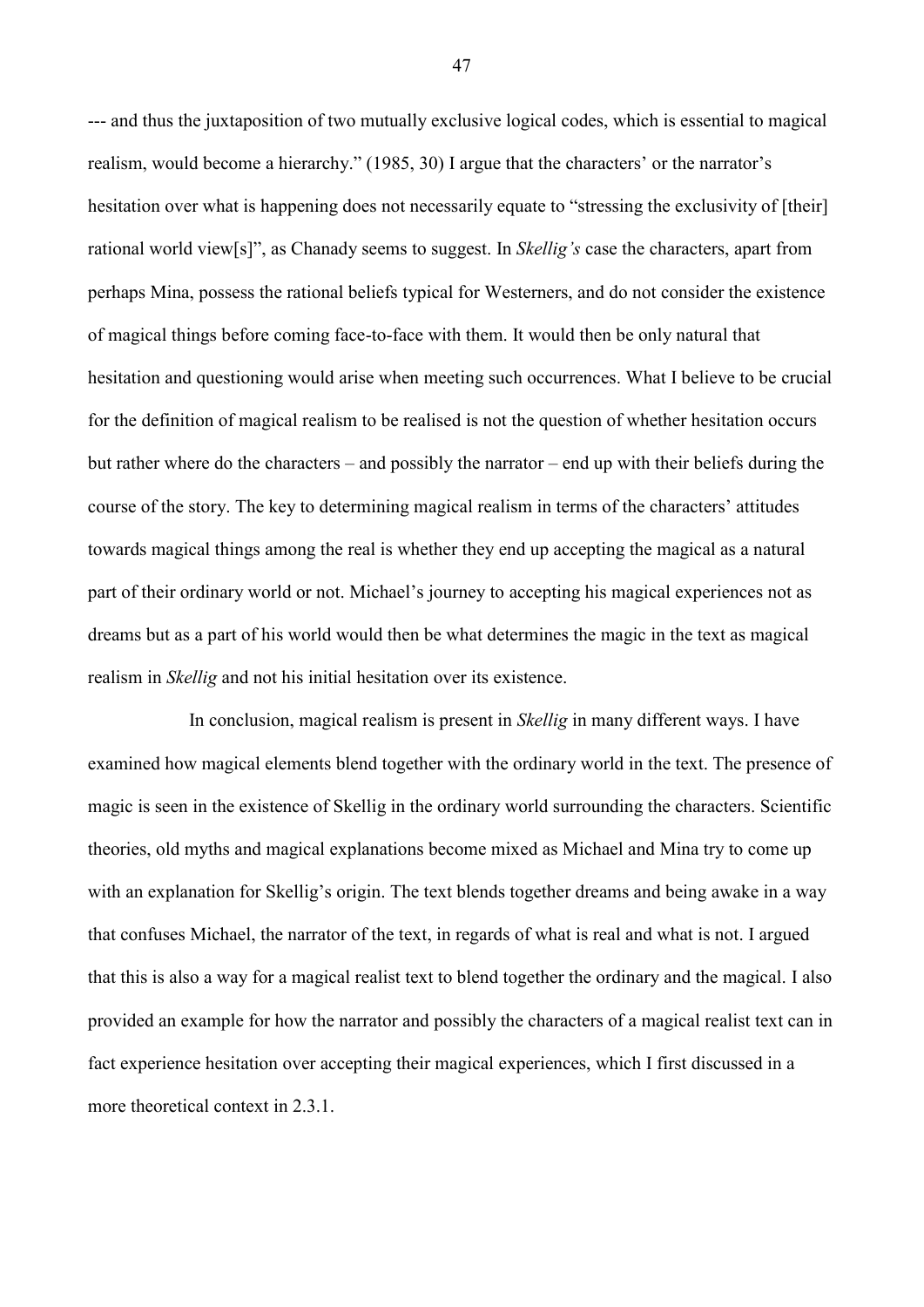#### **4.3 Magical Realistic Characteristics in** *Heaven Eyes*

*Heaven Eyes* is the story of Erin Law, a girl who lives in an orphanage due to her mother's death. She does not enjoy living there, having sought to escape temporarily several times in order to gain a sense of freedom. In the book she, her friend January Carr and Mouse Gullane decide to run away on a self-built raft to the river. They end up in Black Middens, a muddy shore next to an old industrial area where they find Heaven Eyes, a girl with webs between her fingers, and her caretaker Grampa. Just as in *Skellig* with Skellig, the child characters are faced with the mystery of what Heaven Eyes is and where she came from.

#### **4.3.1 Merging of Two Worlds**

Just as with *Skellig*, *Heaven Eyes* is clearly grounded in the realistic world throughout the whole book. The story begins and ends in the orphanage Whitegates, located in an unnamed British town. The Black Middens is an old industrial area that is torn down by construction workers at the end of the story. The description of the landscape and the town describes the surroundings in a realistic and plain way, thus enhancing the effect of the book being set in the ordinary world. Just as in *Skellig*, the society seems to run in the same way it does in reality. Social workers and counsellors work to help the children of the orphanage. Construction work in the town is on-going, old buildings being demolished and new living areas being built in their place. People are being described doing everyday activities such as cycling and jogging along the river or going out in the evening to pubs and clubs.

However, the assumption that *Heaven Eyes* is grounded in the ordinary world becomes questioned both by characters in the text and possibly the reader. Grampa and Heaven Eyes talk about the people that pass by the Black Middens like they do not belong to the same world as they do, resulting to calling them ghosts instead: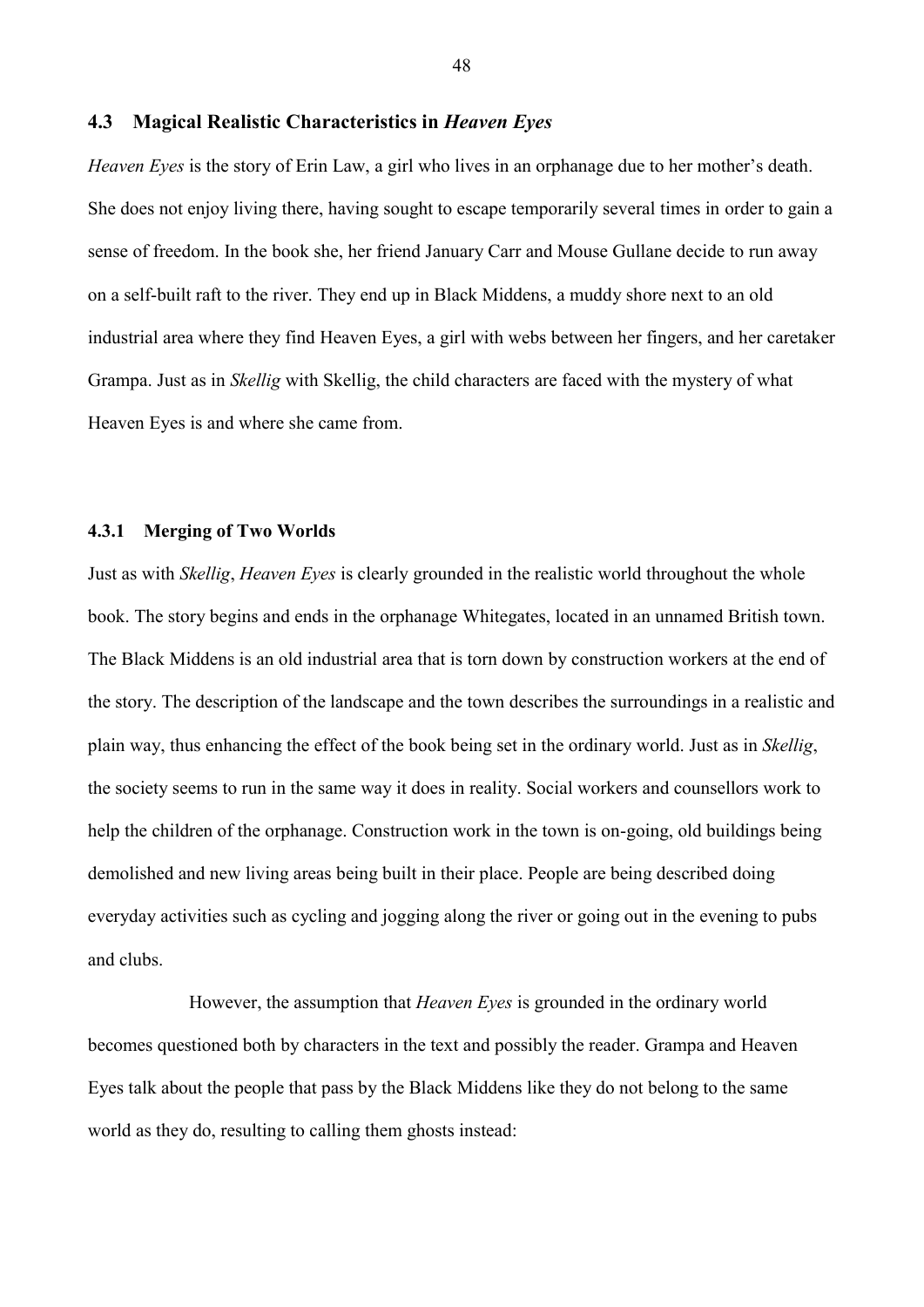"There is ghosts everywhere," she said. "We eye them past where the runny water runs. We eye them in little boats. We eye them running on machines. We eye them way way down there where the bridges is. We ear when they squeal and scream and fill the night with noise." (Almond 2000, 77)

Grampa refers to the other side of the river as a "world of ghosts" and at times believes Erin, January and Mouse to be ghosts as well. Here lies the contradiction that happens between Grampa and Heaven Eyes and on the other hand Erin, Mouse and January: to Heaven Eyes and Grampa it is the world outside the Middens that seems to appear as magical and sinister, yet to the latters the Black Middens is the one that seems otherworldly and eerie. At times the reader might question whether the Middens is at all part of the ordinary world and not part of another fantastical realm. The idea that the Middens is somehow separate from the ordinary world gains support when the children leave the Middens on a raft and the people passing by the river do not notice them no matter how hard they try to draw their attention to them; only after the river takes them further from the Middens do they become noticed by outsiders again (Almond 2000, 184–185). Yet the Black Middens and the old printing houses are proven to be part of the ordinary world when construction workers come there to tear the area down at the end of the novel. This creates a feeling that the area is a borderland of the ordinary and the otherworldly and leaves open the question of whether the Middens is a part of the real or another realm.

Even when leaving aside the question of the existence of The Middens, a presence of another magical world can still be seen clearly in other aspects of the text. There are many occasions in the novel that can be interpreted as what Wendy Faris calls "irreducible element[s] of magic" (in Zamora and Faris 2005, 167). The most obvious ones are the following. Wilson Cairns, a boy living in the orphanage, claims that his clay miniature people move on their own, proven by Erin as she is able to see the movement herself after returning to the orphanage from the Middens. Grampa's death coincides oddly with Heaven Eyes finding out where she came from and his deciding it is time for her to leave the Middens; this all happens as if the purpose of his existence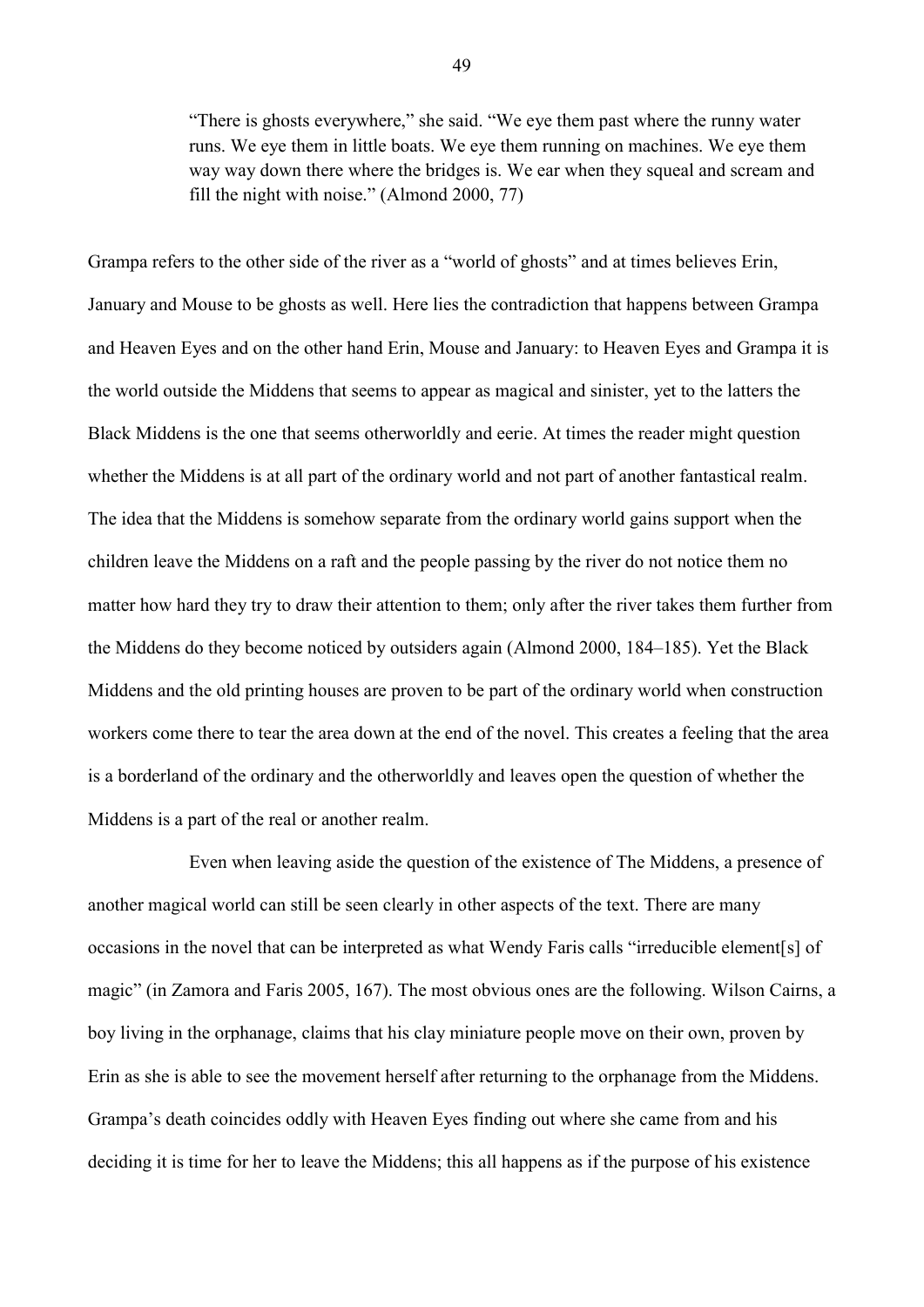was to take care of her until someone else came to take her back to the world of other people. The most obviously magical element in the novel is the body of a long dead, yet a well preserved man, whom the children unearth from the riverbank and call a saint. The saint comes to life after Grampa's death and guides his soul to the river with him. The otherworldly is also present when Erin communicates with what at first seems to be the memory of her mother. In the light of the aforementioned inexplicable events the possibility of what might first be assumed to be a memory turning out to be the ghost of Erin's mother becomes a potential theory as well. Likewise, January can feel "something's happening" (Almond 2000, 195) after the children return to Whitegates and a short while later his long-lost mother comes to take him to live with her.

Because of the mixture of the ordinary world and the magical elements the reader might experience unsettling doubts about what is real and what is not. The narrator of the text is Erin, which means that any questioning that might happen on her part regarding the magical phenomena is reflected straight on the reader. I discussed hesitation the characters might feel in regards of the magical events in the context of *Skellig* in 4.2.4. There hesitation occurred when the magical events clashed with Michael's ordinary world view. In *Heaven Eyes* hesitation does occur on Erin's and January's part in a similar way it occurred on Michael's part. Erin questions whether the Black Middens is ordinary or whether there is something inexplicable there. Erin also wonders what Heaven Eyes is.

> "What is this place?" I said. No answer. "What is it? Is it evil? Is it mad?" "What is you mouthing, Erin Law?" "What are you?" I whispered. (Almond 2000, 109)

Heaven Eyes' origin and identity are a mystery for the children and they set out to seek answers. Their search for explanations is not as systematic as in *Skellig*, nor do the children try to come up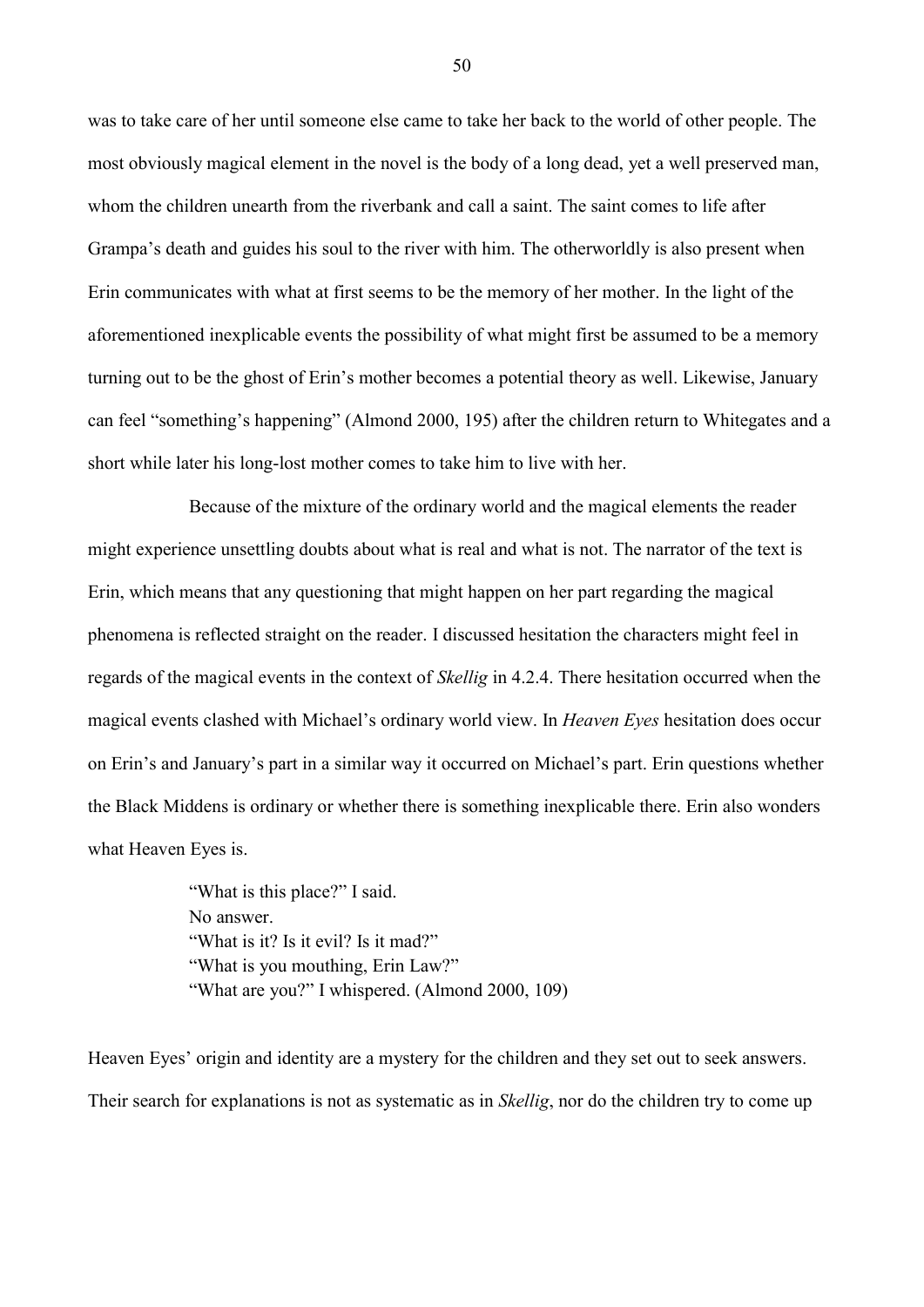with scientific theories of any kind. Instead they set out to get information from a stash of old newspaper articles and photographs Grampa has collected.

The occurrence of the magical elements are not sprinkled out evenly throughout the course of the story. At the beginning when the story is set in the Whitegates there are barely any magical elements present. The elements that could be interpreted as magical before the children leaving for the Middens are Erin talking to her dead mother and Wilson Cairns' claims of the moving clay figures. However, at this point of the story these events might be dismissed as imagination, ruling out the possible magic in them. Most of the magical elements if the story are located in or happen at the Middens, such as the body of the saint coming to life or Grampa's soul rising from his body. At the end of the novel the magical aspects can be found from outside the Middens as well.

I argue that the occurring of the magical events is connected to the child's point of view the story is narrated from. The rise in the occurrences of the events happens because the children go through a transformation in their beliefs during their stay at the Middens. This leads them to learn to see magical things around them, which they were not capable of before. They bring this ability with them when they return back to Whitegates, which leads to them seeing magical things in the ordinary world and the world outside the Middens. Erin declares through the narration that "[t]he most marvelous of things could be found a few yards away, a river's-width away. The most extraordinary things existed in our ordinary world and just waited for us to find them" (Almond, 2000, 194). This is on-par with the core definition of magical realism: there are no clear lines between the ordinary and the magical, and to see fantastical things one does not have to clearly enter into another world. At the end of *Heaven Eyes* the lines of the magical and the ordinary have been blurred because of the change the children go through in regards of their way of seeing the world.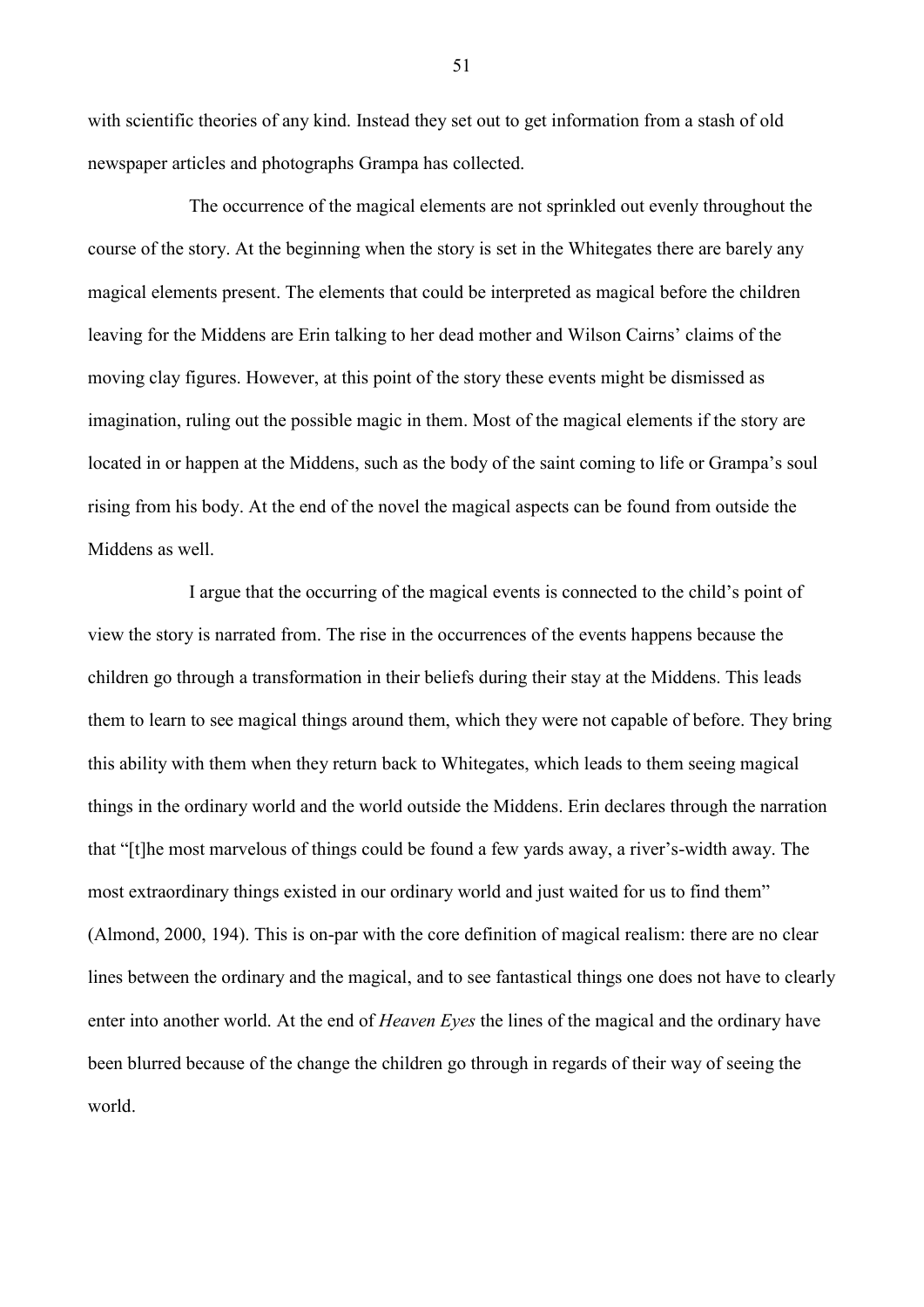Just like in *Skellig*, in *Heaven Eyes* there is one instance when a figure of speech turns into reality. Erin states at the beginning: "Sometimes I go so far into the darkness that I'm scared I'll not get out again" (Almond 2000, 9). This apparently metaphorical utterance becomes concrete later on in the Middens when Erin runs to a dark corner of the industrial area and cannot find her way out. The scene mixes both the dark state of mind that she is in after her quarrel with January and the physical darkness surrounding her. The darkness in her head turns physical in the description of the scene and the ghosts and mutants she imagines around her are described as becoming real. The ghosts also replace Erin's mother, who is described in a way as if she was concrete: "I found her hand resting in mine. Her hand grew colder, colder." (Almond 2000, 104) As noted before, Wendy Faris describes the literalisation of figurative speech as "a particular kind of verbal magic – a closing of the gap between words and the world" (in Zamora and Faris 2005, 176). This demonstrates well that magical realistic texts can merge the magical and the ordinary world in many different ways, not just on a descriptive level but also on a linguistic level.

#### **4.3.2 Producing Knowledge**

Memory is an important theme in *Heaven Eyes* and runs in the story throughout the text. I believe that memory and remembering are also important to magical realism as they can challenge the ideas of objectivity and objective truths outside a person's mind. According to Hegerfeldt, "[magical realist] texts probe alternative modes of knowledge production as to their explanatory potential, illustrating how they may provide a different, but nevertheless valid, access to the world" (2005, 158). In *Heaven Eyes* the fragility of the human mind and memory are shown at the same time as the text uses the themes of memory and stories to question conventional ways of knowing and, to quote Hegerfeldt, "producing knowledge". Through the theme of memory knowledge production becomes another important aspect in the text that I will discuss here.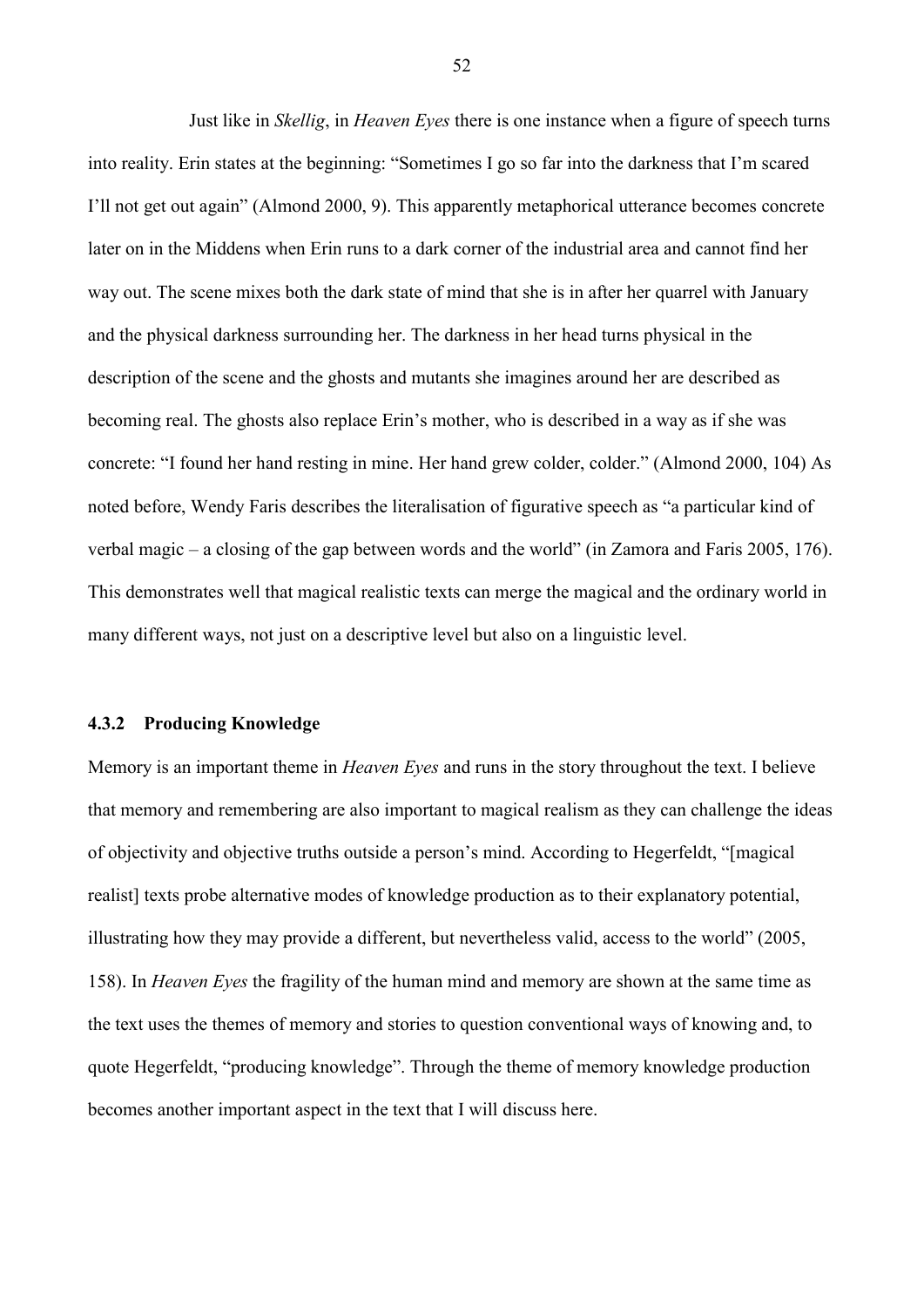In *Heaven Eyes* memory and its impact on both our knowledge and belief systems circulate strongly around Heaven Eyes herself. Her life story and origin are muddled as she herself cannot remember where she came from: "I memory little … There is nothing but a deep deep dark. Grampa tells me this deep dark is the Middens" (Almond 2000, 79). Grampa is unable to give her a logical explanation as his mind is impacted with dementia, resulting in him telling her stories that might not be true instead. As memories are unable to give her a satisfying explanation, Heaven Eyes mixes these stories and makes up her own tale of origin, resulting in her believing that she originated from the mud of the Middens. She also changes her story accordingly when given new information, fluctuating the explanation to her existence. This happens when Erin explains her the concept of a mother and the circumstances of a pregnancy: that she came from inside her own mother, that it is dark inside a womb and that she cannot remember her time there. This explanation leads to Heaven Eyes coming up with her idea that the Black Middens is her mother, as Erin's description resembles the memories she has. She also mixes scientific facts with her own stories. From the ultrasound picture Erin carries with her she deduces that in this sense she and Erin were both alike, as "Grampa says that mebbe once I was a fishy thing or a froggy thing swimming in the water" (Almond 2000, 93).

These deductions thus mix both scientific facts and a tale that has been made up to explain Heaven Eyes' origin; hierarchically these two would not usually be regarded to be on the same level in regards of their believability, the scientific explanations being valued more over the tale. The way Heaven Eyes mixes science and stories to explain her origin is an example of the way magical realism questions ways to produce knowledge. This is because two ways of knowledge production are mixed in a way that equalises them, as opposed to the usual hierarchy of science and logic being above tales and stories. It also shows that both science and tales can exist at the same time and that one does not rule out the other: "*Mythos* and *logos* as the two basic modes of knowledge production are presented not as successive and mutually exclusive, but as simultaneous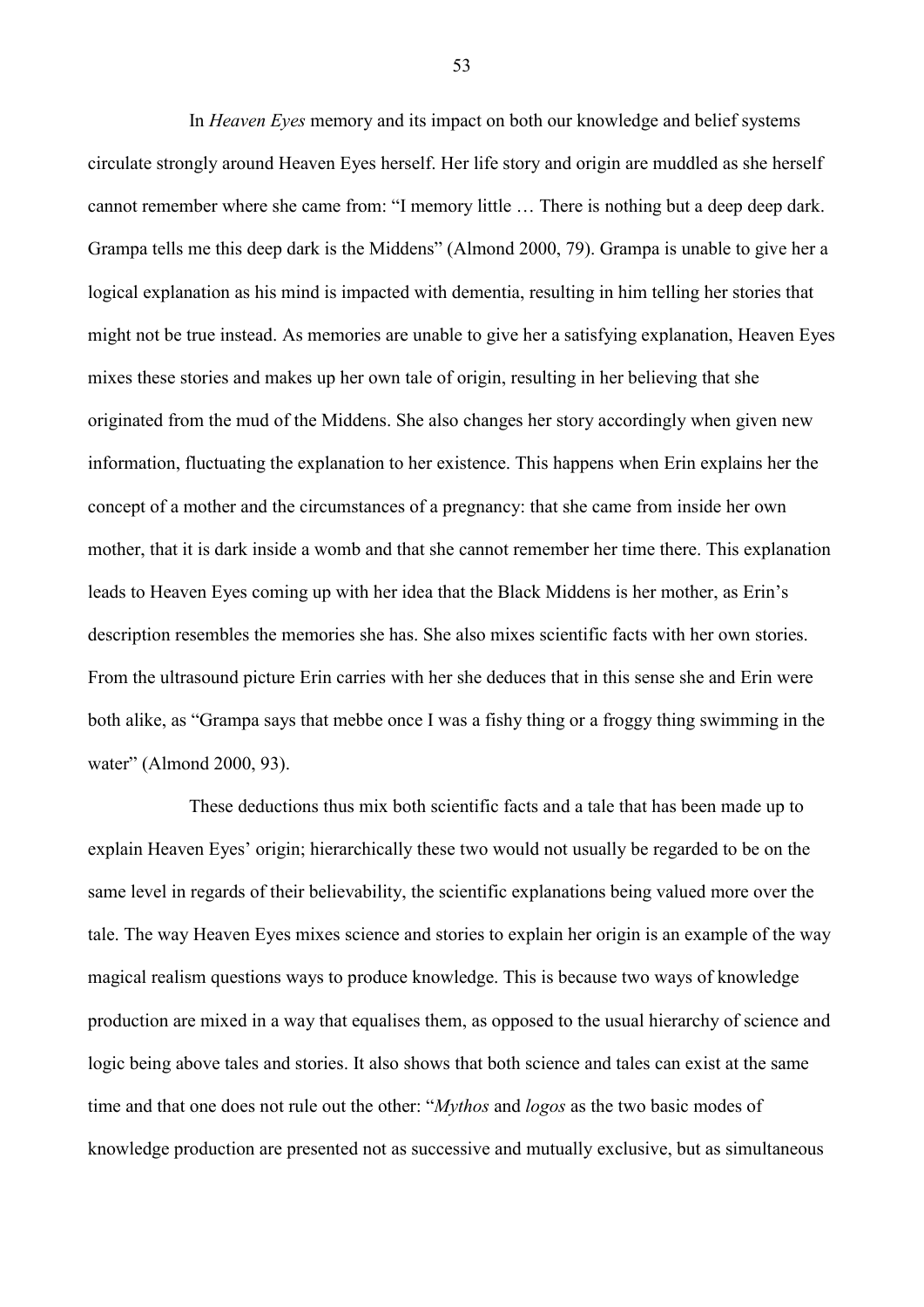and complementary" (Hegerfeldt 2005, 188, original emphasis), "*mythos*" here referring to tales and "*logos*" to science.

As Erin begins to tell her about her own mother Heaven Eyes claims that it is "telling tales … Like Grampa telling tales about the Black Middens" (Almond 2000, 91). In this way the text not only builds a fantastic story of origin for Heaven Eyes but also questions whether Erin's story of birth really is more believable, as Heaven Eyes sees no difference between that of Erin's or hers. The text turns reality into possible tales and muddles the lines between what is thought to be true and what is regarded as merely stories. According to Hegerfeldt, making up stories to explain the surrounding world is common for magical realist texts: "Magic realist narrators and characters frequently turn to myths, legends or fairy tales, using age-old and long-familiar patterns to make sense of their own experiences" (2005, 187). This is also seen when the children at Whitegates are encouraged to tell a life story of their own as well. The orphans have gaps in their memories of their past and they have no parents who could fill them with stories. The children are told that "it is important that each of us could tell the story of our life, even if it was a mixture of fact and memory and imagination" (Almond 2000, 6). The text suggests that having knowledge of one's past is important, so far so that it succeeds the factuality of that knowledge in importance. When ways of producing factual knowledge are not sufficient enough they can be mixed with alternatives such as coming up with stories. Hegerfeldt writes:

> in [the narrators' and characters'] search for meaning the figures avail themselves not only for existing stories, but also of the various storytelling modes as such, generating their own myths, legends or fairy tales, for turning their lives into stories allows them to confer as least a basic amount of coherence and unity onto a haphazard, frequently incomprehensible existence. (Hegerfeldt 2005, 187)

In conclusion, magical realism is present in *Heaven Eyes* through the blending of the ordinary world the characters live in and the magical things they experience. What actually is magical and what ordinary becomes questioned when the Black Middens seems to become a place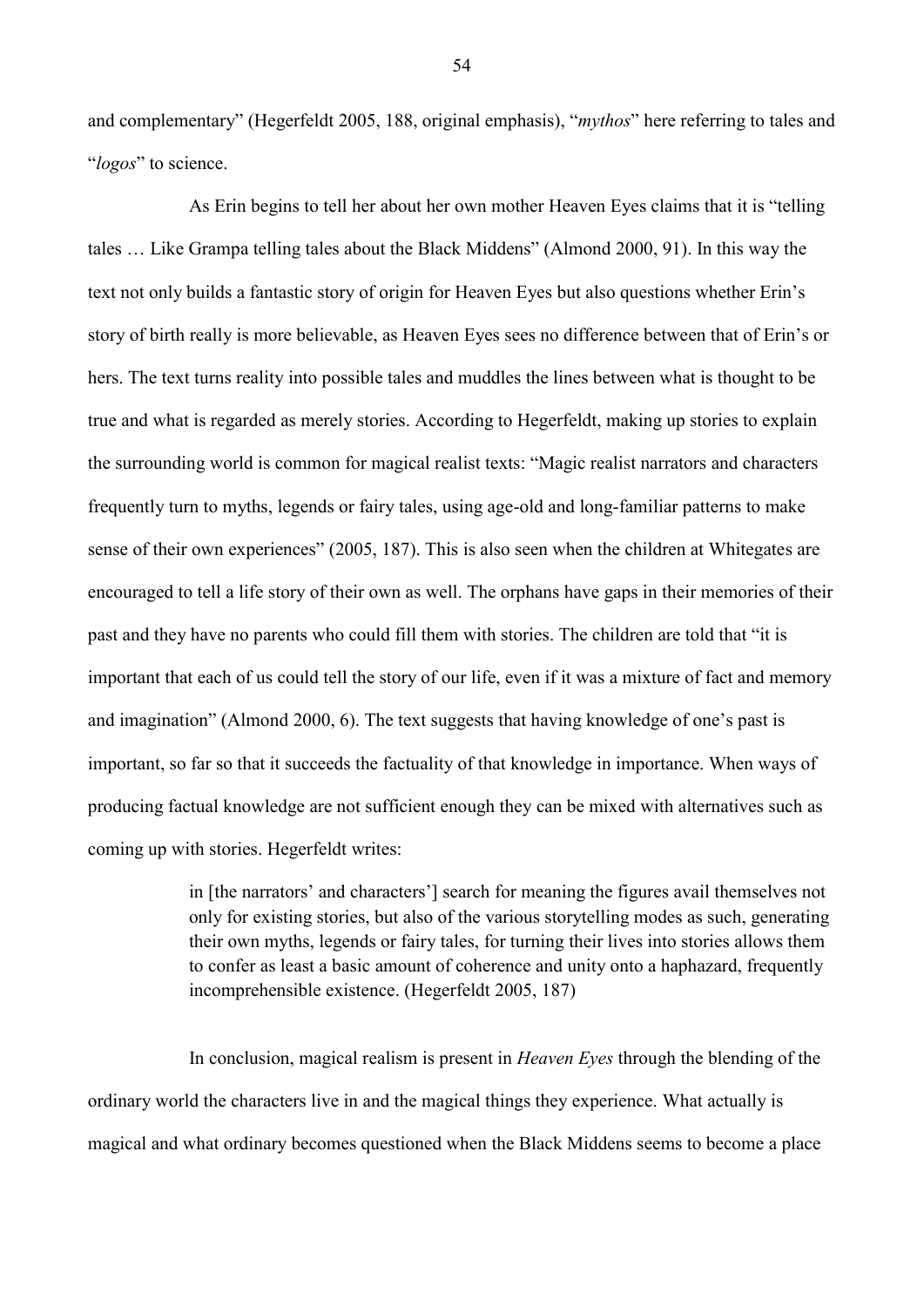where the two become mixed in a way that confuses the children. The text also brings up the questions of, on the one hand, what is real and what can be regarded as real, and, on the other hand, what can be regarded as a right way to produce knowledge. In *Heaven Eyes* imagination and stories can function as just as legitimate ways to produce knowledge as science. This, again, has been proved to be a vital characteristic of magical realism.

#### **4.4 Children and Their Different Ways of Knowing**

What I would like to draw attention to in both *Skellig* and *Heaven Eyes* is how children are presented as special in these texts. By "special" I mean several things. Firstly, they have the ability to see extraordinary things in the ordinary; secondly, in the case of *Heaven Eyes* they have innocence specifically connected with childhood; and thirdly they are presented as different from adults. As I discussed before in chapter 3, a common view of children today in the Western world is that they are not like adults. This difference is seen to stem from the children's lack of knowledge of the world, which causes the perceived innocence of childhood and children seeing the world in a different, possibly magical way. In the following subchapters I will examine how both innocence and the magical outlook on the world can be seen in the child characters in *Skellig* and *Heaven Eyes*. I will also look at how the characters are presented as somehow different from adults specifically through these two traits. After this I will discuss how this difference can be seen as marginalising the child characters. Finally, I will discuss how the child characters' different ways of knowing looks like in the context of the transgressive nature of magical realism. The question of whether the transgressive nature of magical realism can be interpreted as countering ex-centric constructions will be discussed specifically in the context of constructions of the child. By doing this I wish to examine the transgressive nature of magical realism more closely.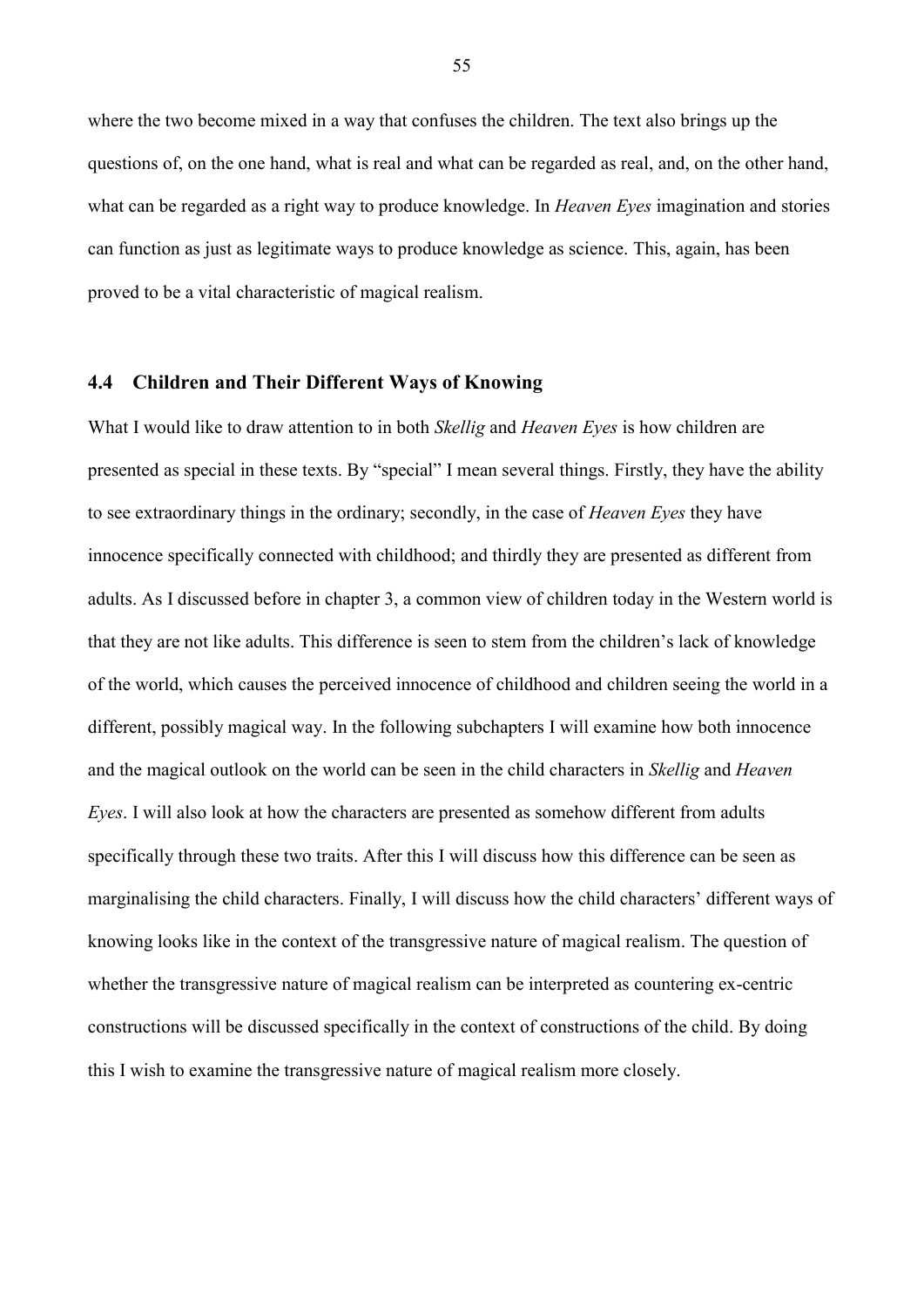#### **4.4.1 Magical Children**

Children in both *Skellig* and *Heaven Eyes* either possess or gain the ability to see magical things around them in their ordinary world during the courses of the stories. Consequently, children are presented as different from adults in both novels. I will next analyse how the child characters differ from the adult ones specifically through their ability to see magical phenomena in both novels and what kind of boundaries this creates between the child and the adult characters.

Most of the child characters are presented in both novels as more capable than adults of either experiencing magical phenomena and events or believing them to be true when experiencing them. This division is fairly clear cut in both novels, although there are some exceptions to this that will be discussed later. However, it is mostly the children who are able to find the magical things in the first place, who are willing to look close enough to see magic around them and who can experience the magical things without dismissing them as dreams or hallucinations. I want to emphasise that in both texts the ability to believe in magical phenomena is linked either closely or exclusively to the ability to see or otherwise experience the magical phenomena. Having knowledge of magical phenomena is presented as dependent of one's will to believe. The difference of the children in comparison to adults will be discussed from this point of view. The spectrum of child characters believing in and experiencing the magical ranges in both novels from readily accepting to being dismissive, although most of the child characters end up believing in the end.

In *Heaven Eyes* several of the child characters do not seem to be capable of seeing magical phenomena at the beginning of the story. They go through an alteration in their world views during the course of the novel, which results in them experiencing magical things around them. Erin is shown to engage in discussion with her deceased mother already before leaving Whitegates; however, it is not made clear whether she believes the conversations to be real or just a product of her imagination. No magical beliefs are shown on January's or Mouse's part before they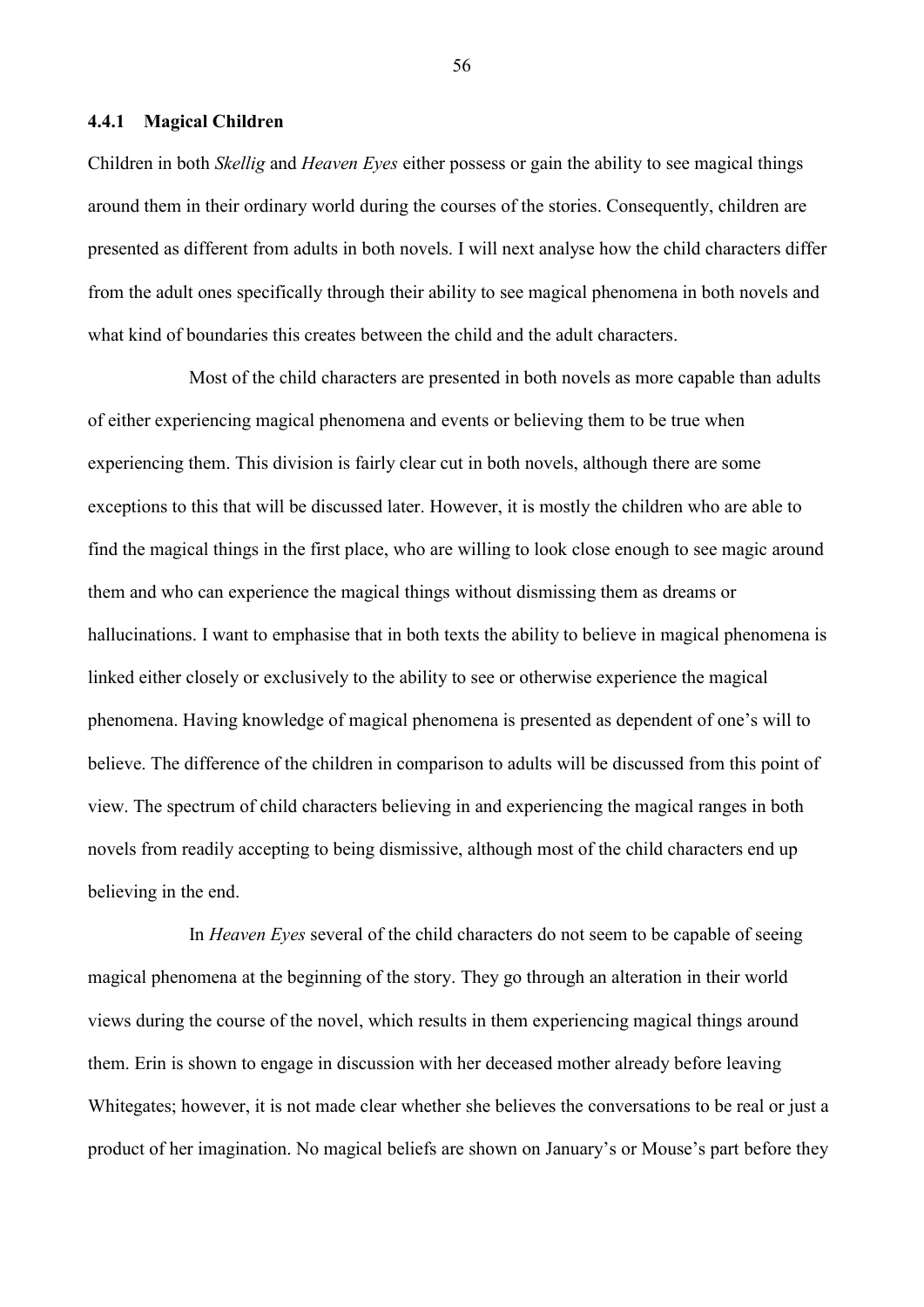enter the Black Middens. This begins to change once the children arrive in the Middens. When they are discovered by Heaven Eyes January, first dismisses her as a freak; Erin, on the other hand, is in wonderment over what she is, thus more open to and less scared of the possibility of her being magical. January gradually stops being hostile towards Heaven Eyes and mocking her, finally accepting her when her history begins to clear up. He also stops dismissing Grampa as merely senile and readily believes seeing the saint coming to life and taking Grampa's soul with it to the river. Mouse represents the opposite of January, as he is the one of the three who seemingly does not have inner struggles to accept Heaven Eyes, Grampa or the odd atmosphere of the Middens without questioning. He is also more ready to believe in "saints" being buried in the mud when the others first dismiss it as a symptom of Grampa's apparent dementia. Mouse learns to see the world around him as magical even if the things around him are perfectly ordinary:

Mouse's eyes blazed with joy.

"Magic!" he said. "Magic!"

He knelt on the floor, opened his hands, spilled out a little heap of discoveries. There were blue pebbles, the skull of a tiny animal, a coin, a red cup handle, a green plastic bowl. (Almond 2000, 123)

By the time the children leave the Middens they all seem to have accepted that magical things can exist and do not seem to have any inner conflict about it anymore. Erin declares as the narrator that magical things can happen in one's ordinary life if one is willing to look for them (Almond 2000, 194). She and her friends now have knowledge that magical phenomena are present in the world around them.

There is one exception in *Heaven Eyes* in regards of a child going through a change in their world view. Erin describes Wilson Cairns, a strongly introverted boy at the orphanage, as being able to see magical things right from the beginning: "Whitegates was a place of safety for him, a place where he could dream, work with his clay and imagine his own astounding world. … When he spoke at all, it was in an effort to make us understand his adventures, to make us see his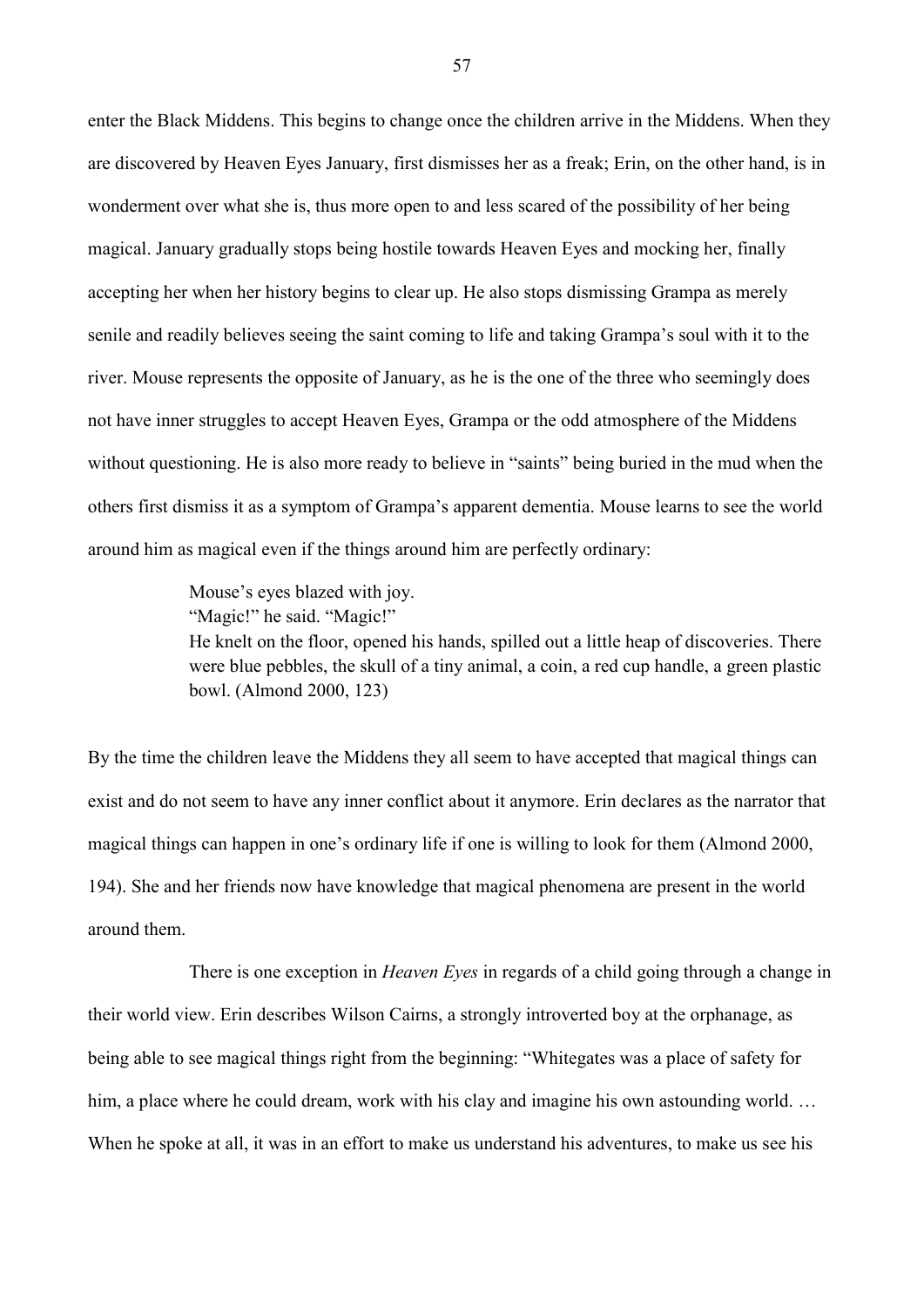magic" (Almond 2000, 15–16). Wilson does not seem to have the urge to run away from the orphanage for freedom and escapes into his own mind instead. He is presented as a contrast to the other child characters at the beginning of the text in terms of the ability to believe. During the children's stay at The Middens Erin learns to look at the world in a way that Wilson told her to:

> I told myself that I was dreaming, hallucinating. "This is impossible," I whispered to myself. Then I remembered Wilson Cairns' words just before we ran away: It's possible. It's possible. I thought of the way his eyes stared through us to a stunning place beyond. I thought of his last words: Keep watching. I watched. (Almond 2000, 168)

At the end of the story the gap between his beliefs and those of Erin and January has been reduced. In *Heaven Eyes* there are no child characters who apparently would not either believe in or have knowledge about the magical in the end of the story, as even the less frequently appearing children of the orphanage seem to believe Erin's story of their adventures in the Middens.

In *Skellig* there is also a spectrum of how readily the child characters believe and accept the magical experiences. Mina is in this sense like Mouse. She does not question Skellig's existence, and although she does wonder what he is and where he came from she does not dwell on the question for long. She readily accepts his existence and, like Mouse, does not seem to have much inner conflict with tying together the phenomenal world and magical elements in her mind. In comparison, Michael is more conflicted over Skellig's existence and seems to have more trouble with the idea of a magical being existing in his ordinary, everyday world. Just like January and Erin, Michael at first denies the possibility of the existence of magical phenomena by trying to tell himself Skellig is not real: "I told myself I was stupid. I'd never seen him at all. That had all been part of a dream as well." (Almond 2008, 10) Even as he is talking to Skellig he cannot be sure of his existence, and as Skellig asks him whether he thinks he is a figment Michael answers: "Don't know what you are." (Almond 2008, 54) In Michael's case he not only experiences hesitation but also fear that Skellig is only a dream he has been having (Almond 2008, 74). But unlike in *Heaven Eyes*, in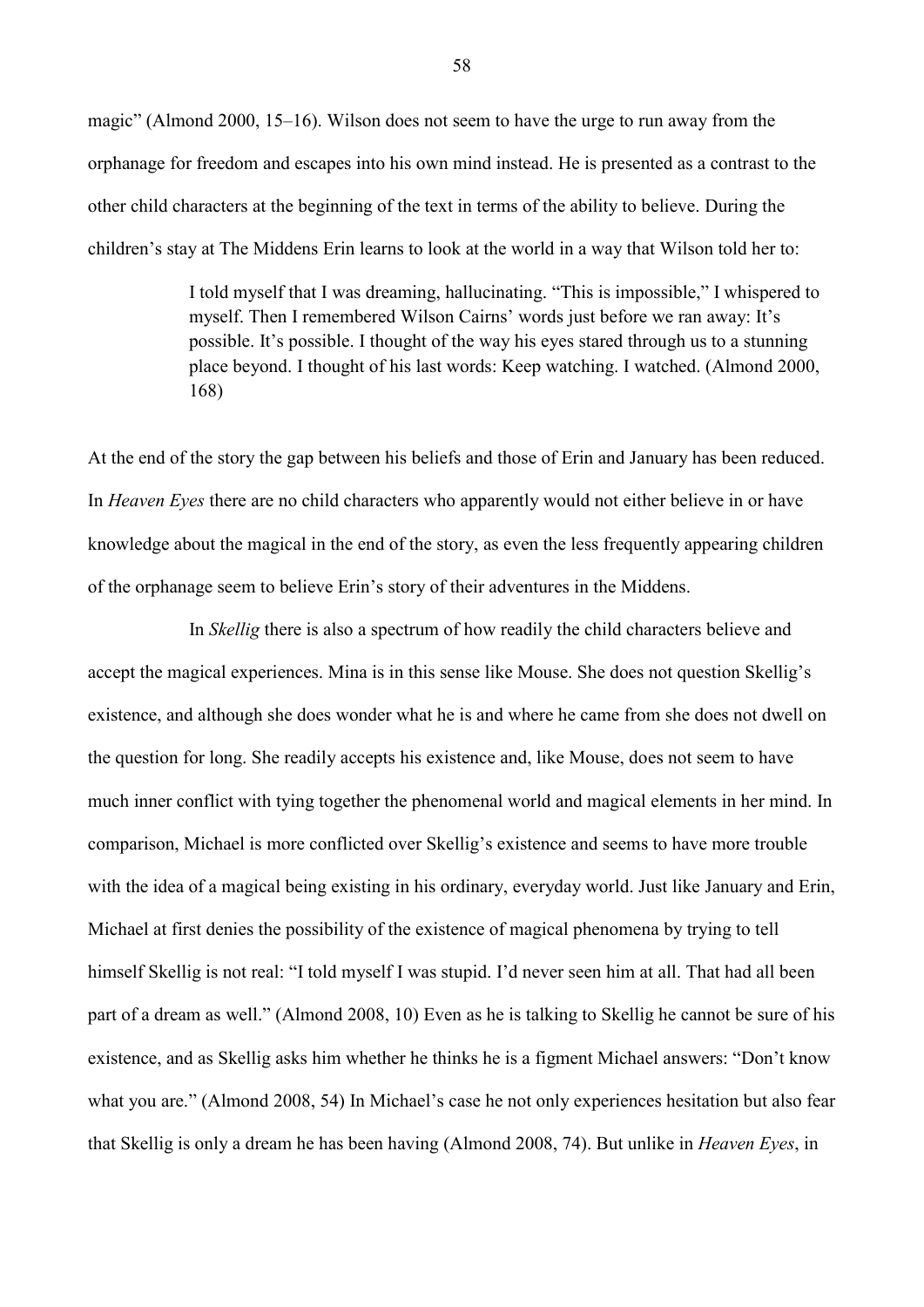*Skellig* it can be questioned on some child characters' part whether they have the ability to believe in magical phenomena. Michael's friends from school do not take part in his adventures with Skellig, nor are they aware of his existence. Michael debates with himself whether he should tell his friends Coot and Leakey what he has been experiencing, deciding not to for most of the story, and only opening up to them in a vague way: "I can't tell you anything. But the world's full of amazing things" … "I've seen them" (Almond 2008, 108) The most important reason for Michael for not telling his friends about what he has seen is his belief that they would not believe him nor the things he has been experiencing. At the end Michael finally decides to open up about his experiences to his friends one day. The crucial reason for the change in his decision is his newly gained belief that they might believe him after all. Just like in *Heaven Eyes*, the will to believe is then presented as crucial for the ability to see and experience magical phenomena:

> "Would you tell me about it?" he said. We paused and I looked at him and I knew he really wanted to know. "Someday I'll tell you everything," I said. We saw Coot in the school doorway waiting for us. "Might even tell that crazy nut," I said. "If I think he might believe it." (Almond 2008, 170)

Michael thus sees passing on his knowledge about magical phenomena dependent of whether his listeners might believe him. It should be noted that Michael only debates about revealing his newly gained knowledge to his peers. In contrast, he shows no signs of doing so in regards of any adults. In fact, he specifically lies to his father because he does not believe his father would believe him:

> For a moment I wanted to tell him everything: Skellig, the owls, what Mina and I got up to in the night. Then I knew how weird it would seem. (Almond 2008, 125)

The inability of the adult characters to believe and experience magical phenomena will be discussed next in contrast to the way the children in the texts are willing to believe and experience the magical phenomena.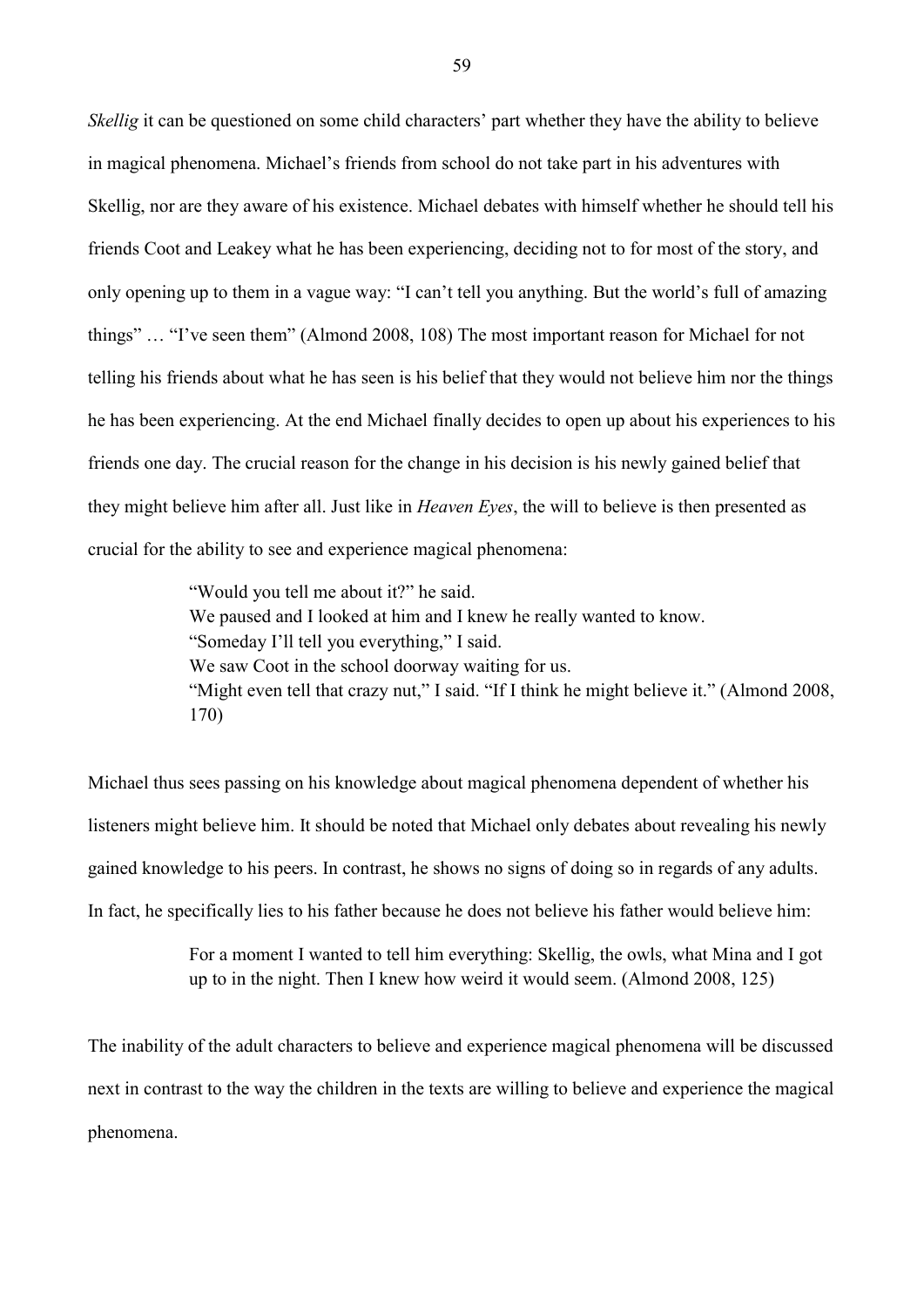#### **4.4.2 Non-believing Adults**

The adults in the novels build a contrast with the children in the area of believing in magical experiences. In both novels the adults seem to be, with a couple of exceptions, either incapable or not interested in believing or experiencing magical phenomena. The fact that most adults in the novels do not either see or play a role in the majority of the magical happenings does not necessarily suggest that they are unable to. Rather, I argue that they are disinterested in seeing magical things or do not believe they can truly happen. This results them to either not experiencing magical phenomena at all or, when encountering such phenomena, dismissing them as something non-magical. For example, although Michael's mother is able to see Skellig when he visits the baby in the hospital, she at first dismisses it as merely a dream. This would suggest that it is not necessarily that children have a capability to see extraordinary things that adults simply do not physically possess, but rather that their minds are more open to experiencing the extraordinary without dismissing their experiences as figments or dreams. In contrast, the adults either do not want to see or seem to have lost the ability to "keep watching" for the magical things, as Wilson Cairns puts it several times. In *Heaven Eyes* when Erin tells the other children in the orphanage where they escaped to the reactions of a child and a social worker are both described:

> "Into another world!" I whispered. She caught her breath. "No!" "Yes. We only went across the river but it really was like being in another world." Fat Kev clicked his tongue. He sniggered. (Almond 2000, 199)

On the one hand, this scene demonstrates well that the children will believe readily that magical things could happen even when they seemingly are ordinary. The workers at the orphanage, on the other hand, do not believe or see the way the children do. This leads to them disregarding the experiences of the children as merely the imagination of children coping with psychological traumas. There is also a difference between how much the children are willing to let the adults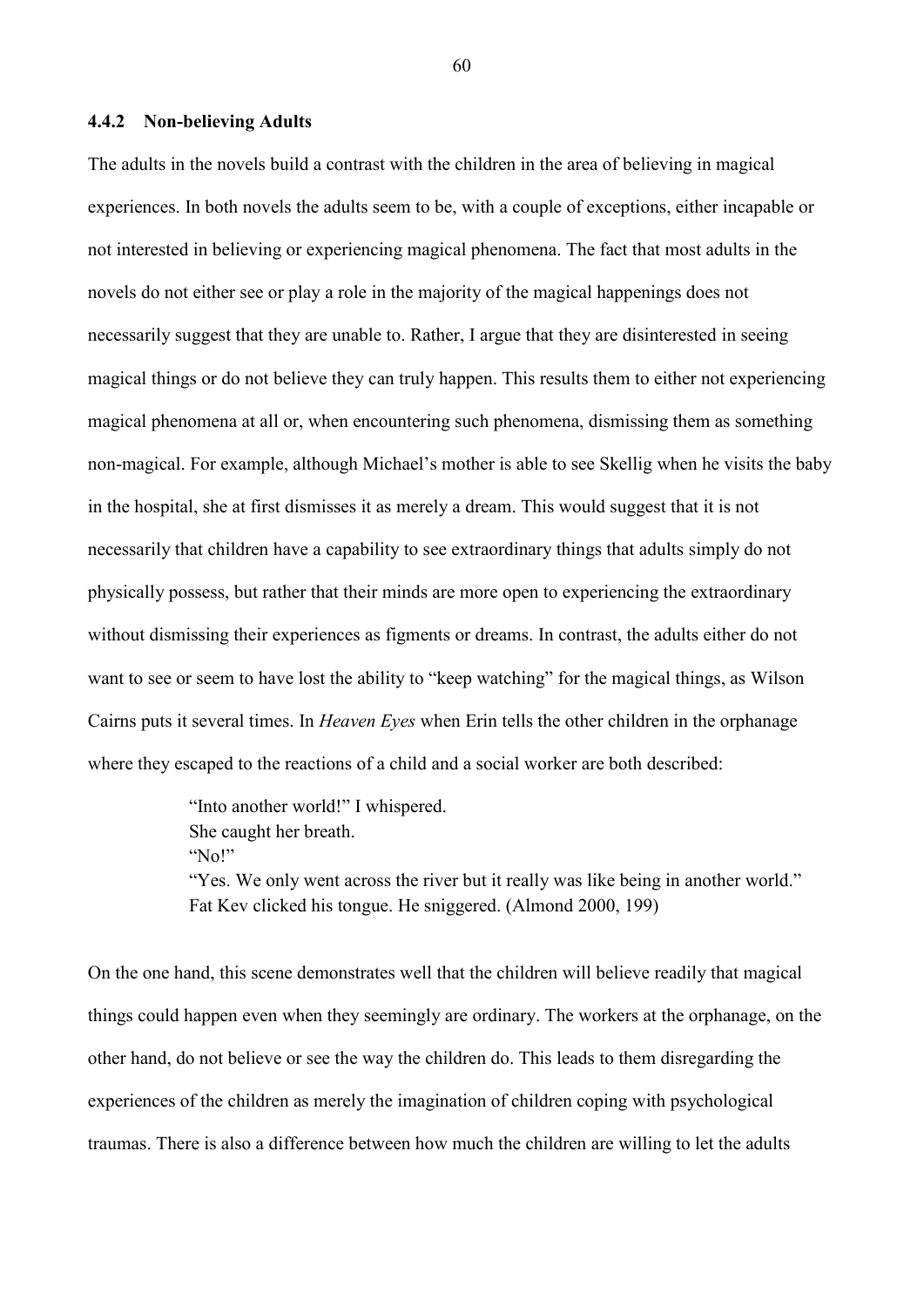know of their experiences. While Erin will tell that she went to another world in front of an adult, Michael disregards his magical experiences as sleepwalking to his father, possibly knowing that adults would believe he is either imagining or mentally disturbed.

Both *Heaven Eyes* and *Skellig* have an adult character that is different from the rest of the adult characters: in *Heaven Eyes* it is Grampa, in *Skellig* it is Ernie, the man who lived in Michael's new home before them. Both differ from the other adults in that either they are old or are described as possibly demented by other characters. Grampa forgets dates and names and is unable to fully recall Heaven Eyes' history. Yet he believes that there are what he calls saints buried in the muddy riverbank and is also able to see magical things without disregarding them as dreams or figments of imagination, unlike for example Michael's mother. In *Skellig* it is Ernie who is the adult character that differs from others. Unlike with Grampa, with whom the reader gets to see directly how he behaves, with Ernie the reader has to lean on second-hand accounts: therefore it is not completely certain whether Ernie really was senile or whether that is the interpretation of other adult characters. Ernie's capability to believe in Skellig is questioned by himself in the beginning: "Never could tell. Used to look at me, but look right through me like I wasn't there. Miserable old toot. Maybe thought I was a figment" (Almond 2008, 54). However, it becomes clear at one point that Ernie has possibly experienced magical things and believed in them, even if they are disregarded as hallucinations of a demented old person by another adult:

> "Did he talk about seeing things?" "Things?" "Strange things. In the garden, in the house." From the corner of my eye I saw dad chewing his lips again. "Mr. Myers was very ill," said Dr. Death. "He was dying." "I know that." "And when the mind approaches death it changes. It becomes less . . . orderly." "So he did?" "He did speak of certain images that came to him. But so do many of my people." (Almond 2008, 124)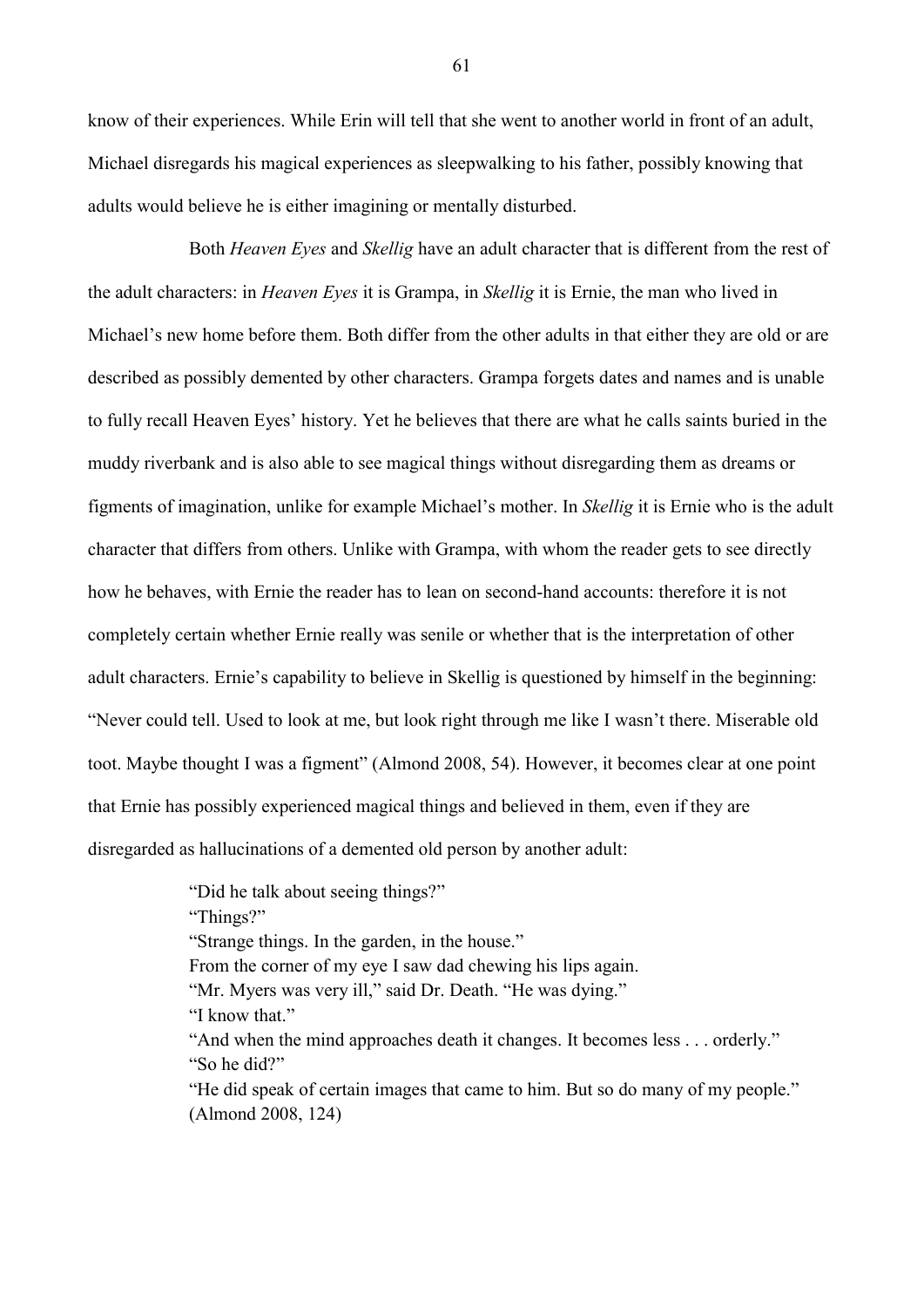In both *Skellig* and *Heaven Eyes*, if an adult possesses the capability of seeing the magical without dismissing it as something non-magical it is connected with dementia and memory loss. In this sense dementia and memory loss are presented as ways for the adult to be able to see the world in a magical way again. What makes the children different from adults is the capability to see magical things in the ordinary world without merely shrugging them off as something else. This is the trait that both Grampa and Ernie possess and that connects them with the child characters more than the other adults. However, in the novels this trait ends up not being necessarily a bad thing in an adult, but rather a peculiar trait in adults that is otherwise only reserved for children.

I conclude here that in comparison to children most of the adults are presented as not capable of seeing the magical phenomena. Thus the children possess a way of seeing the world around them in a way that is different to adults. This trait seems to come from the will or ability to believe that magical phenomena could exist in the first place. In this sense the children are presented in a way that is in line with the idea of the child thinking in a magical way that is exclusive to them. The only way adults are able to have knowledge about magical phenomena is if they are ready to believe in them. Possessing a way of magical thinking is not fully restricted to children but the adults in the novels must be able to believe in the magical phenomena to be able to have knowledge about their existence.

## **4.4.3 Innocence**

Mostly the difference of the children manifests itself in both *Skellig* and *Heaven Eyes* in the way they are able to experience and believe in magical things. But I also believe that, in the case of *Heaven Eyes*, innocence linked to childhood specifically also plays a role in separating the child characters from the adults. Whether the differences created by using this trait in the text are positive for the children or marginalises them in comparison to adults will be discussed later on in further chapters. I want to emphasise that, as discussed before, I believe the child's ability to see the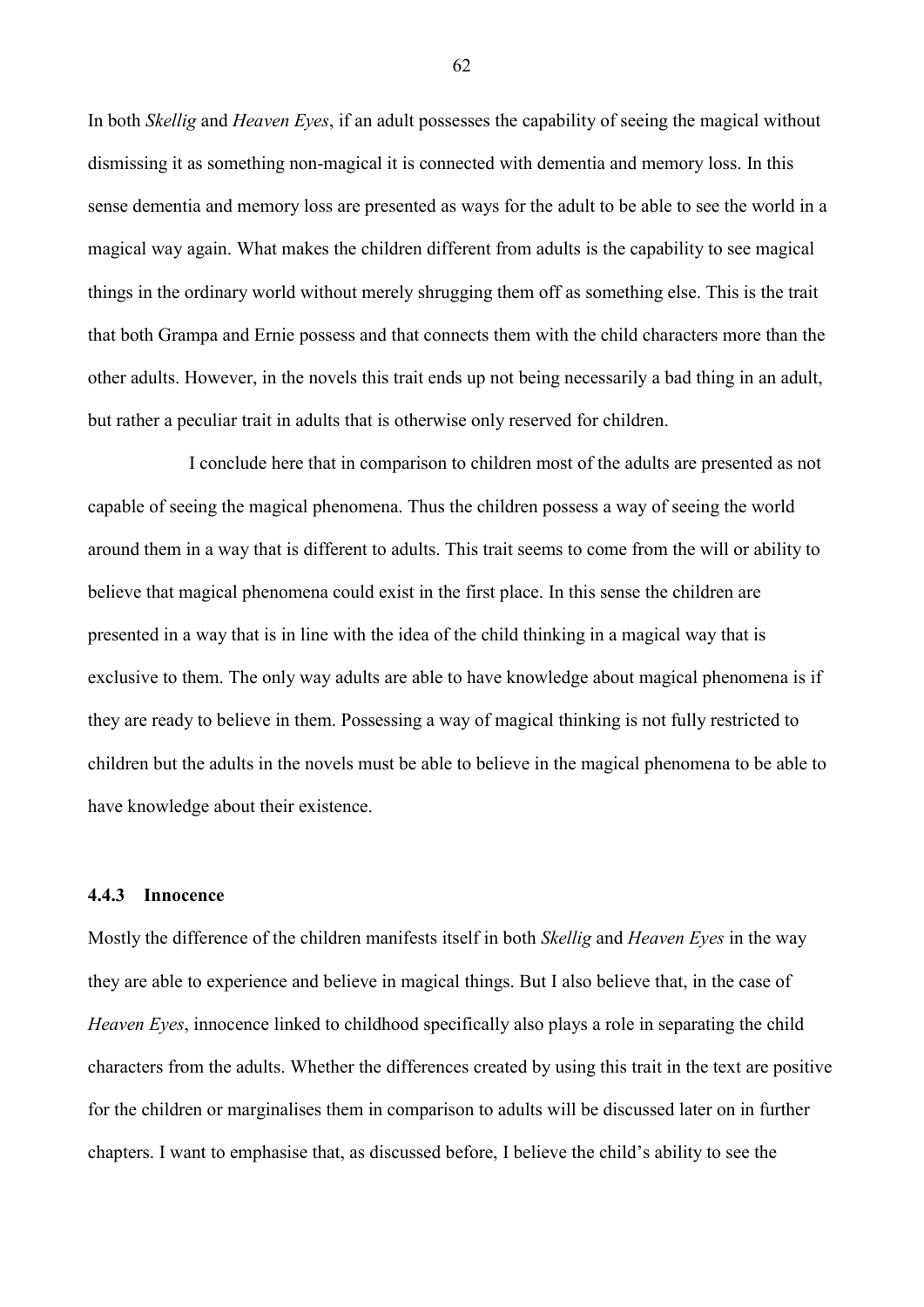surrounding world as magical and to look at it in wonderment is culturally connected to the perceived childhood innocence. In relation to this I discussed in chapter 3 that losing one's childhood innocence is culturally connected to losing the ability to look at the world in wonderment, to see it as magical.

When the children leave Whitegates and arrive at the Middens the attitudes of Erin and January are contrasted with that of Heaven Eyes. Erin notes to January that Heaven Eyes is "[o]ld as us, but like a little girl" (Almond 2000, 67). Erin also at one point refers to Mouse as "[s]uch an innocent" (Almond 2000, 16), indicating at the same time not only that Mouse is innocent but also that she is not. At the beginning of their stay at the Middens, Erin also notes that Heaven Eyes and Mouse possess the same childlike quality: "I saw how similar they were, Mouse and Heaven Eyes, how they were both like little children." (Almond 2000, 81) A contrast is built between Erin and January, and Heaven Eyes and Mouse, and that contrast divides the child characters into ones who are childlike and ones who are not. This implicates, of course, that the ones who are not childlike have either lost or forgotten this quality. Innocence in *Heaven Eyes* is also presented as a characteristic that makes someone special. According to Grampa, Mouse possess this characteristic and it is because of his innocence that he is able to find the mysterious saint in the muddy shore bank:

> "One day way back I did hear that such saints was waiting to be discovered in these Middens. But it did take one like you, with great goodness in his heart, to find one." (Almond 2000, 167)

The fact that Erin views Heaven Eyes and Mouse as the innocent ones would then mean that she and January do not possess this quality. This division coincides with how Mouse and Heaven Eyes both are more capable of believing in magical things without dismissing them as something else, while Erin and January struggle with accepting their experiences as real. In this way, the link between innocence and the capability to believe in magical phenomena is present in the portrayal of the children.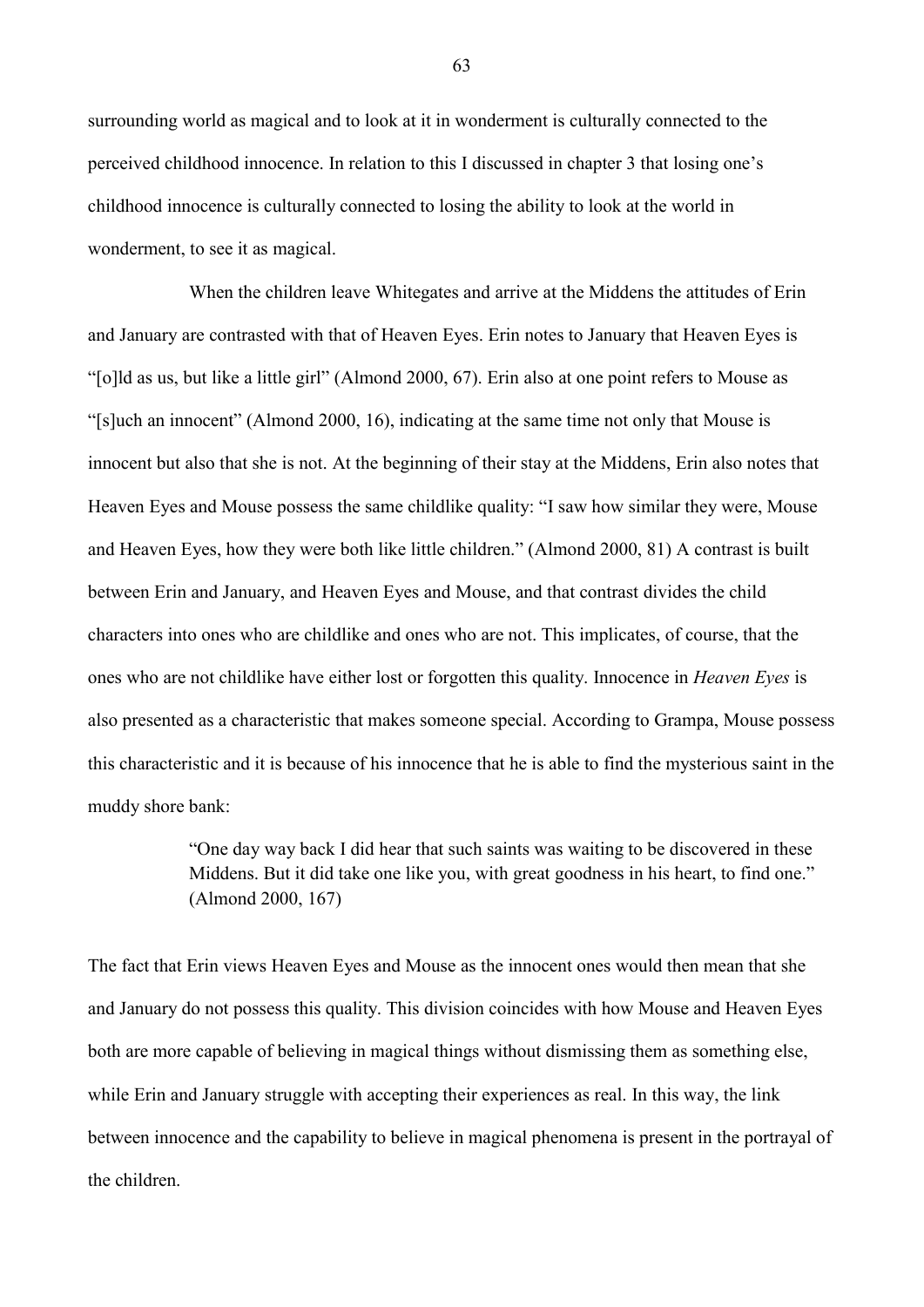In *Heaven Eyes*, childhood innocence appears to be divided into two categories. The first category of innocence comes from good behaviour. This kind of innocence can be tainted by behaviour that is considered bad. Grampa at one point accuses January and Erin of corrupting Mouse and Heaven Eyes: "I has seen how you has led my Heaven Eyes astray. I has seen how you has led my Little Helper astray. These two is precious" (Almond 2000, 145). This would implicate that there is something in them that can be destroyed by influencing them. This "something" appears to be innocence. The characteristic is thought to be fragile and to be protected from corruption of the outside world. Grampa seems to believe that both January and Erin, who are not described in words that paint a picture of the innocent child, would have a corrupting effect on Mouse and Heaven Eyes. January's behaviour is specifically described in a way that could be interpreted as corrupting. He encourages Heaven Eyes to do things that Grampa would not approve of:

> "Grampa will know nothing," whispered Jan. "Take one. Go on, be a devil." (Almond 2000, 132)

Heaven Eyes also shows signs of distress when January's actions force her to lie and hide things from Grampa: "I is getting bad." (Almond 2000, 132)

The second kind of innocence shown in the text is born from lack of knowledge. This shows when Grampa is adamant that Heaven Eyes should not read news articles or see photos that contain information about her past. His attitude towards her is protective – he calls himself Caretaker, after all – and he is frightened of her gaining knowledge that could ruin her. Such knowledge is in this case anything that could give Heaven Eyes factual information about her past. Heaven Eyes has resorted to make up her own stories of her past because of the lack of information. This seems to be what Grampa prefers for her as he becomes agitated when he believes that hidden items holding such information have been touched. When Heaven Eyes does find out about her past Grampa's reaction is defeated: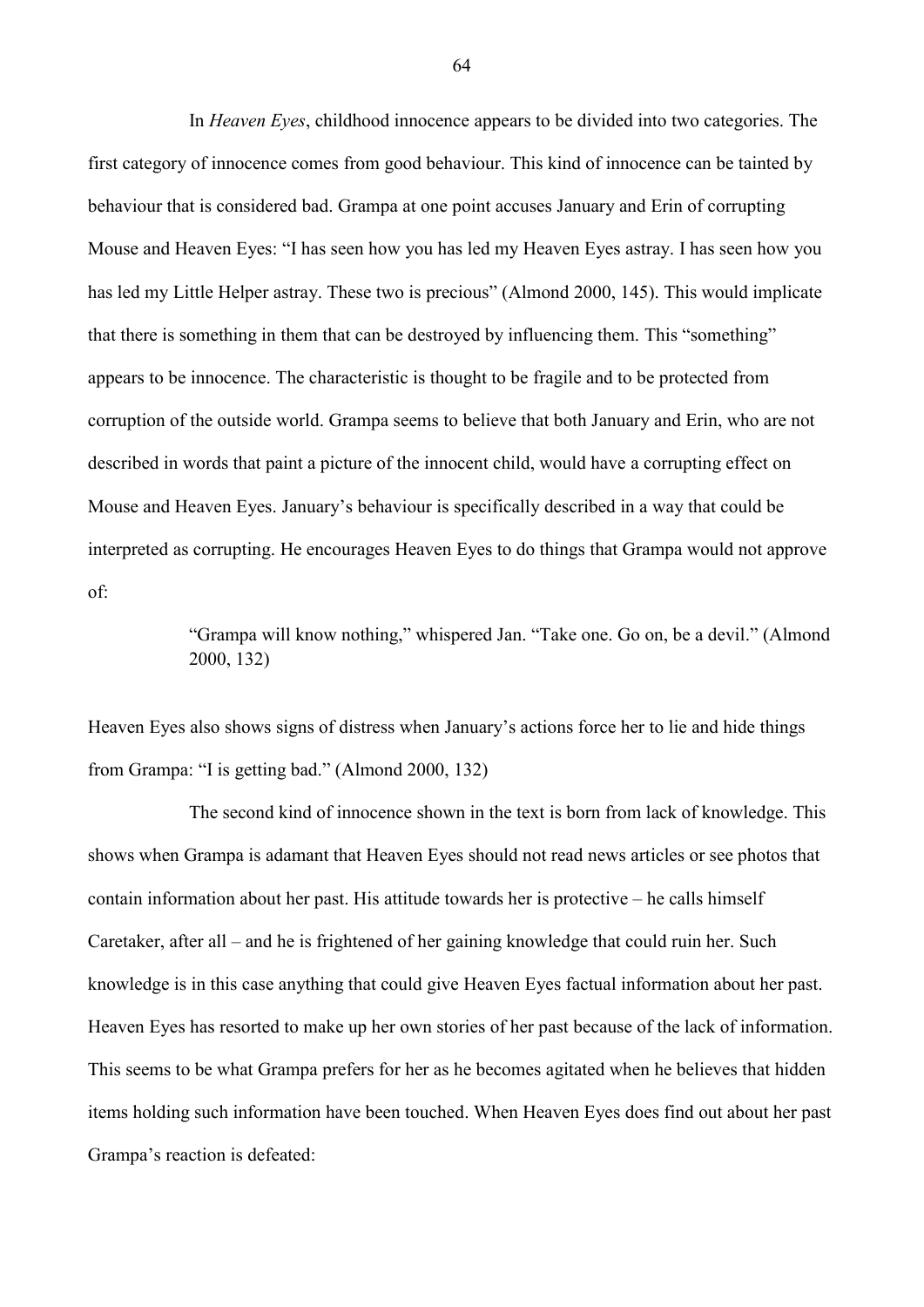"What happened to them, Grampa? Mine mum, mine dad, mine brothers, mine sisters?"

…

"Does you see?" he whispered. "Does you see what you has done to lovely Heaven Eyes?" (Almond 2000, 146–147)

Grampa then proceeds to tell Heaven Eyes why he hid information from her, revealing that he wished to maintain her innocence by doing so:

> "I did find your little treasures with you, wrapped in your pocket, and I did keep them hid from you, my Heaven Eyes. I did think that this would keep you happy in your heart." (Almond 2000, 170)

Shielding information from the child is then seen as preserving the innocence of the child by the adult caretaker. It should be pointed out that this is not necessarily objectively so, but only reflects what Grampa believes.

## **4.4.4 Difference as Marginalising**

Difference as a trait does not stand on its own in a vacuum: being different always entails the idea of a norm existing. Norms can also be thought of as ideas being born and held up in the centre, from where the ideas would be imposed into margins. Here I want to discuss difference specifically as something that is used to push a group of people into the margins, or, in this case, the way the child characters are presented in *Skellig* and *Heaven Eyes*. As discussed in chapter 3 the construction of a child in the modern West holds the idea of the child as different from adults, who are constructed – or maybe one should say, who have constructed themselves – to be the norm. It would then follow that the depicted difference of the child characters in *Heaven Eyes* and *Skellig* could be interpreted as separating the children from the adults, pushing them into the margins and setting them up in the frames of childhood construction that adults have created. I do not intend to suggest that this is the way the texts should be interpreted, nor that it is the only way to look at how the child characters are presented as. Indeed, I intend to discuss an opposite view to this in the following subchapter and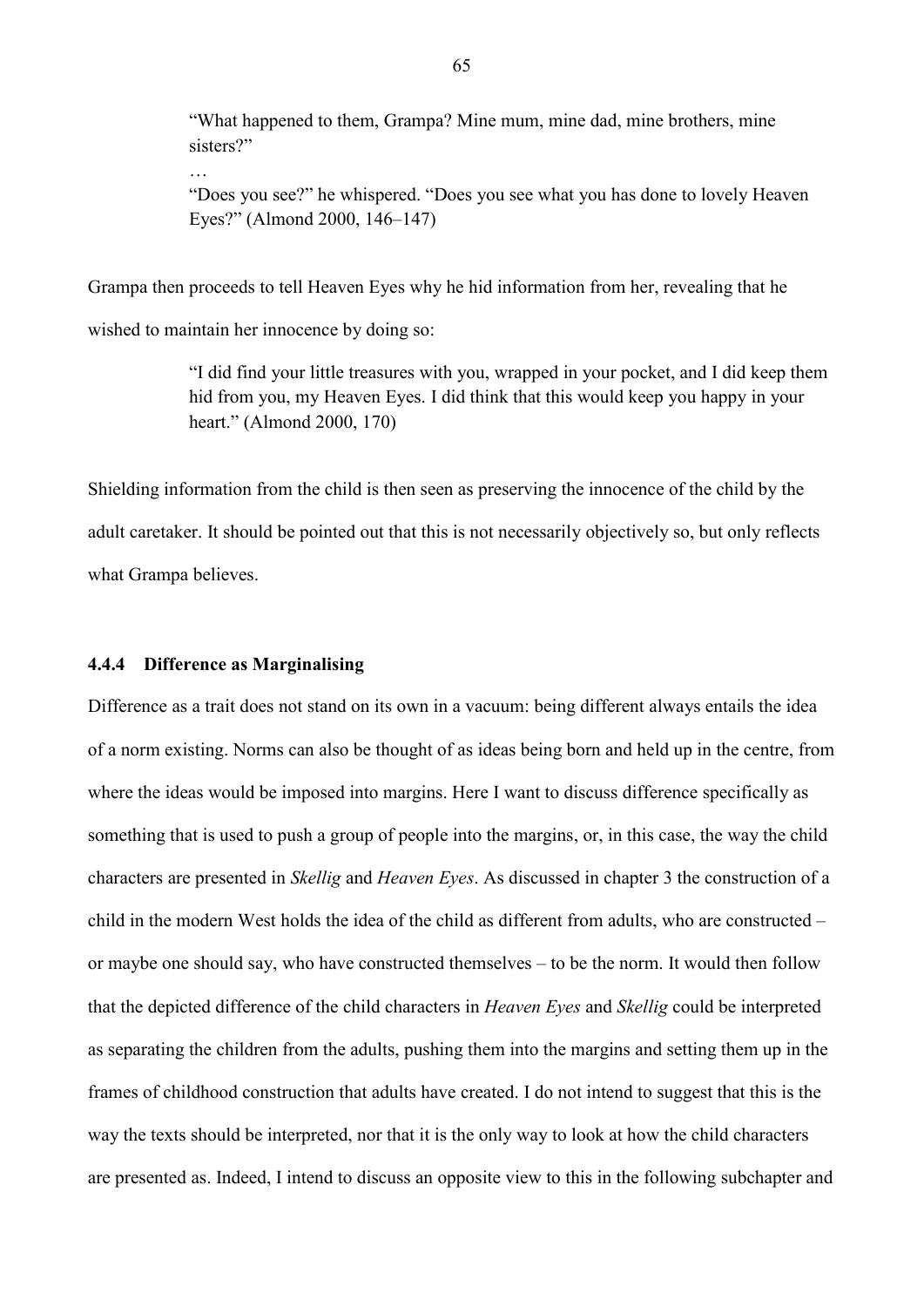explain how magical realism can subvert the constructs that can otherwise be seen as marginalising the child characters in *Skellig* and *Heaven Eyes*. However, in order to do this I first need to discuss how the ways the children are depicted as different from adults through their ways of knowing and seeing the world can be and have been seen as marginalising the children and as setting them in social constructs created by adults.

The way the children are depicted as having a magical outlook on the world can be looked at in the light of how this trait has been viewed as by our culture, and more specifically by adults. As discussed in chapter 3, children's perceived magical outlook on the world is just that: perceived as such and not necessarily an objective fact. This idea of the child's natural magical perspective has been generated by adults. Specifically, this trait is a way for adults to create division between them and children. By constructing the child as someone whose world view does not follow the same logic and scientific reasoning as grown-ups' the adult marginalises the child as irrational and to not to be fully trusted. Since a division exists between children and adults in regards of their ability and willingness to experience magical phenomena in both *Skellig* and *Heaven Eyes* the texts could be interpreted as drawing from and participating in creating this division as well. This would mean that the texts present the children exclusively as the ex-centric. As examined before, the ability to experience magical phenomena is only reserved to children and childlike adults in the texts. This not only creates a division between the children and adults but also has the potential to construct a hierarchy between the different ways of seeing the world presented in the texts. As the way the child characters are depicted follow traditionally constructed patterns it could easily follow that the hierarchy of the world views would follow the same marginalising pattern. I will discuss this more in the following sub-chapter in the light of magical realism.

I argue that the innocence the children gain in *Heaven Eyes* is essentially of the same nature as the innocence linked specifically with childhood, which I discussed in chapter 3. The idea that a child possesses a kind of a purity that is lost during the aging process of adolescence in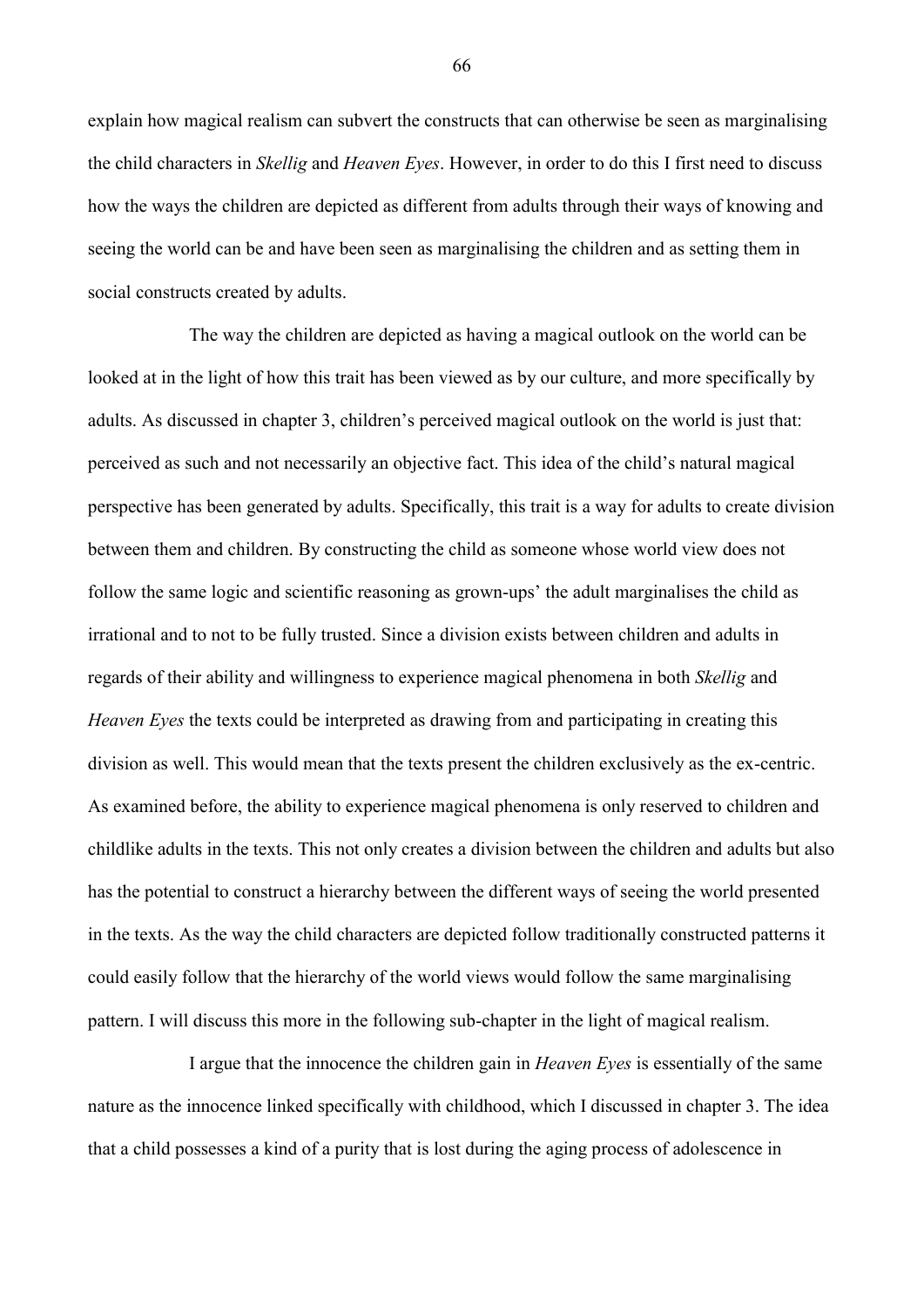present in the text. In *Heaven Eyes* this process of losing the innocence is reversed as bitter and jaded children turn into childlike in regards of their beliefs that magical things can be seen all around us. It is not specifically the ability to see and believe in magical things that is a marginalising trait, but rather how this ability is connected with the division of adults and children. This division is what marks the trait as a difference and it is also what I see as marking the trait of childhood innocence as negative. The reasons it can be interpreted as negative are the same that I discussed in 3.3 and above in the context of the magical world view: that childhood innocence is not an inherent trait but a cultural construction. More specifically, this cultural construction is built in the centre to describe the margin, and that this building happens without the input or the consent of the margin. That the way of being different has the division of the norm and the special where the division between the centre and the margin can be found is why the trait could be interpreted as negative: because the lines of the divisions align they easily can mark the different trait as marginalising the group on which the trait is being mirrored on.

#### **4.4.5 Different Ways of Knowing in Context of Magical Realism**

It does, in the light of what I have discussed in the subchapters above, look like both *Skellig* and *Heaven Eyes* present children in a way that follows the constructs which have been built around the child and childhood in our society. These constructions are childhood innocence and the children's magical way of seeing the world. As mentioned before, these two characteristics are strongly based on knowledge and what and how children can or should know. This could also mean that these depictions have a marginalising effect on the child characters. However, I want to argue that this is not automatically so. The reason for this – magical realism and its ways to question producing knowledge – will be discussed next.

Taking into account the context the different elements of the text create is necessary. This is why I do not believe that the depicted traits of the children should be looked at on their own,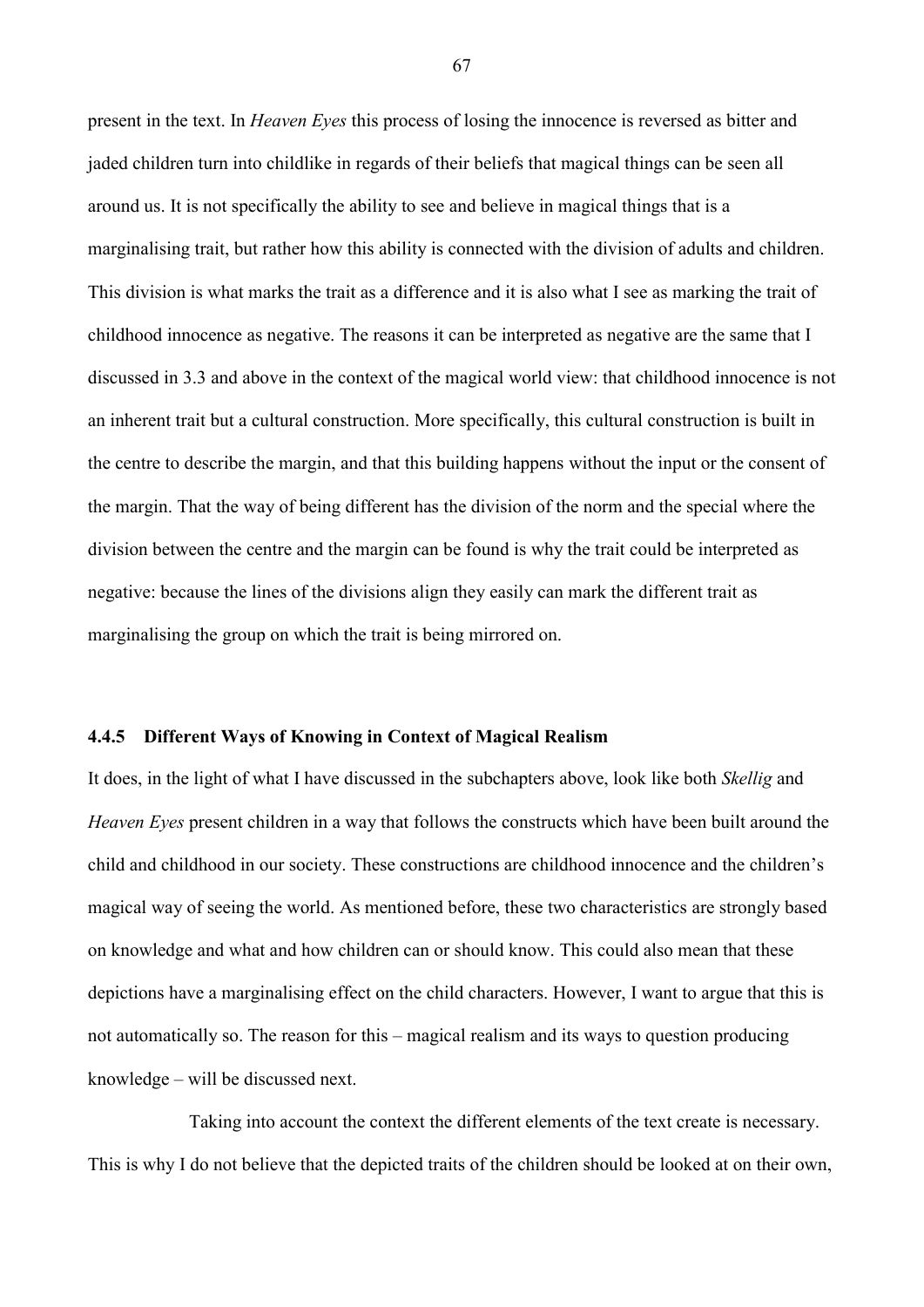nor should the texts be declared as outright marginalising the child. What needs to be taken into account is the mode of magical realism and its transgressive nature present in the text. In the following I want to discuss the ways the children are depicted as innocent and as possessing the ability to experience and recognise magical phenomena in the context of magical realism. I will discuss how magical realism subverts the marginalising effect of the traits discussed in the earlier chapters and how this subverting is in line of the tradition of magical realism. The core issue of this subchapter is the meeting point of, on the one hand, the potentially marginalising constructions of the child in *Skellig* and *Heaven Eyes*, and on the other hand, the way magical realism subverts categories and assumed truths. This characteristic will be explored here in more detail and with concrete examples from *Skellig* and *Heaven Eyes*.

First we have to consider the presence of magical realism and the channel through which the mode is presented in the texts. As discussed before, it is mostly the child characters that can see the magical elements in the ordinary. This means that the way the magical elements come up in the texts is through the child's point of view. The magical realism in these texts is therefore strongly connected to, even almost fully dependent of, the children and their magical world views. Most of the adult characters in the texts lack either the ability or the will to see magical phenomena in the ordinary, leaving the existence of magical realism in the texts to be hanging from the way the children look at the world. Magical realism takes a trait that has been used to build the construct of the child and uses it to subvert the lines of what is ordinary and what is magical. A quality that can easily be viewed as turning the child into the ex-centric is therefore turned into the driving force of magical realism in the texts in question. The children and their outlook on the world function as the bridge between the ordinary and the magical in *Skellig* and *Heaven Eyes*.

The importance of the child's point of view should be emphasised especially as the narrator in both texts is a child focalizer. Chanady writes that "[s]ince the perception of the code of the supernatural is determined by the focalizer and communicated to us by the narrator, it is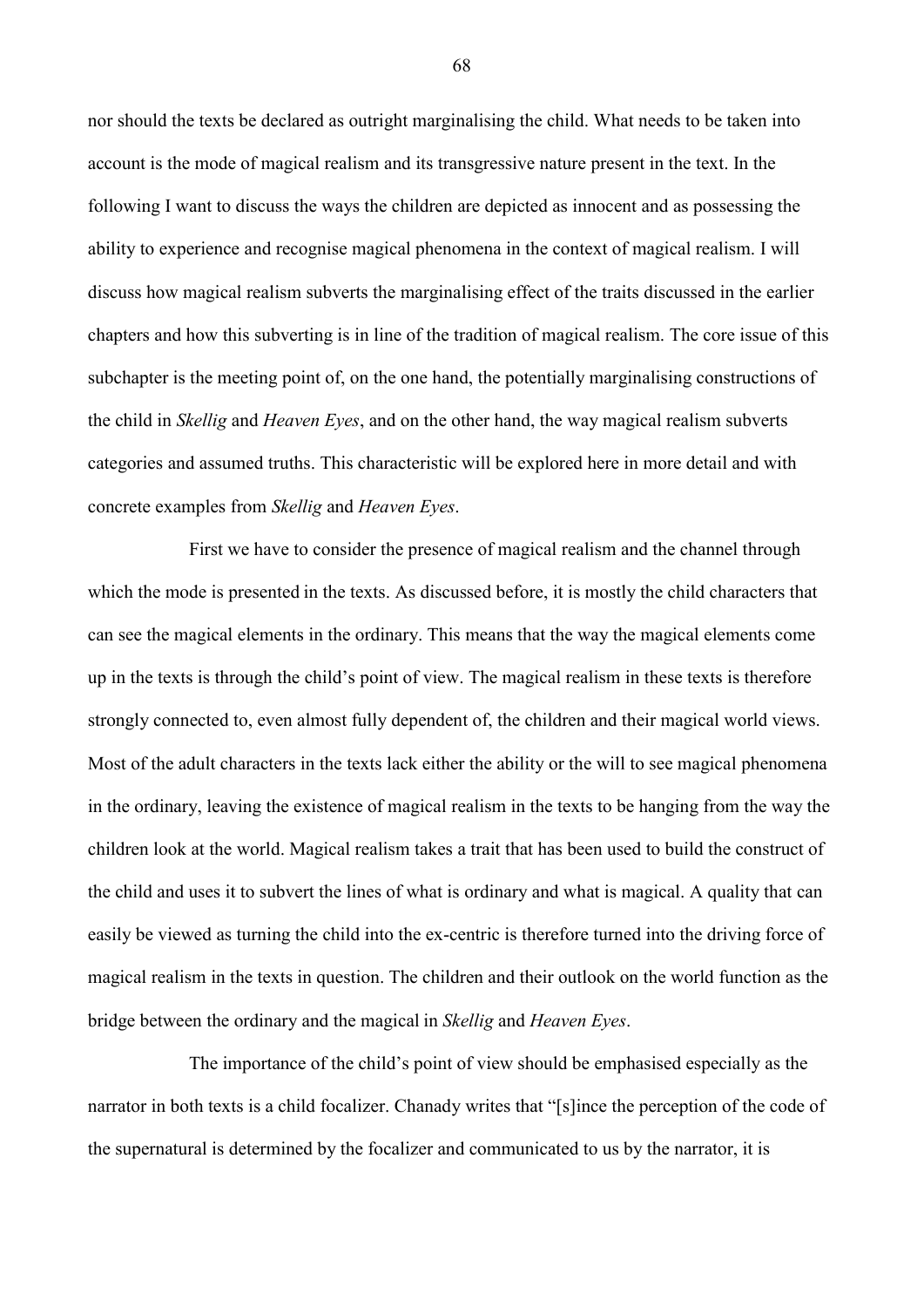important to analyse the identity of the focalizer, and the narrative voice." (Chanady 1985, 56) This means that the magical elements are presented to the reader as the child in question sees them. The only filters that might either stop the magical elements from being presented as such or lead to the dismissal of those elements are the child narrators' own dismissal of the magical happenings. As discussed in 4.2.4 and 4.4.1, even if the narrators of both texts struggle with their beliefs at first, they end up believing their experiences are real during the courses of the stories.

Here it is important to remember that the magical in a magical realist text is what functions as a Lyotardian little narrative for questioning the metanarrative that the ordinary scientific world-view presents. As the children and the child narrators are the ones in both texts whose points of view function as the channel for the magical elements, this means that the magical world-view of the children is also, in the words of Lyotard, a little narrative. In *Skellig* and *Heaven Eyes* it is the children that are the ex-centric; thus their world-view can function as questioning the world views held in the centre. In contrast, it is the rational and scientific adult whose world-view is what Lyotard calls the metanarrative. I therefore argue that the child's magical point of view is the characteristic which most drives the subverting of the marginalising traits in the child characters in both *Skellig* and *Heaven Eyes*.

I argue that magical realism's way of questioning ways to produce knowledge is important in texts like *Skellig* and *Heaven Eyes* where a division between children and adults can be seen as possibly marginalising. This is because the constructed oppositional pair of the child and the adult is largely based on knowledge and who has the right kind of knowledge. As discussed in more detail earlier, the construction of the child leans heavily on the idea that the child is unknowledgeable and illogical, which is caused by children seeing the world in a magical way. This construction serves as marginalising the child from the adult who represents the knowledgeable centre. The way magical realism brings the rational and the magical outlooks on the world on the same level in these texts questions the adult's superiority over the child in terms of who has the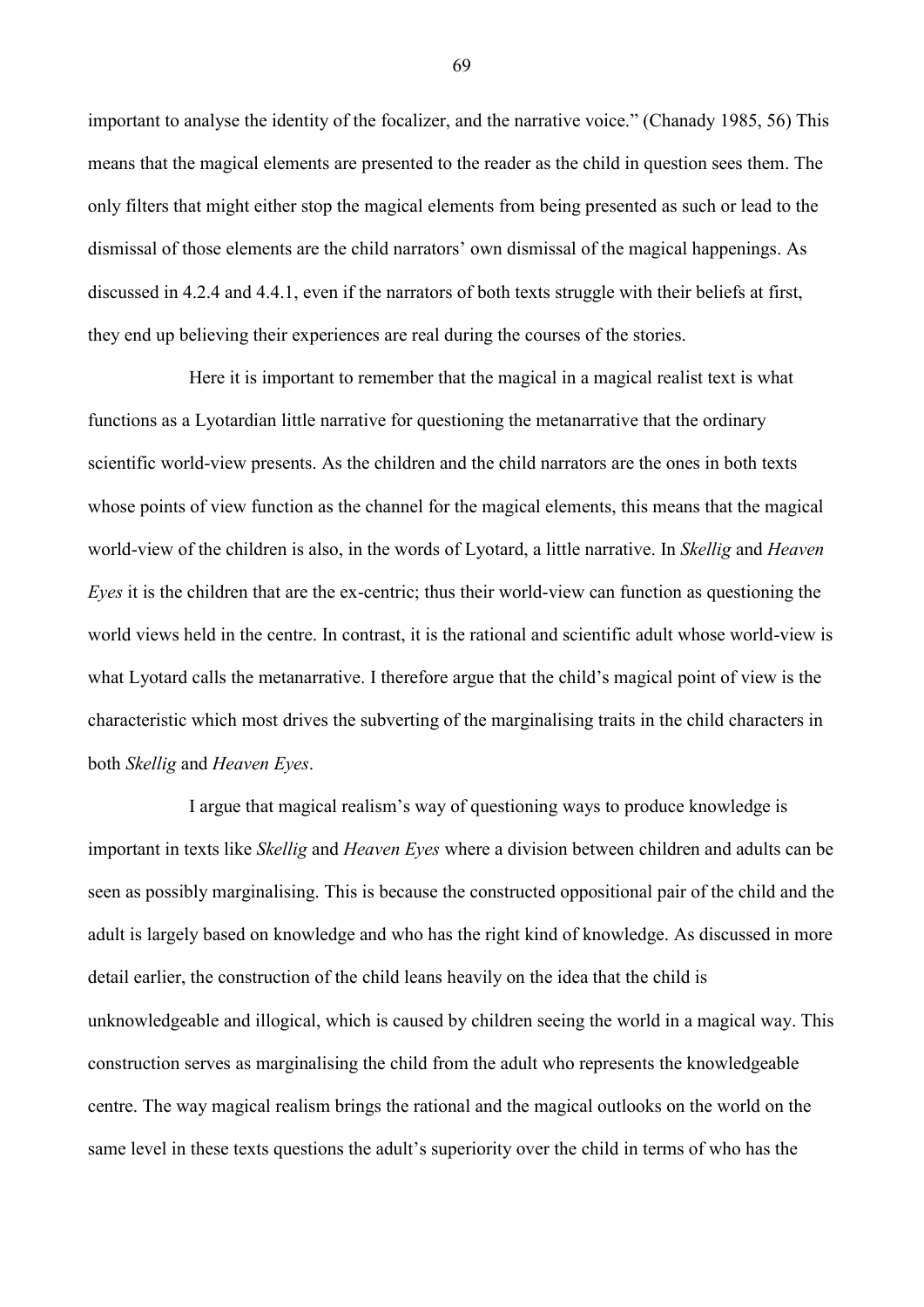right kind of knowledge. As the borders between the ordinary and the magical are blurred and ideas of what can be real and what can only be regarded as dreams, hallucinations, myths or imaginations are brought under scrutiny, so are the ideas of what constitutes a reliable source of knowledge questioned. The texts undermine the idea that the imagination of the child or the magic they see in the ordinary cannot produce factual knowledge of the world. At the same time the scientific or logical views of the world that adults prefer are criticised as not being able to produce facts and knowledge about the world surrounding us. This is even admitted by a doctor Michael speaks to in order to find out how Skellig was able to recover from arthritis in such a miraculous way:

"Can love help a person to get better?" I asked.

…

"Love," said the doctor. "Hmm. What can we doctors know about love, eh?" (Almond 2008, 161)

From this I come to the conclusion that the way magical realism combines the magical with the ordinary is especially beneficial when the text involves child characters as protagonists. When discussing the child as a potential ex-centric in a magical realist text the child's ability to see magical in the ordinary functions as an intersection for both the marginalising and the subverting traits that become mixed in the text.

In *Heaven Eyes* childhood innocence becomes another potentially marginalising trait which ends up being subverted by magical realism. Consequently, this too is connected with knowledge. This time the focus is not on knowledge production but gaining knowledge and how its connection with childhood innocence is turned upside down. Childhood innocence, as discussed before, is connected with the lack of knowledge about the world. Innocence, or ignorance, is seen as a state of blissful ignorance in children and to gain knowledge about the world means the corruption of that innocence. In *Heaven Eyes* this process is turned around. In the light of the magical outlook on world being brought on the same level as the rational one it can be argued that as the children learn to see magical things in the ordinary they also gain knowledge about the world. The magical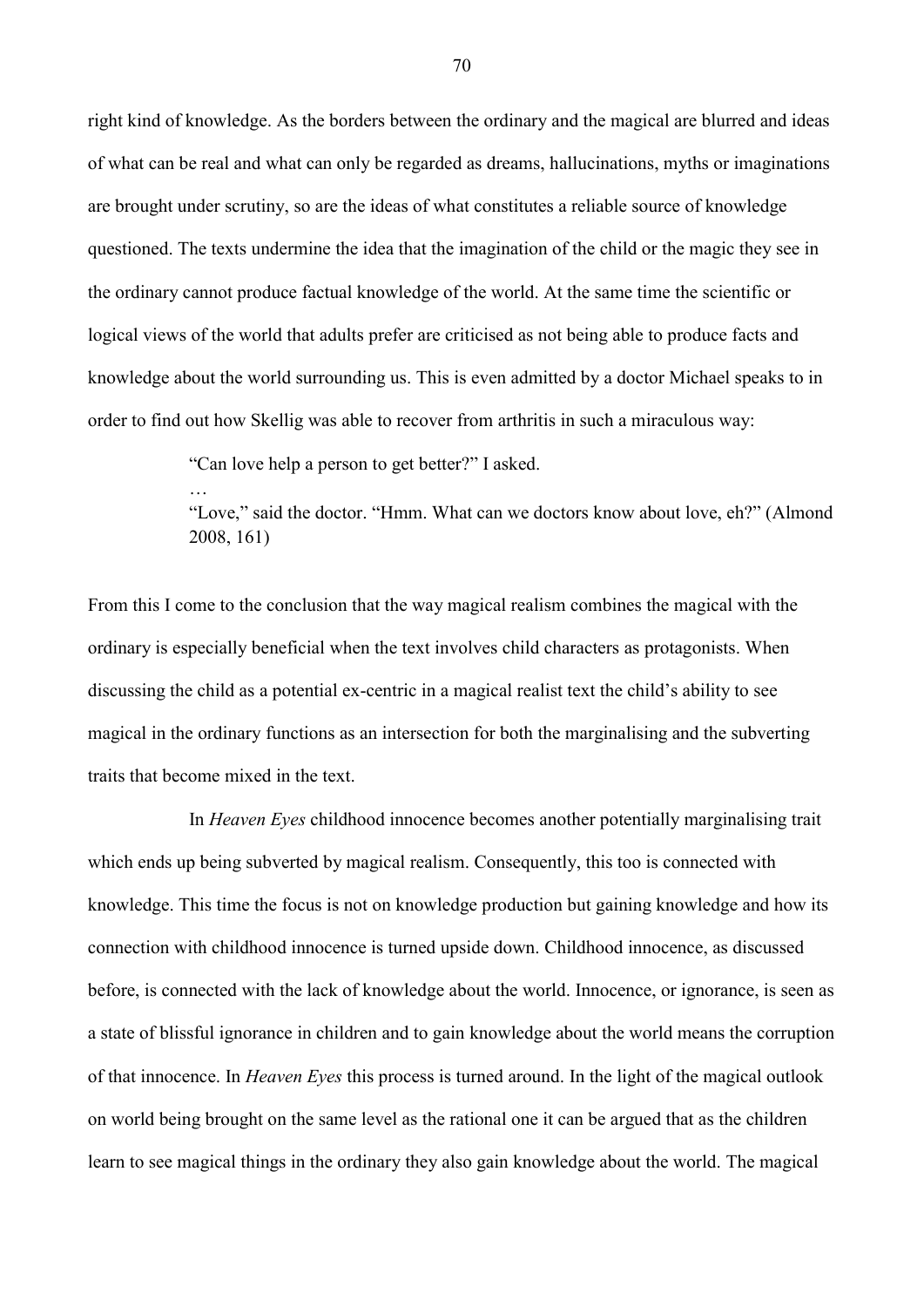outlook on the world is therefore a way to either have or produce knowledge. This knowledge is, however, connected with the children gaining a sense of innocence, which I analysed earlier. This subverts the construction of childhood innocence as an ignorant state.

It should be emphasised that magical realism does not question whether the constructions of the child and the adult themselves are true or objective facts. Rather, the mode uses these constructions to subvert the hierarchical setting of world-views they create. At the same time as the mode transgresses the opposition of those world-views by questioning ways to produce knowledge it also uses those oppositions to question what can be considered as correct ways to produce knowledge. As Theo D'haen has written, "[m]agic realism thus reveals itself as a ruse to invade and take over dominant discourse(s)." (in Zamora and Faris 2005, 195)

In this section I have discussed the ways the child characters are presented as innocent and capable of seeing and believing in magical things in *Skellig* and *Heaven Eyes*. I also examined how the children were presented as different from most adult characters through the ability of seeing magical phenomena. I discussed why these characteristics could be interpreted as marginalising the child characters. However, I ended up concluding that magical realism's subverting characteristic turns this marginalising effect around. The children's capability to see and believe in magical phenomena is the driving force of magical realism in these two texts. This means that a marginalising construction of the child is used to subvert the lines of the ordinary and the magical. Ways of knowing and producing knowledge are in the core of this issue. Through this I examined magical realism's transgressive characteristic and how it relates to knowledge.

## **5 Conclusion**

I have now discussed magical realism in length, both through theory and analysis. I proved that elements of magical realism are present in both *Skellig* and *Heaven Eyes*. Through this I also proved that magical realism can question and subvert categories, especially through questioning knowledge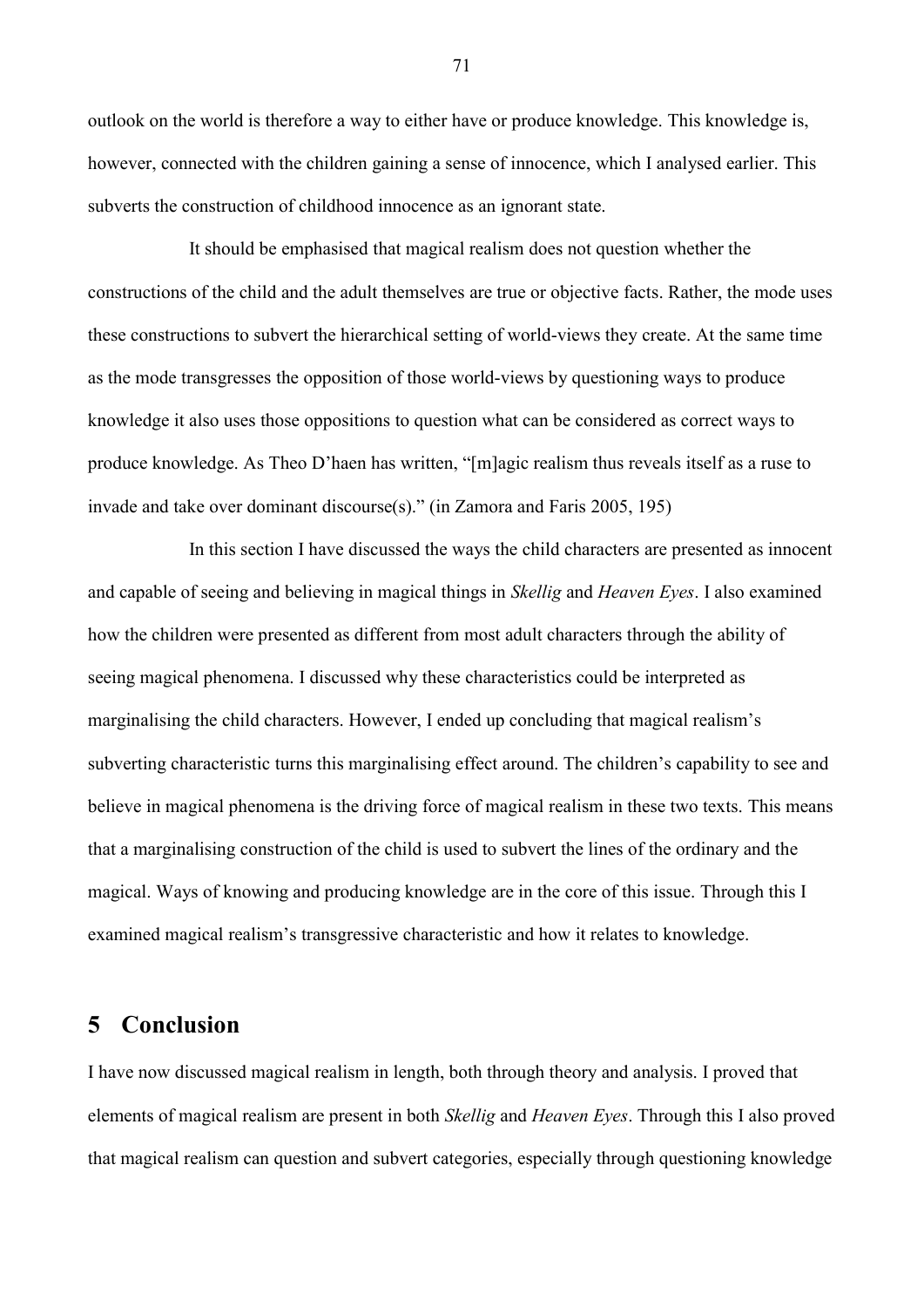and producing knowledge. I have discussed magical realism focusing on the way the mode can question and subvert categories, particularly those that tend to pair into the opposition of the margin and the centre. This transgressive nature was discussed by focusing on how the mode blends together the ordinary world and magical elements. How this blending can, in fact, question what are or can be good ways to produce knowledge and whose world-view is a valid way to produce knowledge became the recurring motif of this thesis.

The theory that I based this thesis on was mainly the theoretical discussion on magical realism and how it subverts categories. This has been discussed extensively by theorists such as Anne Hegerfeldt, Wendy Faris and Maggie Ann Bowers. I used the observations made by these and other theorists to discuss the different ways in which magical realism blends together the ordinary and the magical in *Skellig* and *Heaven Eyes* – for example, dreams, myths and beliefs being mixed into scientific discoveries and being awake. These ways of blending the ordinary and the magical bring to question the superiority of science and instead suggest that belief in magical phenomena can be just as important. I also leaned on the theoretic discussion that magical realism's way of blending together the ordinary and the magical does not only subverts these categories, where the ordinary is the centre and the magical is a margin, but takes the subverting further: other categories that can be culturally looked at as margins and centres, such as Western and postcolonial, or man and woman, are also questioned. I took my own spin on these discoveries by using Jean-François Lyotard's theory about knowledge and the artificial hierarchy of scientific knowledge being placed above knowledge that is regarded as inferior to it. I also used Lyotard's theory about narratives and how they are actually different ways of knowing and also how metanarratives, such as scientific knowledge, dominate little narratives, such as the child's magical way of thinking. I justified the usage of Lyotard's theory with the observations made by for example Theo D'haen that magical realism is a very postmodernist mode by its nature. Why I chose Lyotard's knowledge-centred theory specifically, and not some other postmodernist theorist, was because of Hegerfeldt's writings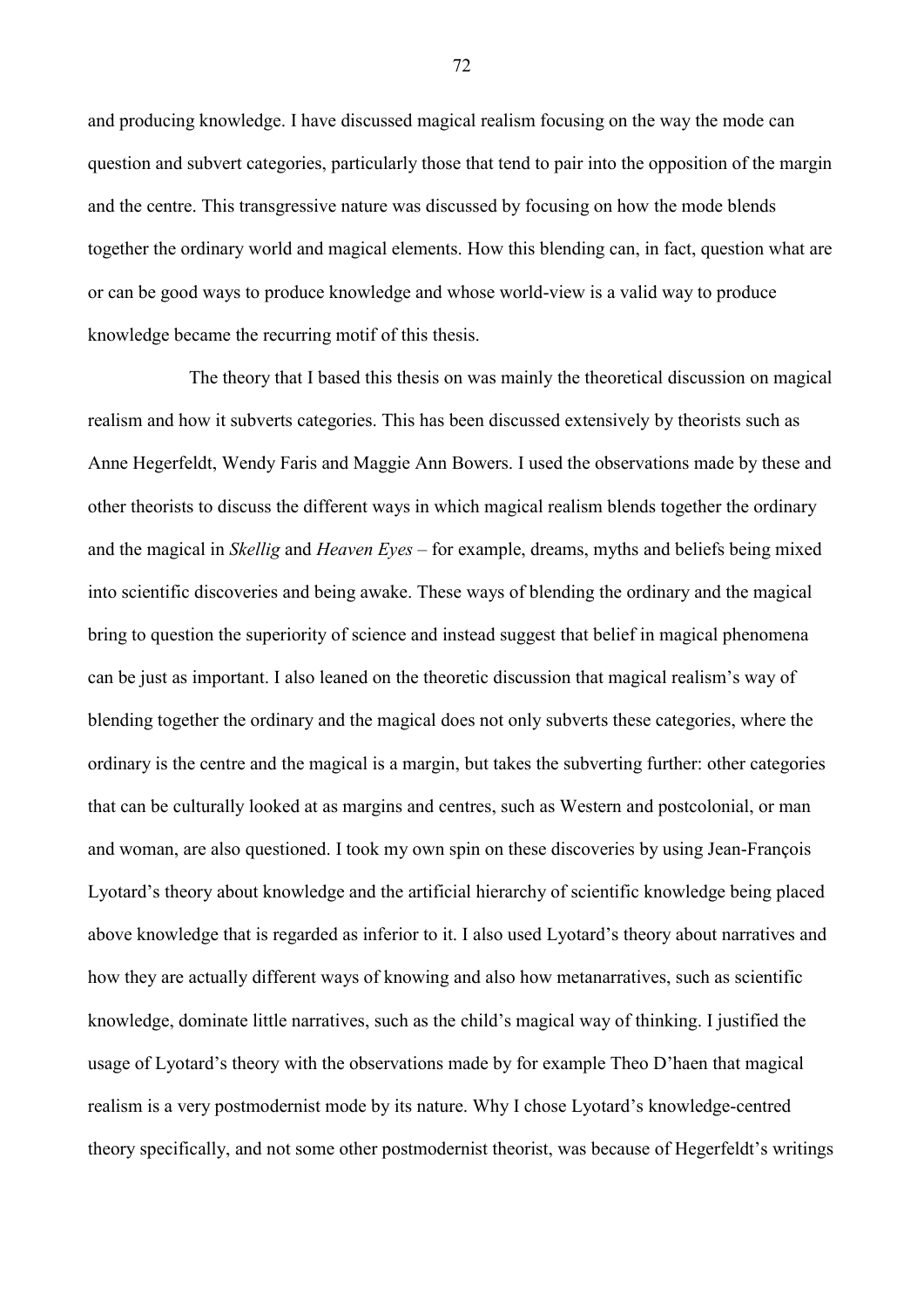about how magical realism manifests its subversive nature by questioning what are right ways of knowing and producing knowledge. I believe that knowledge is a vital, even if not fully the most important, aspect of magical realism. So I set to examine the subversive nature and methods of magical realism by using knowledge as the link that I saw as connecting together magical realism and the transgressiveness of postmodernism. The goal of using Hegerfeldt's theory about magical realism and knowledge was to examine the subversive characteristic of the mode on a closer level than just how the categories of the ordinary as the centre and the magical as the marginal become questioned in *Skellig* and *Heaven Eyes*.

Knowledge was also the theme that led to the theory of the constructions about children and how adults see them being picked for building the theory of this thesis. Two important constructions about the child – childhood innocence and the child's magical way of thinking and looking at the world – are both based strongly on what is good knowledge. Both childhood innocence and the child's magical world-view hold the idea that the child's way of knowing is incomplete. And even though this incompleteness is romanticised it nonetheless turns the child into someone who cannot be fully trusted. The child's perceived wrong way of knowing is then what turns the child into a marginalised ex-centric in comparison to the right, rational knowledge of the adult. Because the child can be considered being in the margin I decided to discuss how magical realism both uses and affects the constructions of innocence and magical world-view in *Skellig* and *Heaven Eyes*. I saw discussing the child by bringing childhood studies into this thesis as important because of the child protagonists and characters in both novels.

In my analysis of *Skellig* and *Heaven Eyes* I have examined the subverting and questioning abilities of magical realism in two different ways. Firstly, I examined how blending together the ordinary and the magical can serve a purpose of questioning what are correct ways of knowing and producing knowledge. I found out that blending the magical into the ordinary happens in many different ways. Both texts mix myths and stories with science and factual information. In

73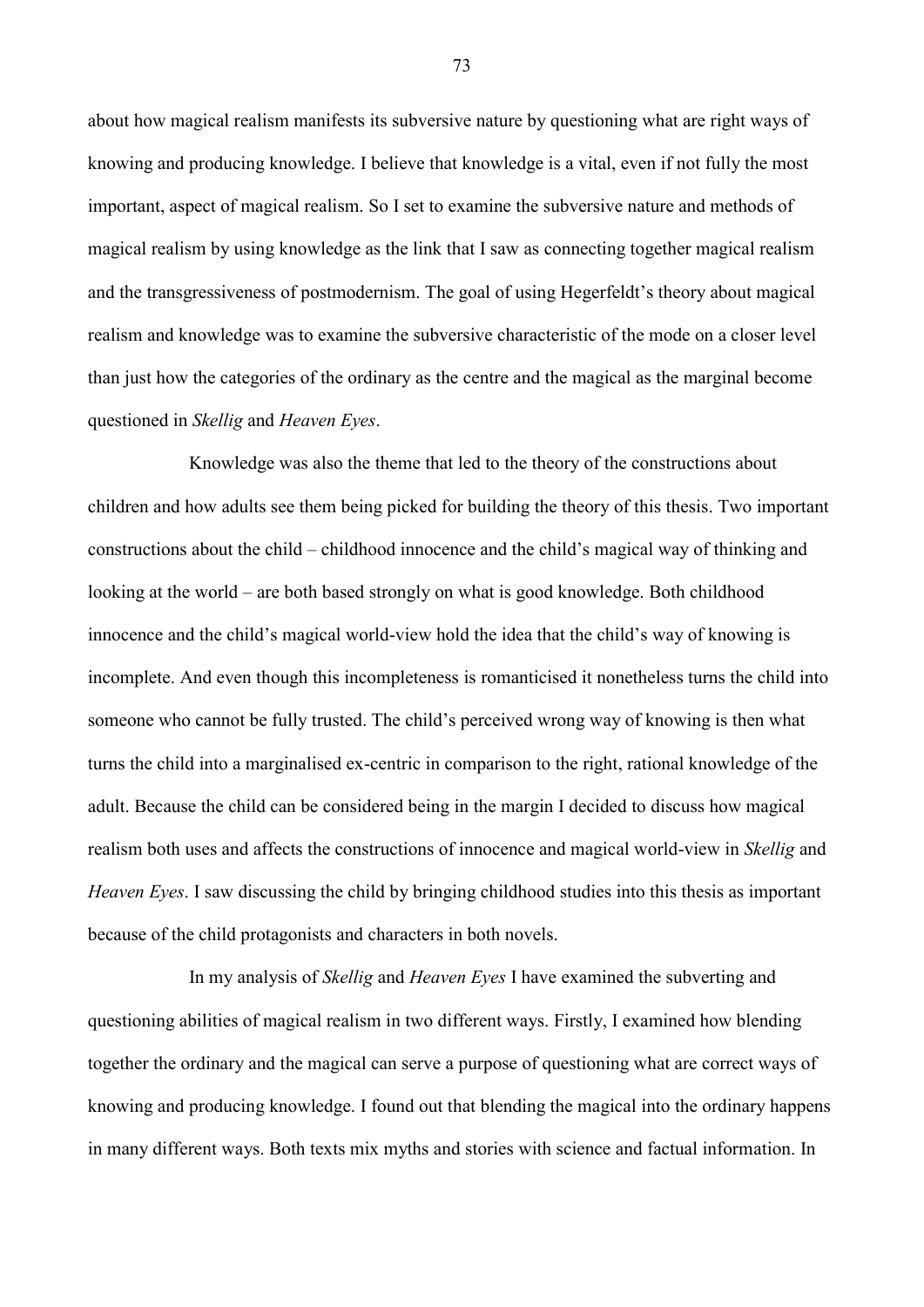*Skellig* dreams become muddled with being awake. Things that could be considered as supernatural are a natural part of both texts, such as Skellig's wings and inexplicable healing, or the dead saint in *Heaven Eyes*. In my analysis I proved that all these different ways of mixing the magical and the ordinary become ways to question what can be considered as good or right knowledge and what are right ways to produce knowledge.

The second intention with analysing the transgressive nature of magical realism in *Skellig* and *Heaven Eyes* was to examine the usage of the constructions of the child's magical world-view and innocence as a way to create the subversive characteristic of magical realism in the texts. I found out that most of the magical elements in the texts are connected to children and the way they see the world around them. I concluded that without the children's ability to see and believe in magical things the magical elements would not be present in the texts. In *Skellig* and *Heaven Eyes*, magical realism is then dependent of the construction of the child's magical way of looking at the world. I also proved that magical realism can exist outside Latin American and postcolonial fiction. As David Almond is a British writer and both *Skellig* and *Heaven Eyes* are situated in Britain I can conclude that magical realist literature can also be found in Western fiction.

I also ended up discussing a characteristic of magical realism that I did not intend to focus on at all when I began writing. The aspect of hesitation about the magical phenomena in magical realism, both on the part of the reader as well as the characters, was discussed both in the theory and the analysis section. I argued against Amaryll Chanady's claims that magical realism does not invoke any hesitation from the reader because of the matter-of-fact way the magical blends together with the realistic parts of the text. I also argued that, unlike several theorists of magical realism – for example Anne Hegerfeldt – claim that the characters of a magical realist text do not hesitate to accept the magical phenomena, uncertainty can arise in the characters when encountering or experiencing such things. This can also affect the narration of the text might if the narrator hesitates to accept the magical phenomena if they contradict their world-views. I argued that the

74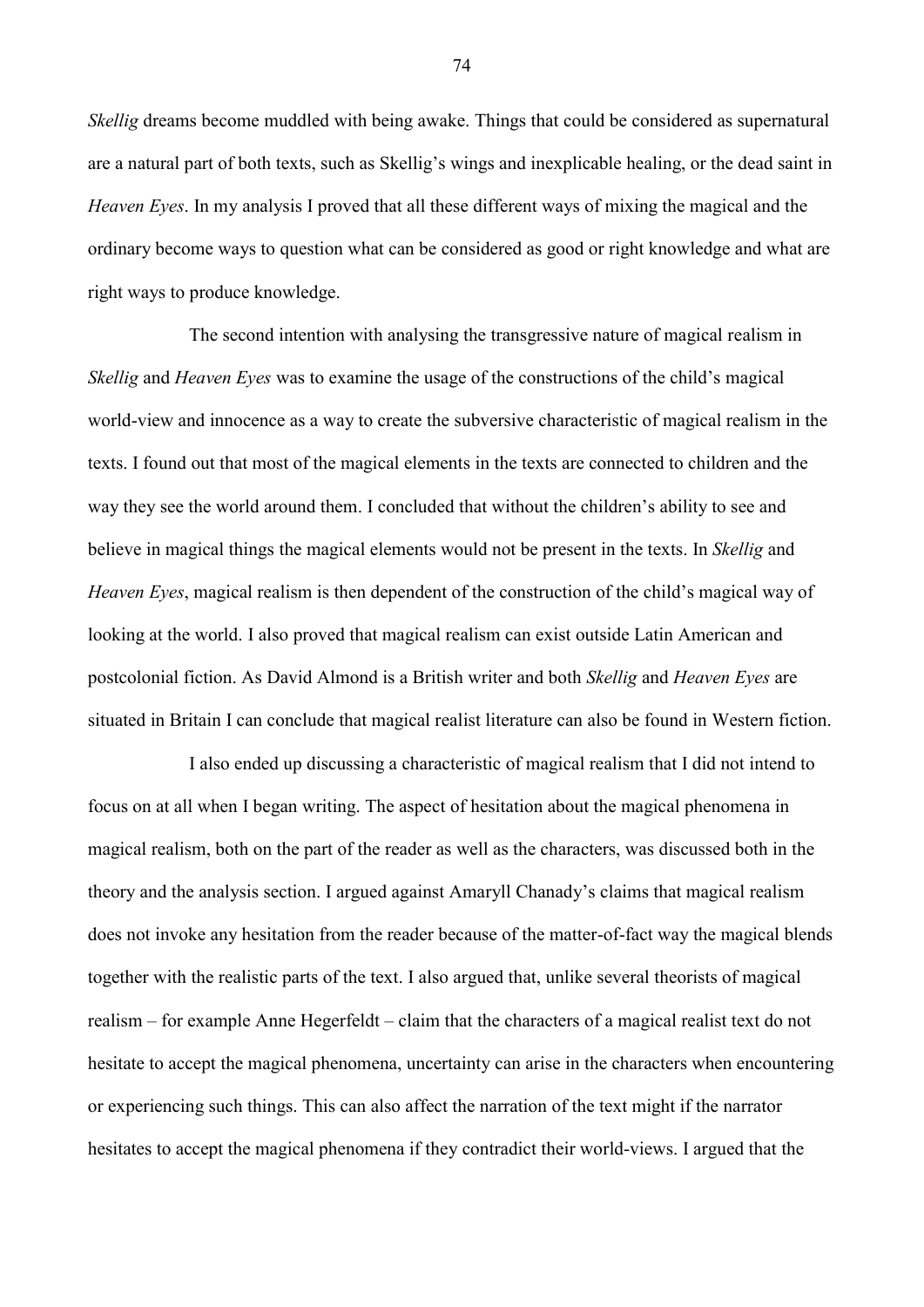hesitation of some of the characters can be infused in the narration of the text. I also argued that hesitation over the magical phenomena in the text can be expected from the reader as well as from the narrator and characters without cancelling out the important matter-of-fact way the magical realist text presents the blending of the ordinary and the magical. I proved that what is important for magical realism to be realised is not the lack of hesitation but whether the characters and the narrator end up accepting the magical aspects of their experiences without dismissing them as mere dreams, hallucinations or figments of imagination.

In conclusion, both *Skellig* and *Heaven Eyes* are fiction where the mode of magical realism is present. The transgressive characteristic of the mode can be seen in both texts in the way ways of knowing or producing knowledge are questioned. Constructions about children and their innocence and ability to see and believe in magical phenomena are both present in the texts. However, because of the transgressive nature of magical realism it can be argued that the traits do not end up marginalising the children even though they do create a difference between the child and most of the adult characters. Instead, the children's different, magical way of knowing becomes a valid alternative for scientific knowledge.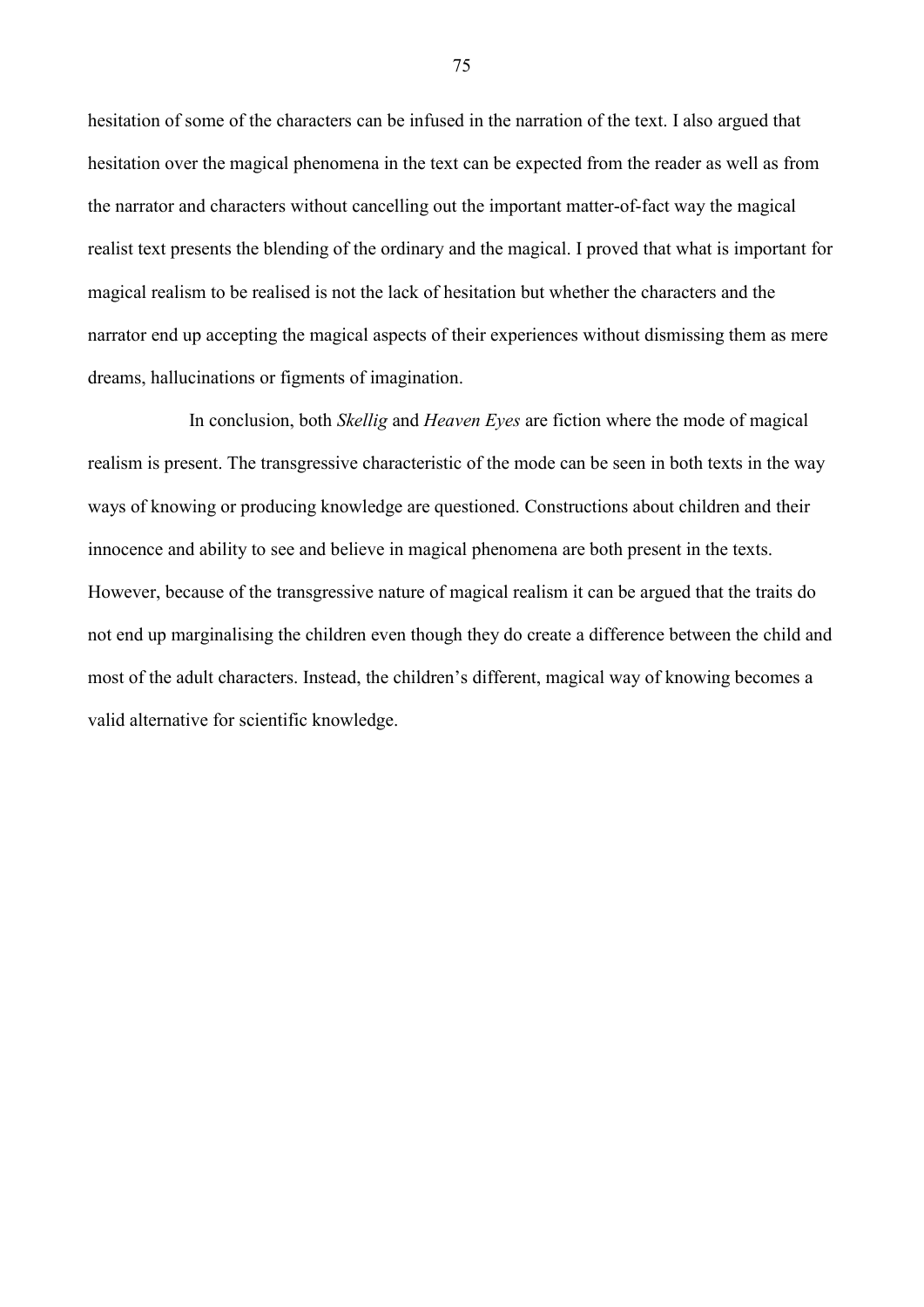## **Works Cited**

Aldea, Eva. 2011. *Magical Realism and Deleuze: The Indiscernibility of Difference in Postcolonial Literature*. New York: Continuum.

Almond, David. 2000. *Heaven Eyes*. New York: Laurel-Leaf.

Almond, David. 2008. *Skellig*. New York: Laurel-Leaf.

Bertens, Hans. 2008. *Literary Theory: The Basics*. Second edition. London: Taylor & Francis.

Bidell, Thomas R. and Richard A. Shweder. 2009. *The Child: An Encyclopedic Companion*. Chicago: University of Chicago Press.

Bowers, Maggie Ann. 2004. *Magic(al) Realism*. London: Routledge.

Carpentier, Alejo. 2005. "Marvelous Real in America". In *Magical Realism: Theory, History and Community*, eds. Lois Parkinson Zamora and Wendy B. Faris. Fifth edition. Durham: Duke University Press. 75–88.

Chanady, Amaryll Beatrice. 1985. *Magical Realism and the Fantastic: Resolved Versus Unresolved Antinomy.* New York: Garland.

Cooper, Brenda. 1998. *Magical Realism in West African Fiction: Seeing with a Third Eye*. London: Routledge.

D'haen, Theo L. 2005. "Magical Realism and Postmodernism: Decentering Priviledged Centers". In *Magical Realism: Theory, History and Community*, eds. Lois Parkinson Zamora and Wendy B. Faris. Fifth edition. Durham: Duke University Press. 191–208.

Egoff, Sheila, et al. (eds). 1996. *Only Connect: Readings on Children's Literature*. Third edition. Toronto: Oxford University Press.

Faris, Wendy B. 2005. "Scheherazade's Children: Magical Realism and Postmodern Fiction." In *Magical Realism: Theory, History and Community*, eds. Lois Parkinson Zamora and Wendy B. Faris. Fifth edition. Durham: Duke University Press. 163–190.

Fass, Paula S. (ed.). 2013. *The Routledge History of Childhood in the Western World*. London: Routledge

Hegerfeldt, Anne C. 2005. *Costerus NS, Volume 155: Lies that Tell the Truth: Magic Realism Seen through Contemporary Fiction from Britain*. Amsterdam: Rodopi.

Heywood, Colin. 2013. "Children's Work in Countryside and City". In *The Routledge History of Childhood in the Western World*, ed. Paula S. Fass: London, Routledge. 125–141.

Hunt, Peter. 1996. "Defining Children's Literature". In *Only Connect: Readings on Children's Literature*, eds. Sheila Egoff, et al. Third edition. Toronto: Oxford University Press. 2–17.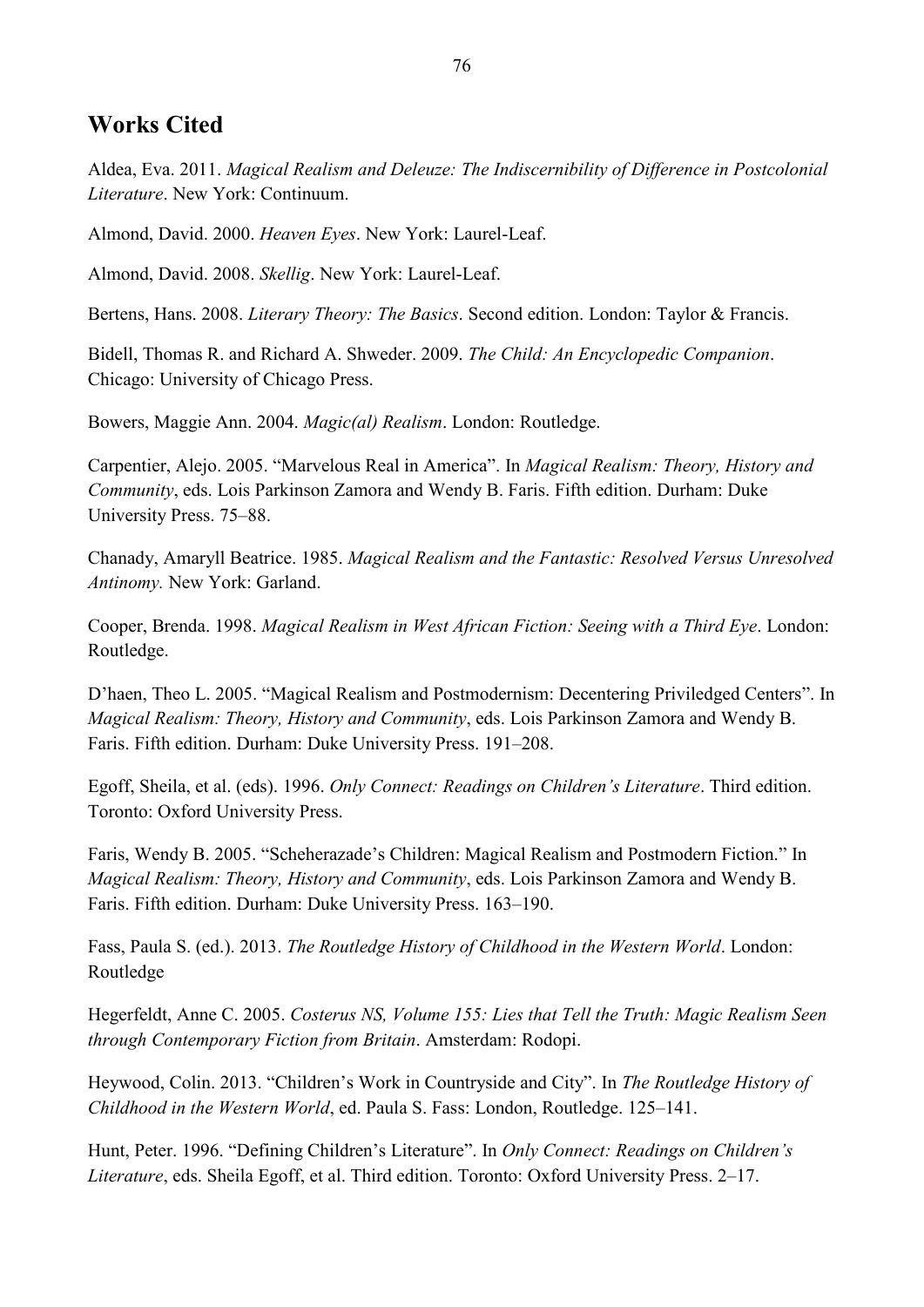Hutcheon, Linda. 1988. *A Poetics of Postmodernism: History, Theory and Fiction*. New York: Routledge.

Immel, Andrea. 2009. "Children's books and constructions of childhood". In *The Cambridge Companion to Children's Literature*, eds. M. O. Grenby and Andrea Immel. Cambridge: Cambridge University Press. 19–34.

James, Allison and Adrian L. James. 2004. *Constructing Childhood: Theory, Policy and Social Practice*. Basingstoke: Palgrave Macmillan.

James, Allison and Adrian L. James. 2008. *Key Concepts in Childhood Studies.* London: Sage.

James, Allison and Alan Prout. 1997. "A New Paradigm for the Sociology of Childhood? Provenance, Promise and Problems". In *Constructing and Reconstructing Childhood: Contemporary Issues in the Sociological Study of Childhood*, eds. Allison James and Alan Prout. London: Falmer Press. 7–33.

James, Allison and Alan Prout (eds.). 1997. *Constructing and Reconstructing Childhood: Contemporary Issues in the Sociological Study of Childhood*. London: Falmer Press.

Lesnik-Oberstein, Karin, ed. 1998. *Children in Culture: Approaches to Childhood*. New York: Macmillan.

Lyotard, Jean-François. 1984. *The Postmodern Condition: A Report on Knowledge*. Trans. from French by Geoff Bennington and Brian Massumi. Manchester: Manchester University Press.

Mills, Jean and Richard W. Mills. (eds.). 2000. *Childhood Studies : A Reader in Perspectives of Childhood*. London: Routledge.

Mills, Richard W. 2000. "Perspectives of Childhood". In *Childhood Studies : A Reader in Perspectives of Childhood*, eds. Jean Mills and Richard W. Mills. London: Routledge. 7–38.

Morgado, Margarida. 1998. "The Season of Play: Constructions of the Child in the English Novel." In *Children in Culture: Approaches to Childhood*, ed. Karin Lesnik-Oberstein. New York: Macmillan. 204–230.

Nemeroff, Carol and Paul Rozin. 2000. "The Makings of the Magical Mind: The Nature and Function of Sympathetic Magical Thinking". In *Imagining the Impossible: Magical, Scientific and Religious Thinking in Children*, eds. Karl S. Rosengren, Carl N. Johnson and Paul L. Harris. Cambridge: Cambridge University Press. 1–34.

Nodelman, Perry. 1996, "Some Presumptuous Generalizations About Fantasy". In *Only Connect: Readings on Children's Literature*, eds. Sheila Egoff, et al. Oxford: Oxford University Press. 175– 178.

Piaget, Jean. 1982. *The Child's Conception of the World*. Trans. Joan and Andrew Tomlinson. London: Granada.